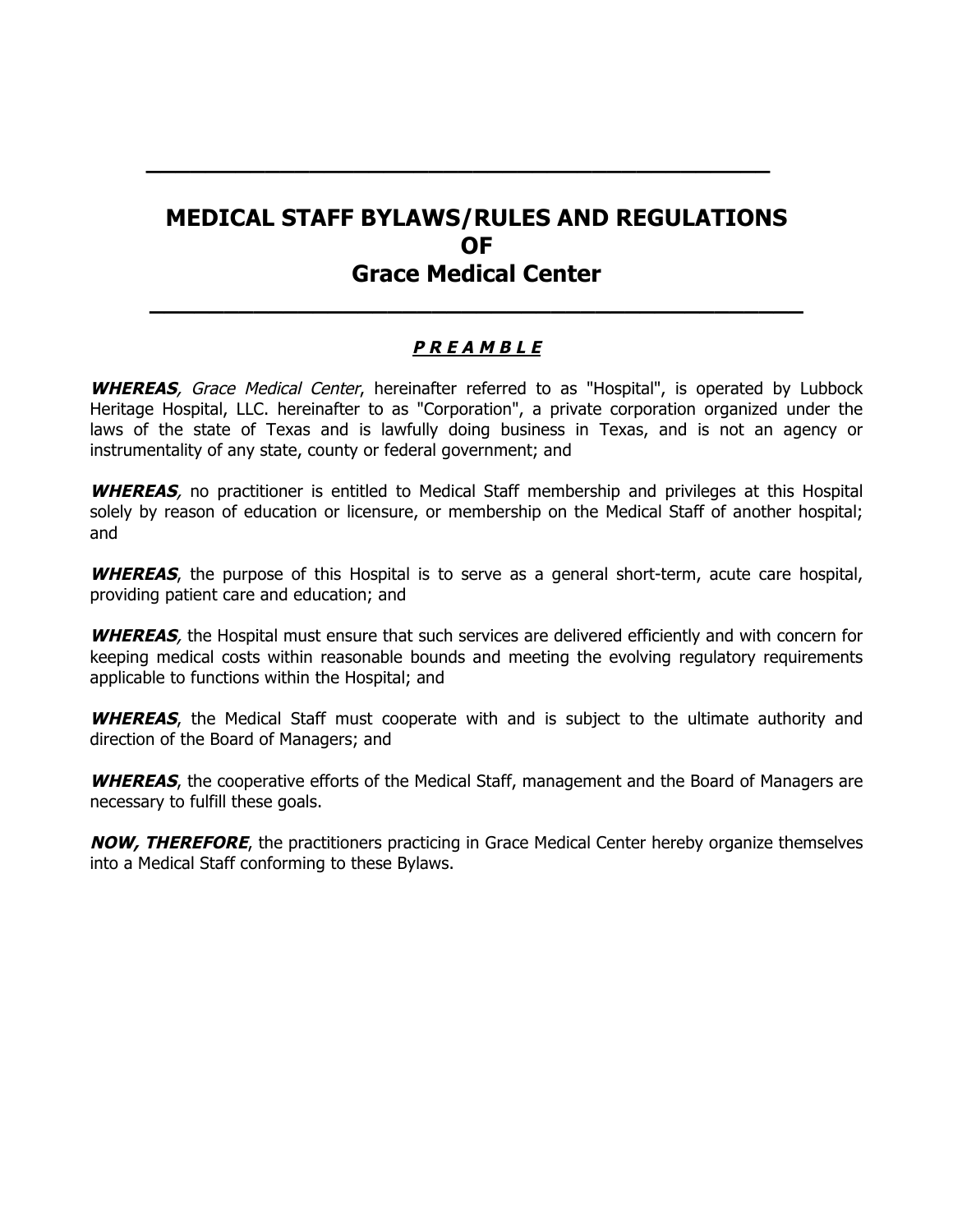#### **D E F I N I T I O N S**

- 1. "Active Staff" members shall be fully licensed doctors of medicine or osteopathy in the state of Texas that have the privilege of admitting patients, holding office and voting. "Courtesy Staff" members shall be those fully licensed doctors of medicine or osteopathy in the state of Texas that have the privileges of admitting patients in accordance with these Bylaws.
- 2. "Allied Health Professional" or "AHP" means an individual, other than a practitioner, who is qualified to render direct or indirect medical or surgical care under the supervision of a practitioner who has been afforded privileges to provide such care in the Hospital. Such AHPs shall include, without limitation, PA-Cs, CRNAs, Psychologists, Podiatrists, and other such professionals. The authority of an AHP to provide specified patient care services is established by the Medical Staff based on the professional's qualifications.
- 3. "Board" means the Board of Managers of the Grace Medical Center.
- 4. "Board Certification" shall mean certification in a member board of the American Board of Medical Specialties, the American Board of Osteopathic Specialists, or other applicable specialty boards.
- 5. "Chief Executive Officer" or "CEO" means the individual appointed by the Corporation to provide for the overall management of the Hospital; or his/her designee**.**
- 6. "Chief of Staff" means the member of the Active Medical Staff who is duly elected in accordance with these Bylaws to serve as chief officer of the Medical Staff of this Hospital or his/her designee.
- 7. "Clinical Privileges" means the Board's recognition of the practitioners' competence and qualifications to render specific diagnostic, therapeutic, medical, dental, podiatric, chiropractic or surgical services.
- 8. "Corporation" means Lubbock Heritage Hospital, LLC.
- 9. "Data Bank" means the National Practitioner Data Bank, (or any state designee thereof), established pursuant to the Health Care Quality Improvement Act of 1986, for the purposes of reporting of adverse actions and Medical Staff malpractice information.
- 10. "Designee" means one selected by the CEO, Chief of Staff or other officer to act on his/her behalf with regard to a particular responsibility or activity as permitted by these Bylaws.
- 11. "Ex-Officio" means service as a member of a body by virtue of an office or position held, and unless otherwise expressly provided, means without voting rights.
- 12. "Fair Hearing Plan" means the procedure adopted by the Medical Staff with the approval of the Board to provide for an evidentiary hearing and appeals procedure when a practitioner's Clinical Privileges are adversely affected by a determination based on the practitioner's professional conduct or competence. The Fair Hearing Plan is incorporated into these Bylaws and is contained in Appendix "A"

hereto.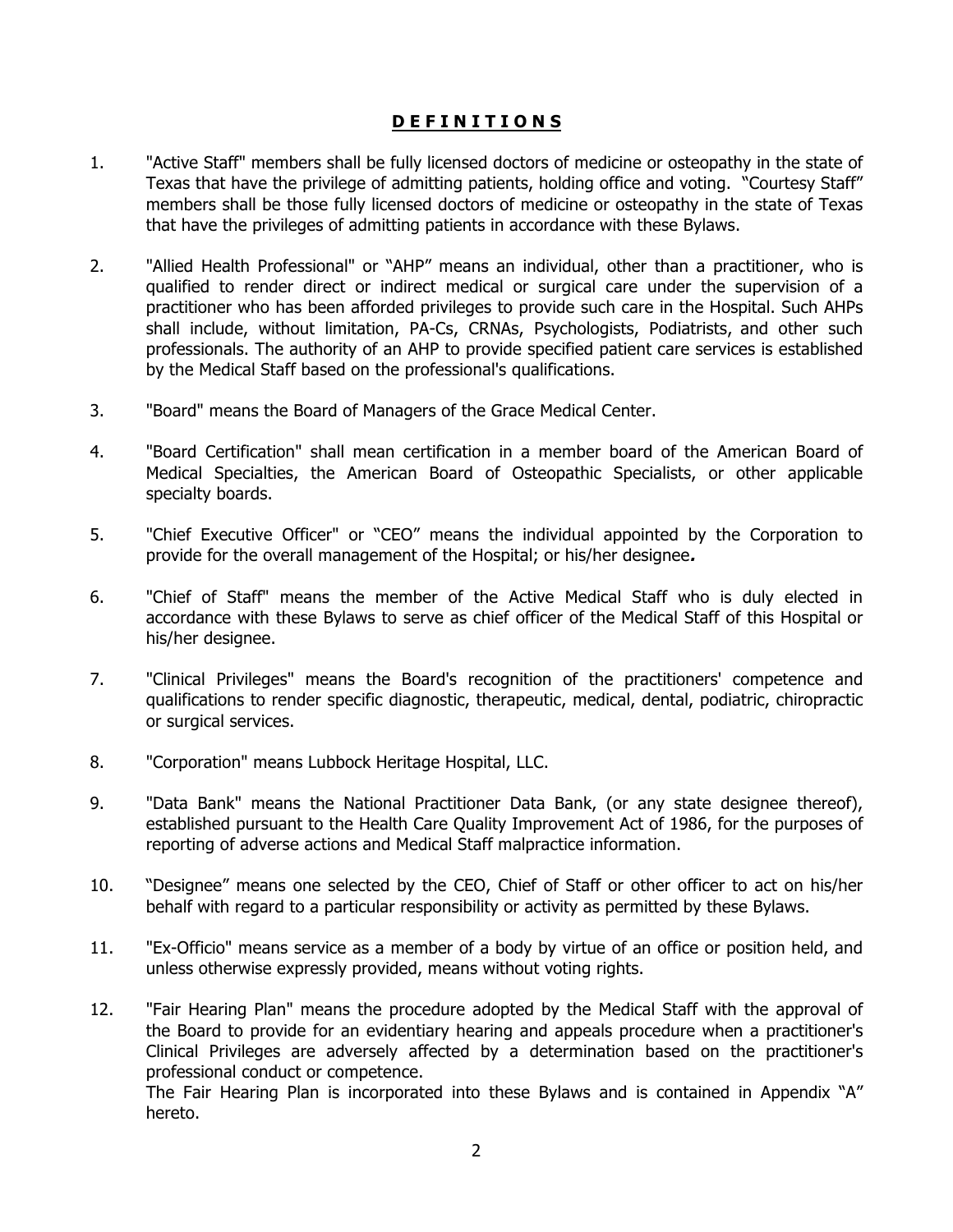- 13. "Hospital" means Grace Medical Center.
- 14. "Licensed Independent Practitioner" means any individual permitted by law and by the Medical Staff and Board to provide care and services without direction or supervision, within the scope of the individual's license and consistent with individually granted Clinical Privileges.
- 15. "Medical Executive Committee" or "MEC" means the Executive Committee of the Medical Staff.
- 16. "Medical Staff" means the formal organization of practitioners who have been granted Privileges by the Board to attend patients in the Hospital.
- 17. "Medical Staff Bylaws" means the Bylaws of the Medical Staff and the accompanying Rules & Regulations, Fair Hearing Plan and such other policies as may be adopted by the Medical Staff subject to the approval of the Board.
- 18. "Medical Staff Year" means Calendar Year.
- 19. "Member" means a practitioner who has been granted Medical Staff membership and Clinical Privileges pursuant to these bylaws.
- 20. "Oral and Maxillofacial Surgeon" means an individual who has successfully completed a postgraduate program in oral and maxillofacial surgery accredited by a nationally recognized accrediting body approved by the U.S. Department of Education. As determined by the Medical Staff, the individual must be currently competent to perform a complete history and physical examination in order to assess the medical, surgical and anesthetic risks of the proposed operative and other procedure(s).
- 21. "Organized Medical Staff" means the entity that is comprised of al the physicians, dentists, oral maxillofacial, podiatrists and other licensed independent practitioners who are granted medical staff membership.
- 22. "Physician" means a doctor of medicine or doctor of osteopathy who is properly licensed to practice medicine in Texas.
- 23. "Practitioner" means a physician, podiatrist or dentist who has been granted Clinical Privileges at the Hospital.
- 24. "Prerogative" means a participatory right granted by the Medical Staff and exercised subject to the conditions imposed in these Bylaws and in other hospital and Medical Staff policies.
- 25. "Special Notice" means a written notice sent by mail with a return receipt requested or delivered by hand with a written acknowledgment of receipt.
- 26. "Telemedicine" means the use of electronic communication or other communication technologies to provide or support clinical care at a location remote from Hospital. Granting of Privileges to those (off-site) providers would be an exception from the 50 mile rule.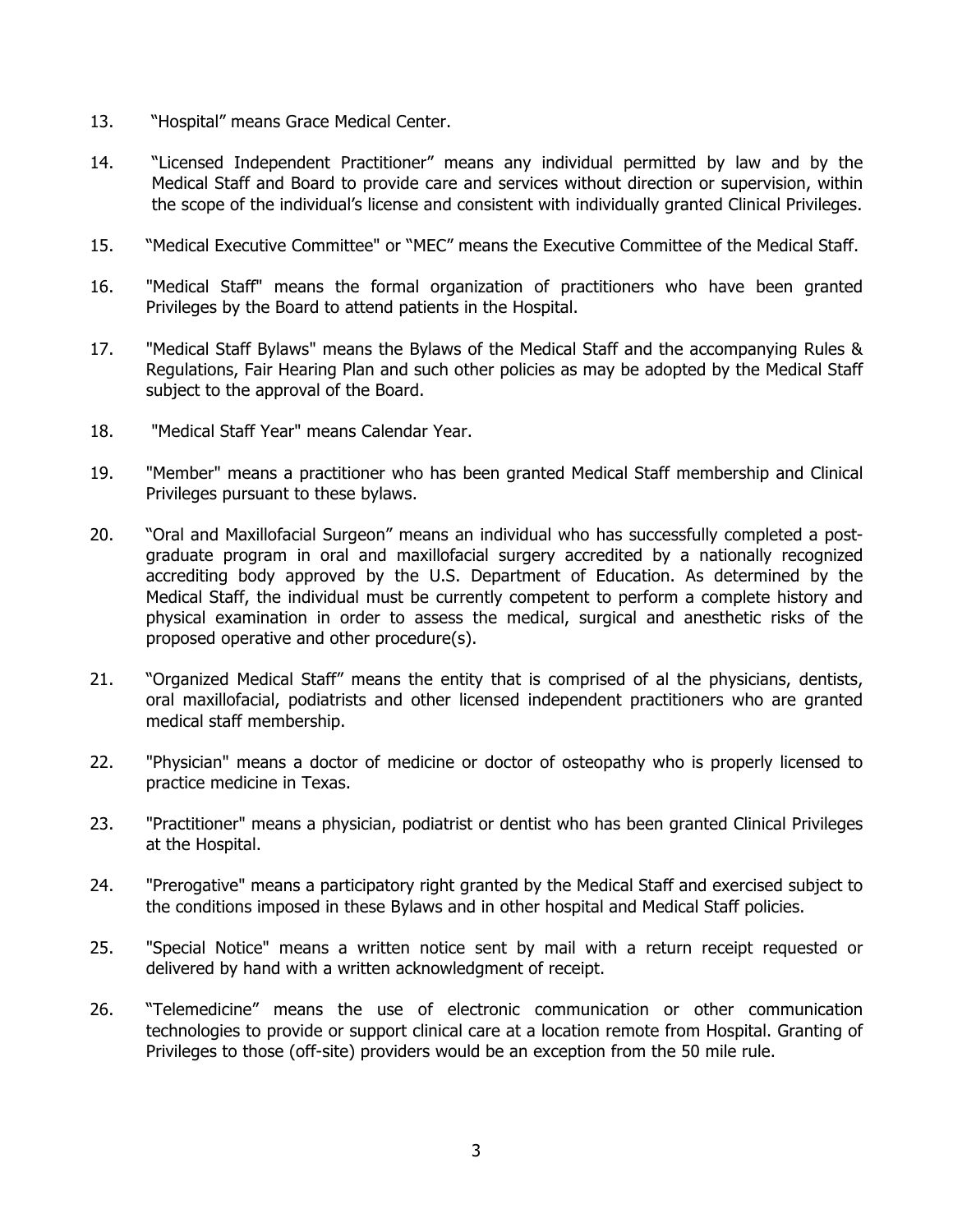### **ARTICLE I NAME**

The name of this organization shall be the Medical Staff of Grace Medical Center.

#### **ARTICLE II PURPOSES & RESPONSIBILITIES**

# **2.1 PURPOSE**

The purposes of the Medical Staff are:

- 2.1(a) To be the organization through which the benefits of membership on the Medical Staff (mutual education, consultation and professional support) may be obtained and the obligations of staff membership may be fulfilled;
- 2.1(b) To foster cooperation with administration and the Board while allowing staff members to function with relative freedom in the care and treatment of their patients;
- 2.1(c) To provide a mechanism to ensure that all patients admitted to or treated in any of the facilities or services of the Hospital shall receive a uniform level of appropriate quality care, treatment and services commensurate with community resources during the length of stay with the organization, by accounting for and reporting regularly to the Board on patient care evaluation, including monitoring and other performance improvement activities in accordance with the Hospital's performance improvement program;
- 2.1(d) To serve as a primary means for accountability to the Board to ensure high quality professional performance of all practitioners and AHPs authorized to practice in the Hospital through delineation of Clinical Privileges, on-going review and evaluation of each practitioner's performance in the Hospital, and supervision, review, evaluation and delineation of duties and prerogative of AHPs;
- 2.1(e) To work with the Board and management to develop a strategy to maintain medical costs within reasonable bounds and meet evolving regulatory requirements;
- 2.1(f) To provide an appropriate educational setting that will promote continuous advancement in professional knowledge and skill;
- 2.1(g) To promulgate, maintain and enforce Bylaws and rules and regulations for the proper functioning of the Medical Staff;
- 2.1(h) To provide a means by which issues concerning the Medical Staff and the Hospital may be discussed with the Board or the CEO;
- 2.1(i) To participate in educational activities and scientific research with approved colleges of medicine and dentistry as may be justified by the facilities, personnel, funds or other equipment that are or can be made available;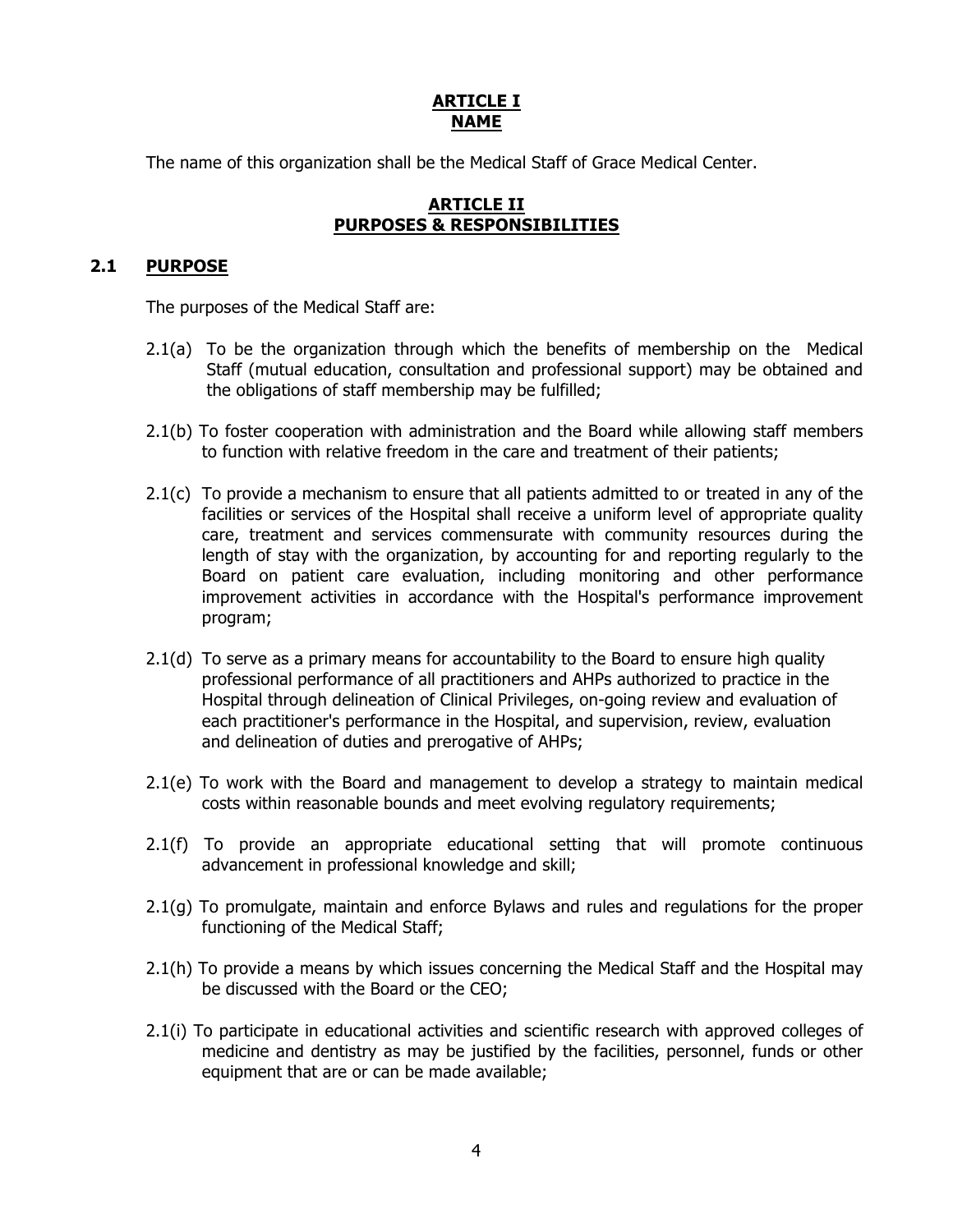- 2.1(j) To assist the Board in identifying changing community health needs and preferences and implement programs to meet those needs and preferences; and
- 2.1(k) To accomplish its goals through appropriate committees.

#### **2.2 RESPONSIBILITIES**

The responsibilities of the Medical Staff include:

- 2.2(a) Ensuring that practitioners cooperate with each other in caring for patients in the Hospital;
- 2.2(b) Accounting for the quality, appropriateness and cost effectiveness of patient care rendered by all practitioners and AHPs authorized to practice in the Hospital, by taking action to:
	- (1) Assist the Board and CEO and their designees in data compilation, medical record administration, review and evaluation of cost effectiveness and other such functions necessary to meet accreditation and licensure standards, as well as federal and state law requirements;
	- (2) Define and implement credentialing procedures, including a mechanism for appointment and reappointment and the delineation of Clinical Privileges and assurance that all individuals with Clinical Privileges provide services within the scope of individual Clinical Privileges granted;
	- (3) Provide a continuing medical education program addressing issues of performance improvement and including the types of care offered by the Hospital;
	- (4) Implement a utilization review program, based on the requirements of the Hospital's Utilization Review Plan;
	- (5) Develop an organizational structure that provides continuous monitoring of patient care practices and appropriate supervision of AHPS;
	- (6) Initiate and pursue corrective action with respect to practitioners and AHPs, when warranted;
	- (7) Develop, administer and enforce these Bylaws, the rules and regulations of the staff and other Hospital policies related to medical care;
	- (8) Review and evaluate the quality of patient care through a valid and reliable patient care monitoring procedure, including identification and resolution of important problems in patient care and treatment;
	- (9) Ensure that the functions delineated in Section 12.5(b) of these Bylaws are performed by appropriate standing or ad hoc committee of the Medical Staff; and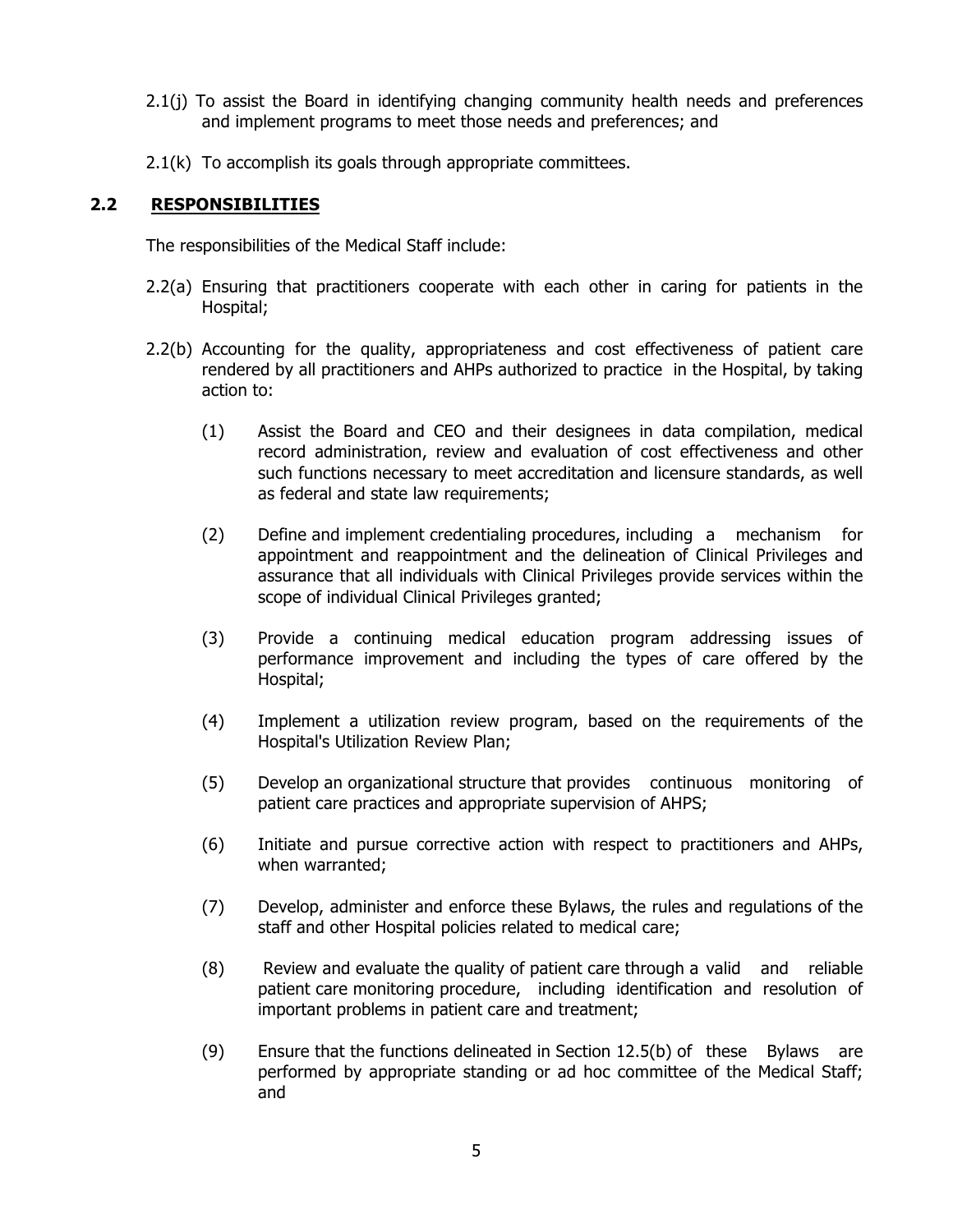- (10) Implement a process to identify and manage matters of individual physician health that is separate from the Medical Staff disciplinary function in accordance with the Impaired Practitioner Policy, which is incorporated herein and attached as Appendix "B" hereto.
- (11) Implement a process to identify and manage matters of disruptive physician behavior that is separate from the Medical Staff disciplinary function in accordance with the Disruptive Practitioner's Conduct Policy, which is incorporated herein and attached as Appendix "C" hereto.
- 2.2(c) Assisting the Board in maintaining the accreditation status of the Hospital;
- 2.2(d) Participating and cooperating in implementation of the policies of federal and state regulatory agencies, including the requirements of the Data Bank; and
- 2.2(e) Maintaining confidentiality with respect to the records and affairs of the Hospital, except as disclosure is authorized by the Board or required by law.

### **2.3 DISCLOSURE OF PHYSICIAN OWNERSHIP**

Each physician who is a Member of the Hospital's Medical Staff agrees, as a condition of continued Medical Staff membership or admitting Privileges, to disclose in writing to all patients, which the physician refers to the Hospital, any ownership or investment interest in the Hospital held by the physician or held by an immediate family member of the physician.

#### **2.4 PARTICIPATION IN ORGANIZED HEALTH CARE ARRANGEMENT**

Patient information will be collected, stored and maintained so that privacy and confidentiality are preserved. The Hospital and each Member of the Medical Staff will be part of an Organized Health Care Arrangement ("OHCA"), which is defined as a clinically-integrated care setting in which individuals typically receive healthcare from more than one healthcare provider. The OHCA allows the Hospital and the Medical Staff Members to share information for purposes of treatment, payment and health care operations. Under the OHCA, at the time of admission, a patient will receive the Hospital's Notice of Privacy Practices, which will include information about the Organized Health Care Arrangement between the Hospital and the Medical Staff.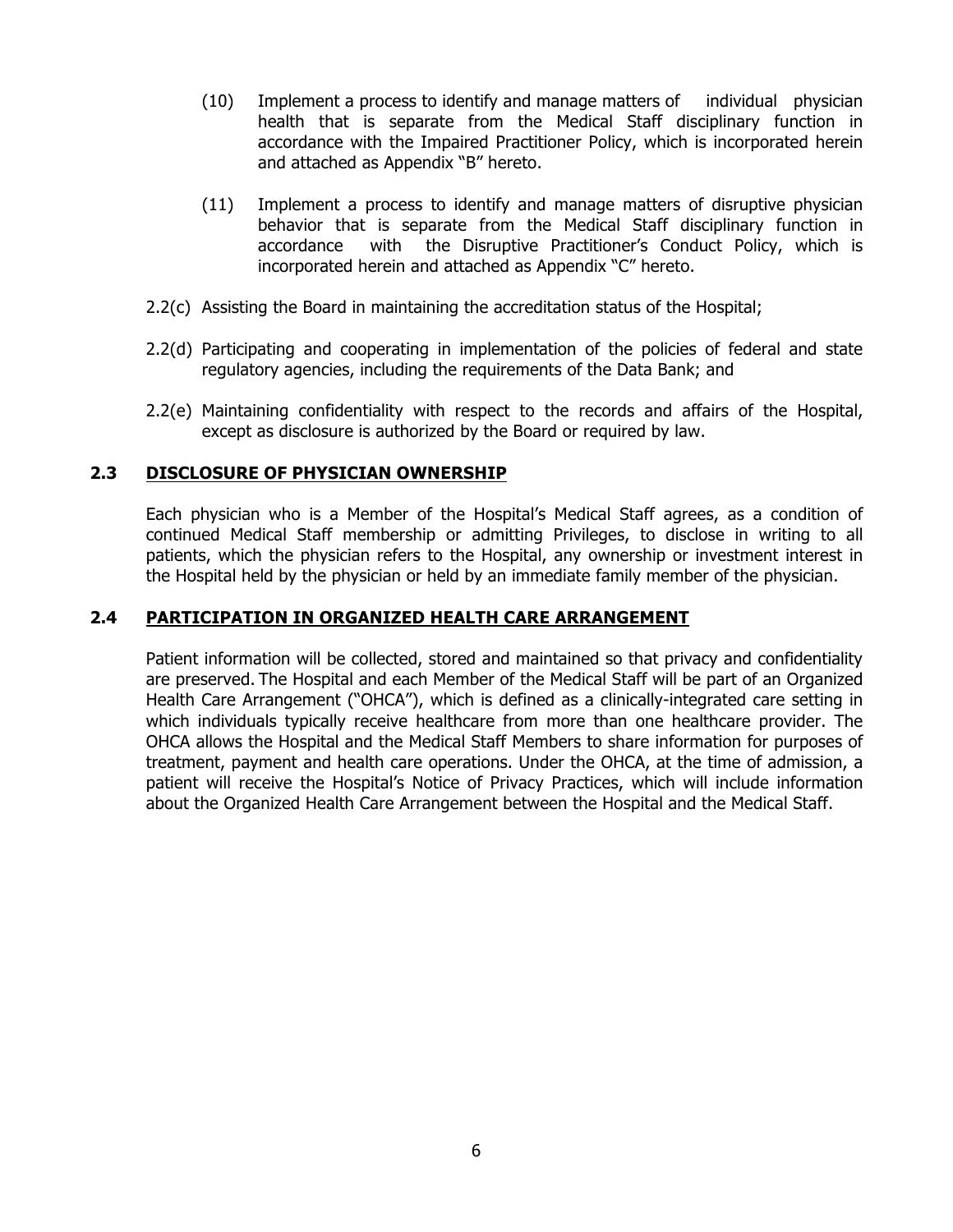#### **ARTICLE III MEDICAL STAFF MEMBERSHIP**

### **3.1 NATURE OF MEDICAL STAFF MEMBERSHIP**

Medical Staff membership is a privilege extended by the Hospital, and is not a right of any person. Membership on the Medical Staff shall be extended only to professionally competent practitioners who continuously meet the qualifications, standards and requirements set forth in these Bylaws. Membership on the Medical Staff shall confer on the practitioner only such Clinical Privileges and prerogatives as have been granted by the Board in accordance with these Bylaws. No person shall admit patients to, or provide services to patients in the Hospital, unless he/she is a Member of the Medical Staff with appropriate Privileges.

### **3.2 BASIC QUALIFICATIONS/CONDITIONS OF STAFF MEMBERSHIP**

### **3.2(a) Basic Qualifications**

The only people who shall qualify for membership on the Medical Staff are those practitioners legally licensed in Texas, who:

- (1) Document their professional experience, background, education, training, demonstrated ability, current competence, professional clinical judgment and physical and mental health status with sufficient adequacy to demonstrate to the Medical Staff and the Board that any patient treated by them will receive quality care and that they are qualified to provide needed services within the Hospital;
- (2) Are determined, on the basis of documented references, to adhere strictly to the ethics of their respective professions, to work cooperatively with others and to be willing to participate in the discharge of staff responsibilities;
- (3) Comply and have complied with federal, state and local requirements, if any, for their medical practice, are not and have not been subject to any liability claims, challenges to licensure, or loss of Medical Staff membership or Privileges which will adversely affect their services to the Hospital;
- (4) Have professional liability insurance that meets the requirements of Section 14.2(i); and provides proof of coverage as part of credentialing;
- (5) Are graduates of an approved college holding appropriate degrees;
- (6) Have successfully completed an approved internship program or the equivalent where applicable;
- (7) Maintain a good reputation in his/her professional community; have the ability to work successfully with other professionals and have the physical and mental health to adequately practice his/her profession;
- (8) Show evidence every 2 years of CME credits as required by the state of Texas The education should be related to the physician's specialty and to the provision of quality patient care in the Hospital;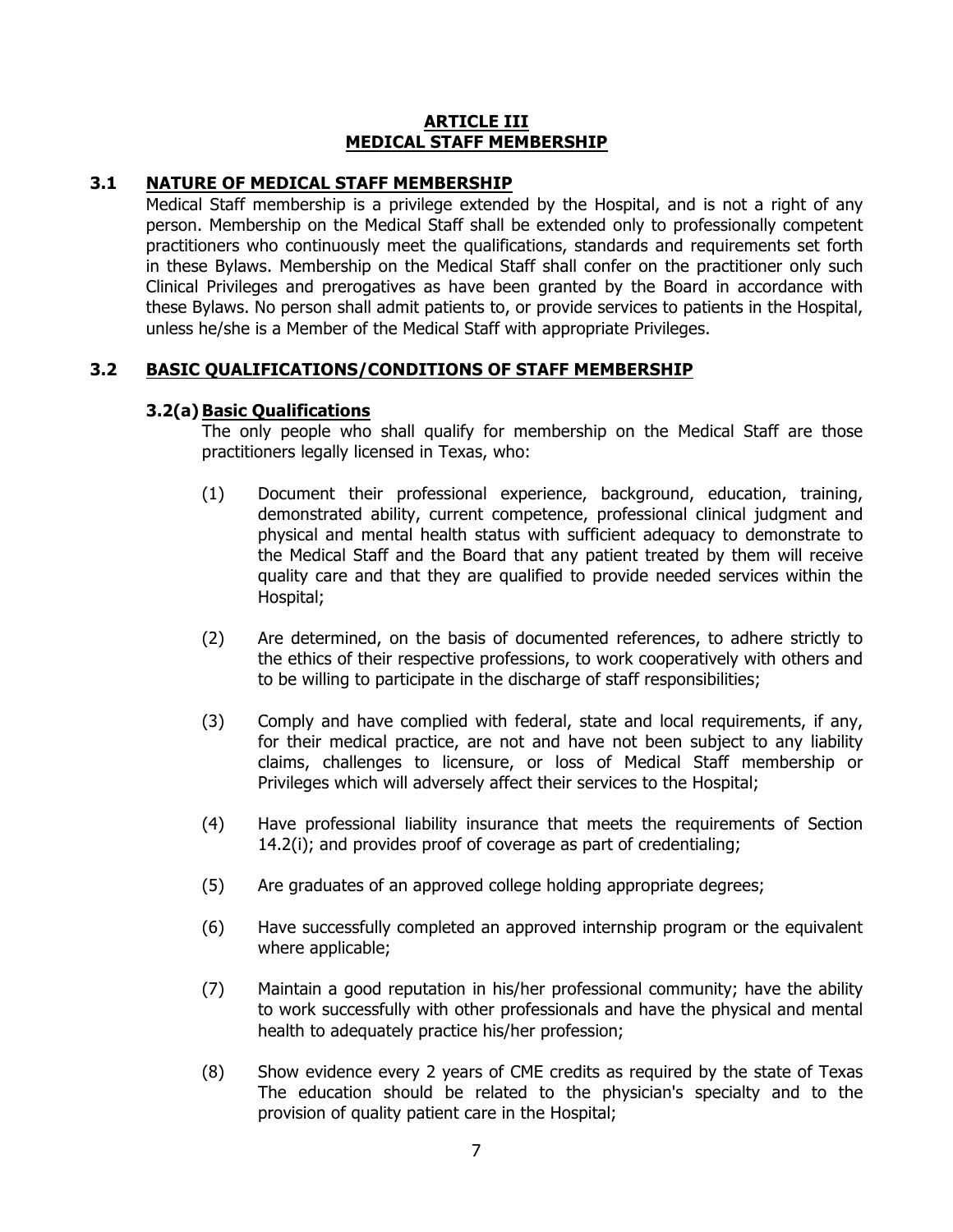- (9) Meet one of the following requirements, in addition to those listed above:
	- (i) Board certification; or
	- (ii) adequate progress toward Board certification. The determination of adequacy shall be made by the MEC and must be approved by the Board of Managers; or
	- (iii) demonstration to the satisfaction of the MEC and the Board of Managers, competency and training equal or equivalent to that required for Board certification.
- (10) Have skills and training to fulfill a patient care need existing within the Hospital, and be able to adequately provide those services with the facilities and support services available at the Hospital; and
- (11) Practice in such a manner as not to interfere with orderly and efficient rendering of services by the Hospital or by other practitioners within the Hospital.

### **3.2(b) Effects of Other Affiliations**

No person shall be automatically entitled to membership on the Medical Staff or to exercise the particular Clinical Privileges merely because he/she is licensed to practice in this or any other state, or because he/she is a member of any professional organization, or because he/she is certified by any clinical board, or because he/she had, or presently has, staff membership at this Hospital or at another health care facility or in another practice setting.

#### **3.2(c) Non-Discrimination**

No aspect of Medical Staff membership or particular Clinical Privileges shall be denied on the basis of gender, race, age, creed, color, national origin, disability (except as such may impair the practitioner's ability to provide quality patient care or fulfill his/her duties under these Bylaws), or on the basis of any other criteria unrelated to the delivery of quality patient care in the Hospital, to professional ability and judgment, or to community need.

#### **3.2(d) Ethics**

The burden shall be on the applicant to establish that he/she is professionally competent and worthy in character, professional ethics and conduct. Acceptance of membership on the Medical Staff shall constitute the Member's certification that he/she has in the past, and agrees that he/she will in the future, abide by the lawful principles of Medical Ethics of the American Osteopathic Association, or the American Medical Association, or other applicable codes of ethics.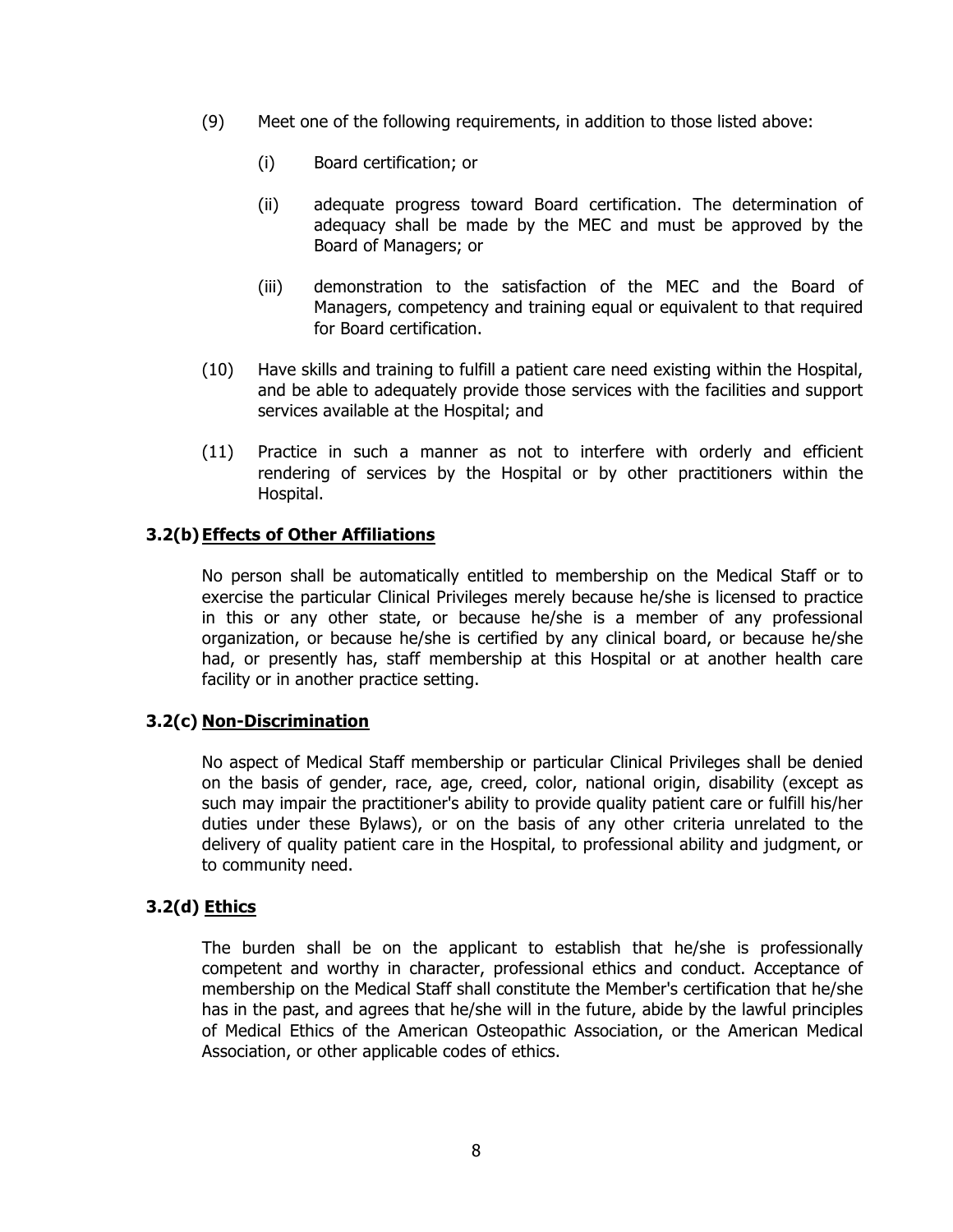#### **3.3 BASIC RESPONSIBILITIES OF STAFF MEMBERSHIP**

Each Member of the Medical Staff shall:

- 3.3(a) Provide his/her patients with continuous care at the generally recognized professional level of quality;
- 3.3(b) Consistent with generally recognized quality standards, deliver patient care in an efficient and financially prudent manner, and adhere to local medical review policies with regard to utilization;
- 3.3(c) Abide by the Medical Staff Bylaws and other lawful standards, policies (including Impaired Practitioner and Disruptive Practitioner's Conduct policies, Appendices "B" and "C" hereto), Rules & Regulations of the Medical Staff;
- 3.3(d) Discharge the staff, committee and Hospital functions for which he/she is responsible by staff category assignment, appointment, election or otherwise;
- 3.3(e) Cooperate with other Members of the Medical Staff, management, the Board of Managers and employees of the Hospital;
- 3.3(f) Adequately prepare and complete in a timely fashion the medical and other required records for all patients he/she admits or, in any way provides care to, in the Hospital;
- 3.3(g) Be encouraged to be a member in good standing of respective professional societies and to participate in educational programs as contemplated by these Bylaws;
- 3.3(h) If, at any time, the Hospital does not have arrangements for the provision of Emergency Services, any physician on the Active Staff clinically treating patients shall take emergency call on a rotating basis with the other Active Staff Members;
- 3.3(I) Attest that he/she suffers from no health problems which could effect ability to perform the functions of Medical Staff membership and exercise the Privileges requested prior to initial exercise of Privileges, and participate in the Hospital drug testing program;
- 3.3(j) Abide by the ethical principles of his/her profession and specialty;
- 3.3(k) Refuse to engage in improper inducements for patient referral;
- 3.3(l) Refrain from engaging in business practices which are predatory or harmful to the Hospital or the community; and
- 3.3(m) Notify the CEO and Chief of Staff immediately if:
	- (1) His/Her professional licensure in any state is suspended or revoked;
	- (2) His/Her professional liability insurance is modified or terminated;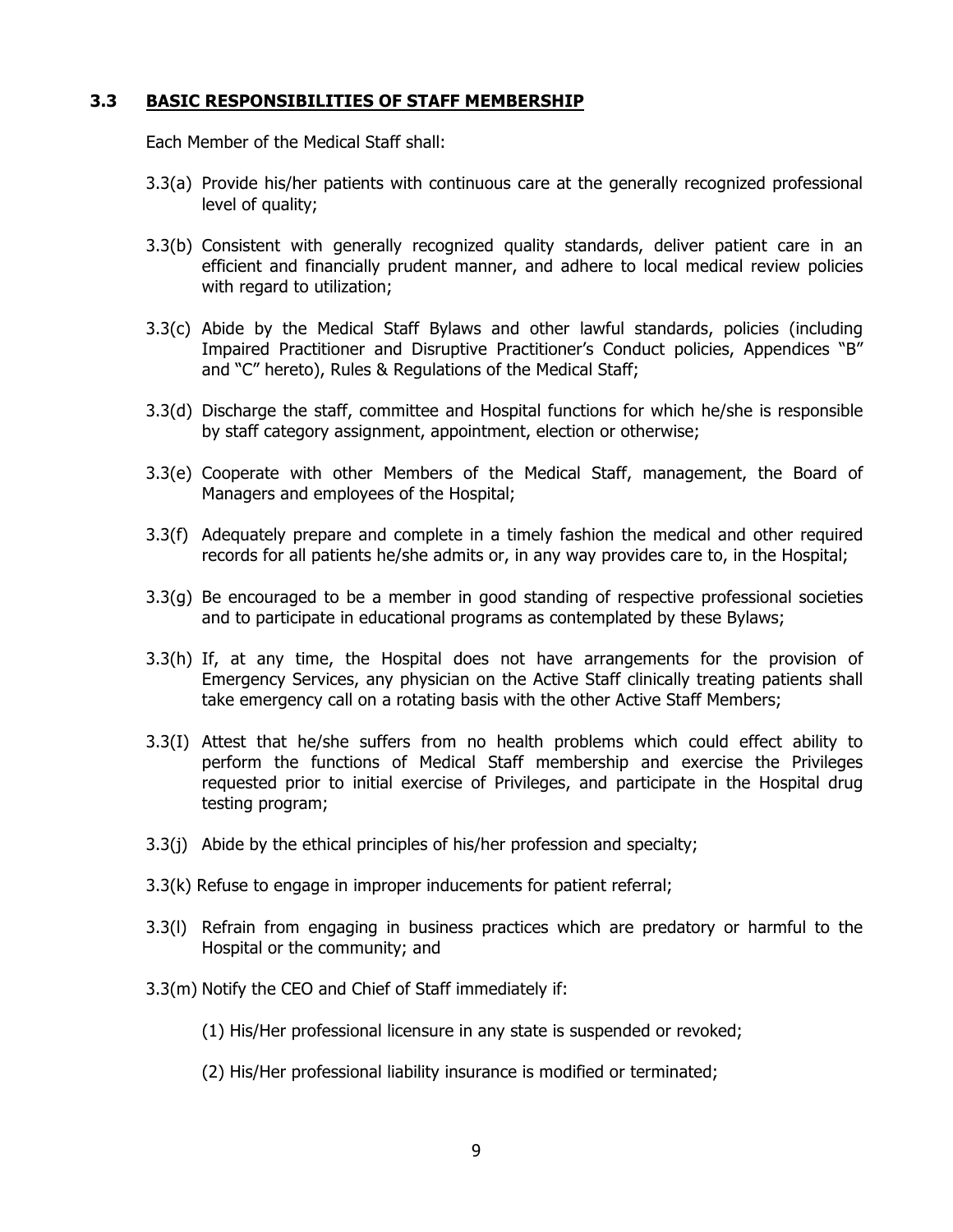- (3) He/She is named as a defendant, or is subject to a final judgment or settlement, in any court proceeding alleging that he/she committed professional negligence or fraud; or
- (4) He/She has been excluded from any federal or state health program, including Medicare and Medicaid.
- (5) Change in Privileges on any other Medical Staff
- 3.3(n) Comply with all state and federal requirements for maintaining confidentiality of patient identifying medical information, including the Health Insurance Portability and Accountability Act of 1996, as amended, and its associated regulations, and execute a health information confidentiality agreement with the Hospital.

#### **3.4 DURATION OF APPOINTMENT**

#### **3.4(a) Duration of Initial Appointments**

All initial appointments to the Medical Staff shall be for a period not to exceed two (2) years. In no case shall the Board take action on an application, refuse to renew an appointment, or cancel an appointment, except as provided for herein. Appointment to the Medical Staff shall confer to the appointee only such Privileges as may hereinafter be provided.

#### **3.4(b) Declaration of Moratorium**

The Board may from time to time declare moratoriums in the granting of Medical Staff Privileges when the Board, in its discretion, deems such a moratorium to be in the best interest of this Hospital and in the best interest of the health and patient care capable of being provided by the Hospital and its staff. The aforementioned moratoriums may apply to individual medical specialty groups, or any combination thereof. Prior to declaring a moratorium, the Board will seek the input of the Medical Staff regarding the needs of the Hospital and the patient community.

#### **3.4(c) Reappointments**

Reappointment to the Medical Staff shall be for a period not to exceed two (2) years.

#### **3.4(d) Modification in Staff Category & Clinical Privileges**

The MEC may recommend to the Board that a change in staff category of a current Staff Member or the granting of additional Privileges to a current Staff Member to be made in accordance with the procedures for initial appointment as outlined herein.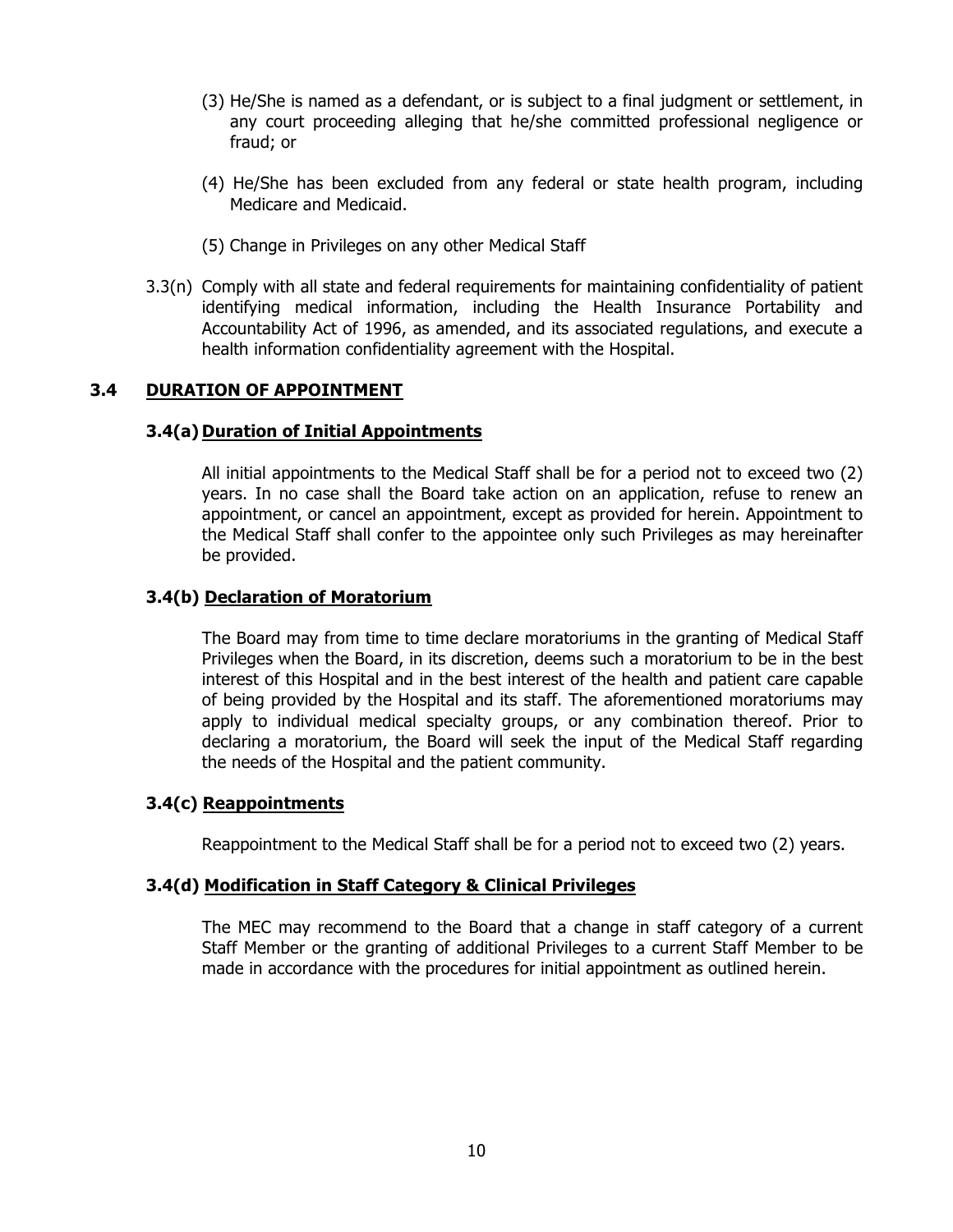### **3.5 LEAVE OF ABSENCE**

### **3.5(a) Leave Status**

A Staff Member may obtain a voluntary leave of absence from the Medical Staff by submitting a written request to the MEC stating the reason for the leave and the time period of the leave, which may not exceed one (1) year. If the leave is granted, all rights and privileges of Medical Staff membership shall be suspended from the beginning of the leave period until reinstatement.

# **3.5(b) Termination of Leave**

- (1) At least sixty (60) days prior to the termination of leave, or at any earlier time, the Staff Member may request reinstatement of his/her Privileges by submitting a written notice to that effect to the CEO or his/her designee for transmittal to the MEC. The Staff Member shall submit a written summary of his/her relevant activities during the leave. The MEC shall make a recommendation to the Board concerning the reinstatement of the Member's Privileges. Failure to request reinstatement in a timely manner shall result in automatic termination of Staff membership, privileges and prerogatives without right of hearing or appellate review. Termination of Medical Staff membership, Privileges and prerogatives pursuant to this section shall not be considered an adverse action, and shall not be reported to the Data Bank. A request for staff membership subsequently received from a Staff Member so terminated shall be submitted and processed in the manner specified for application for initial appointments.
- (2) If a Member requests leave of absence for the purpose of obtaining further medical training, reinstatement will ordinarily become automatic upon request for same, but only after the MEC has satisfied itself as to the continuing competency of the returning Staff Member. Any new Privileges requested will be acted upon and monitored in similar fashion as if the Member were a new applicant.
- (3) Reinstatement will ordinarily be automatic if a leave of absence is an armed services commitment. However, if such a leave of absence occurs with no medical activity for twelve (12) or more months, the MEC may require proof of competency by further education, such as a refresher course, or appropriate monitoring for a period of time, or both, to insure continuing competence.
- (4) If a Member requests leave of absence for reasons other than further medical training or an armed services commitment, the MEC may, prior to reinstatement, require proof of competency by further education, such as a refresher course, or appropriate monitoring for a period of time, or both, to insure continuing competence.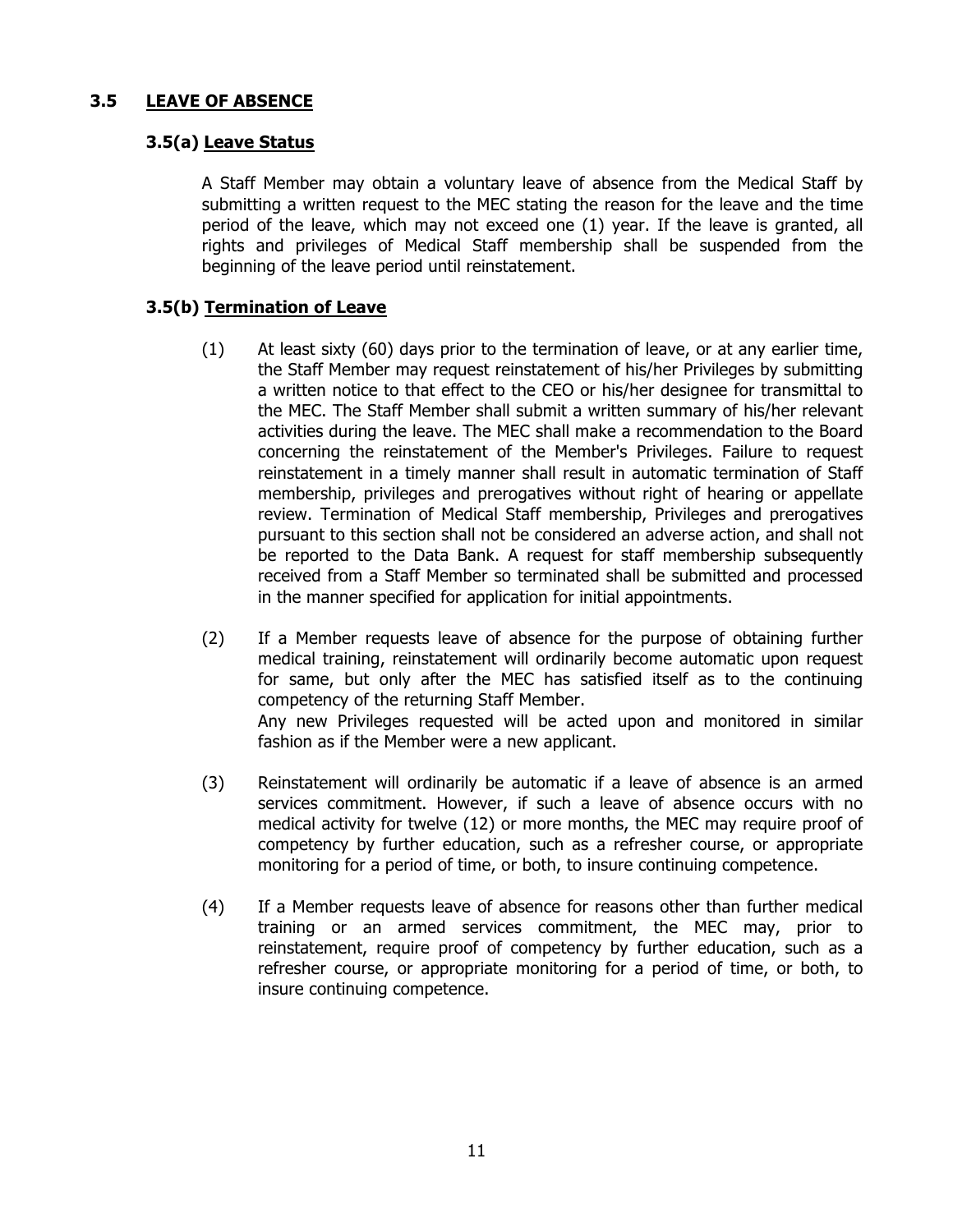#### **ARTICLE IV CATEGORIES OF THE MEDICAL STAFF**

# **4.1 CATEGORIES**

The staff shall include Active, Courtesy, Consulting, Inactive and Honorary categories.

### **4.2 ACTIVE STAFF**

### **4.2(a) Qualifications**

The Active Staff shall consist of practitioners who:

- (1) Meet the basic qualifications set forth in these Bylaws;
- (2) Have an office and/or residence located within 50 miles of the Hospital in order to be continuously available for provision of care to his/her patients, as determined by the Board; and
- (3) Regularly admit to, or are otherwise regularly involved in the care of at least 12 patients in the Hospital in a calendar year. For purposes of determining whether a practitioner is "regularly involved" in the care of the requisite number of patients, a patient encounter or contact shall be deemed to include any of the following: admission; consultation with active participation in the patient's care; provision of direct patient care or intervention in the Hospital setting; performance of any outpatient or inpatient surgical or diagnostic procedure; interpretation of any inpatient or out patient diagnostic procedure or test; or admission or referral of a patient for inpatient care by a Hospitalist. When a patient has more than one procedure or diagnostic test performed or interpreted by the same practitioner during a single Hospital stay, the multiple tests for that patient shall count as one patient contact.

# **4.2(b)Prerogatives**

The prerogatives of an Active Staff Member shall be:

- (1) To admit patients without limitation, unless otherwise provided in the Medical Staff Bylaws and Rules & Regulations;
- (2) To exercise such Clinical Privileges as are granted to him/her pursuant to Article VII;
- (3) To vote on all matters presented at general and special meetings of the Medical Staff;
- (4) To vote and hold office in the staff organization and on committees to which he/she is appointed; and
- (5) To vote in all Medical Staff elections.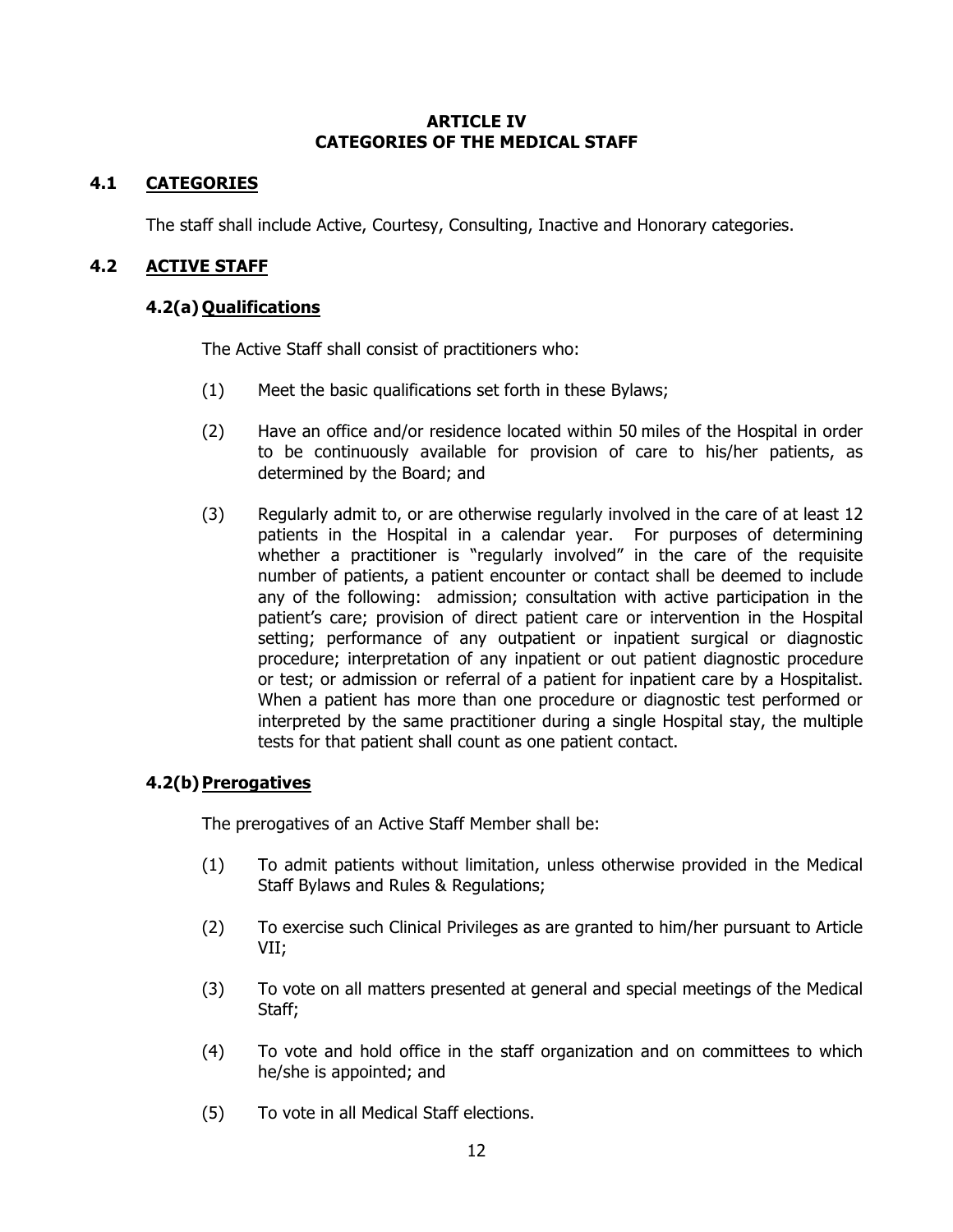# **4.2(c) Responsibilities**

Each Member of the Active Staff shall:

- (1) Meet the basic responsibilities set forth in Section 3.3;
- (2) Within his/her area of professional competence, retain responsibility for the continuous care and supervision of each patient in the Hospital for whom he/she is providing services, or arrange a suitable alternative for such care and supervision; including an initial assessment of all patients within twenty-four (24) hours of admission, and an initial assessment of all patients in the intensive care/critical care unit no later than 6 hours after admission or sooner if warranted by the patient's condition;
- (3) Actively participate:
	- (i) in the performance improvement program and other patient care evaluation and monitoring activities required of the staff and possess the requisite skill and training for the oversight of care, treatment and services in the Hospital;
	- (ii) in supervision of other appointees where appropriate;
	- (iii) in the emergency department on-call rotation, as more specifically described in the Medical Staff Rules & Regulations**,** including personal appearance to assess patients in the emergency department when deemed appropriate by the emergency department physician;
	- (iv) in promoting effective utilization of resources consistent with delivery of quality patient care; and
	- (v) in discharging such other staff functions as may be required from timeto-time
- (4) Serve on at least one (1) Medical Staff committee, if appointed by the Chief of Staff; and
- (5) Satisfy the requirements set forth in these Bylaws for attendance at meetings of the Medical Staff and of committees of which he/she is a Member.

# **4.2(d) Failure**

Failure to carry out the responsibilities or meet the qualifications as enumerated shall be grounds for corrective action, including, but not limited to, termination of staff membership.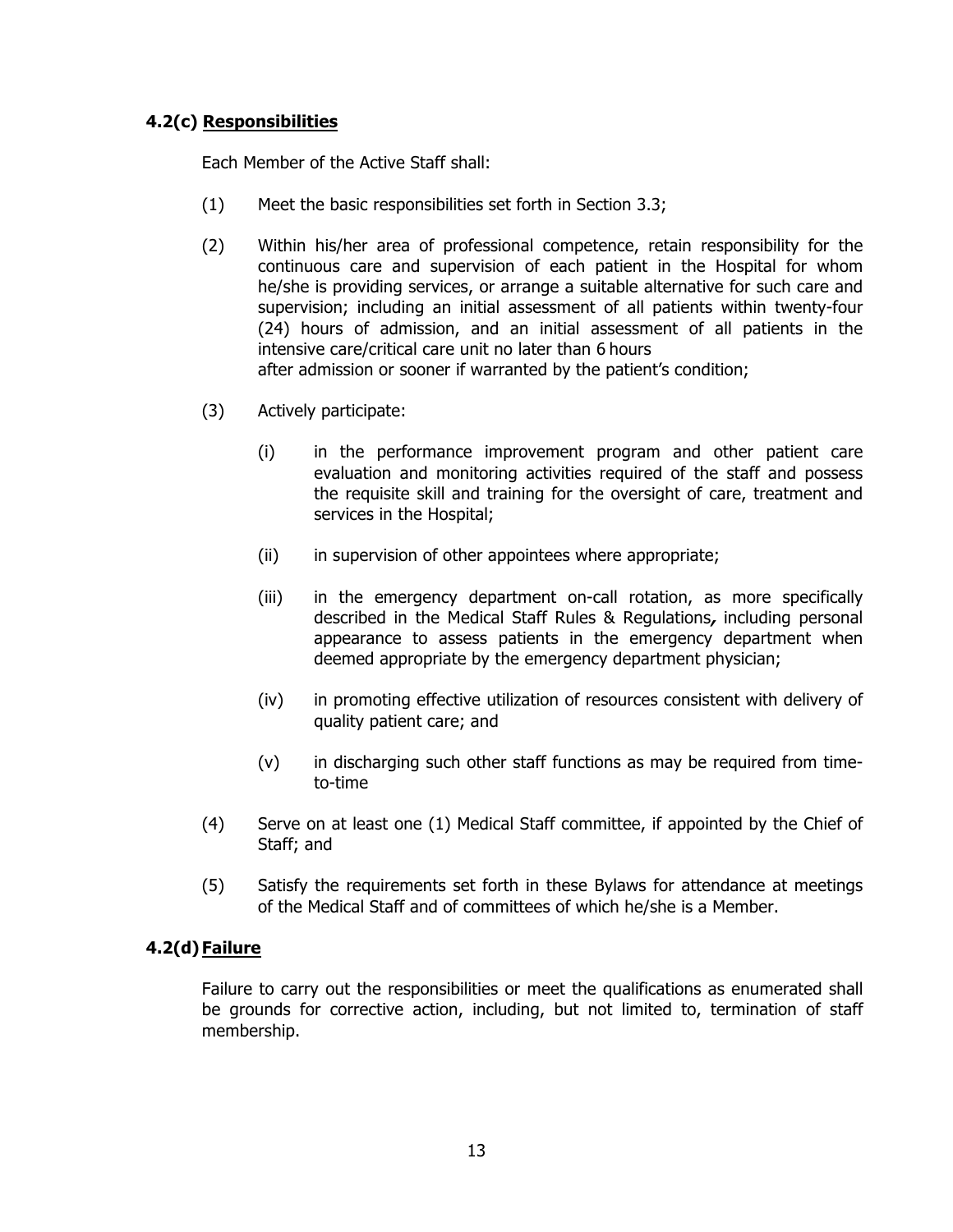# **4.3 COURTESY STAFF**

# **4.3(a) Qualifications**

The Courtesy Staff shall consist of practitioners, who:

- (1) Meet the basic qualifications set forth in these Bylaws;
- (2) Have an office and/or residence located within 50 miles of the Hospital in order to provide continuous care for a hospitalized patient or arrange to have continuous coverage of these patients by another Member of the Staff with Privileges appropriate to the treatment provided;
- (3) Do not admit or regularly participate in the care of more than 12 patients in a calendar year; and
- (4) Are Members of the Active Staff of another hospital where he/she actively participates in the performance improvement program.

# **4.3(b) Prerogatives**

The prerogatives of a Courtesy Staff Member shall be to:

- (1) Admit patients to the Hospital within the limitations provided in Section 4.3(a);
- (2) Exercise such Clinical Privileges as are granted to him/her pursuant to Article VII;
- (3) Attend meetings of the staff and any staff or Hospital education programs; and
- (4) Serve on any of the standing committees as a voting member on matters of policies and procedure, except that he/she shall not vote as a member of the MEC or at a general Medical Staff meeting.

# **4.3(c) Responsibilities**

Each Member of the Courtesy Staff shall:

- (1) Discharge the basic responsibilities specified in Section 3.3;
- (2) Retain responsibility within his/her area of professional competence for the care and supervision of each patient in the Hospital for who he/she is providing service; and
- (3) Satisfy the requirements set forth in these Bylaws for attendance at meetings of the Medical Staff and of the committees of which he/she is a member.

# **4.4 CONSULTING STAFF**

# **4.4(a) Qualifications**

Consulting Staff shall consist of a special category of physicians each of whom is: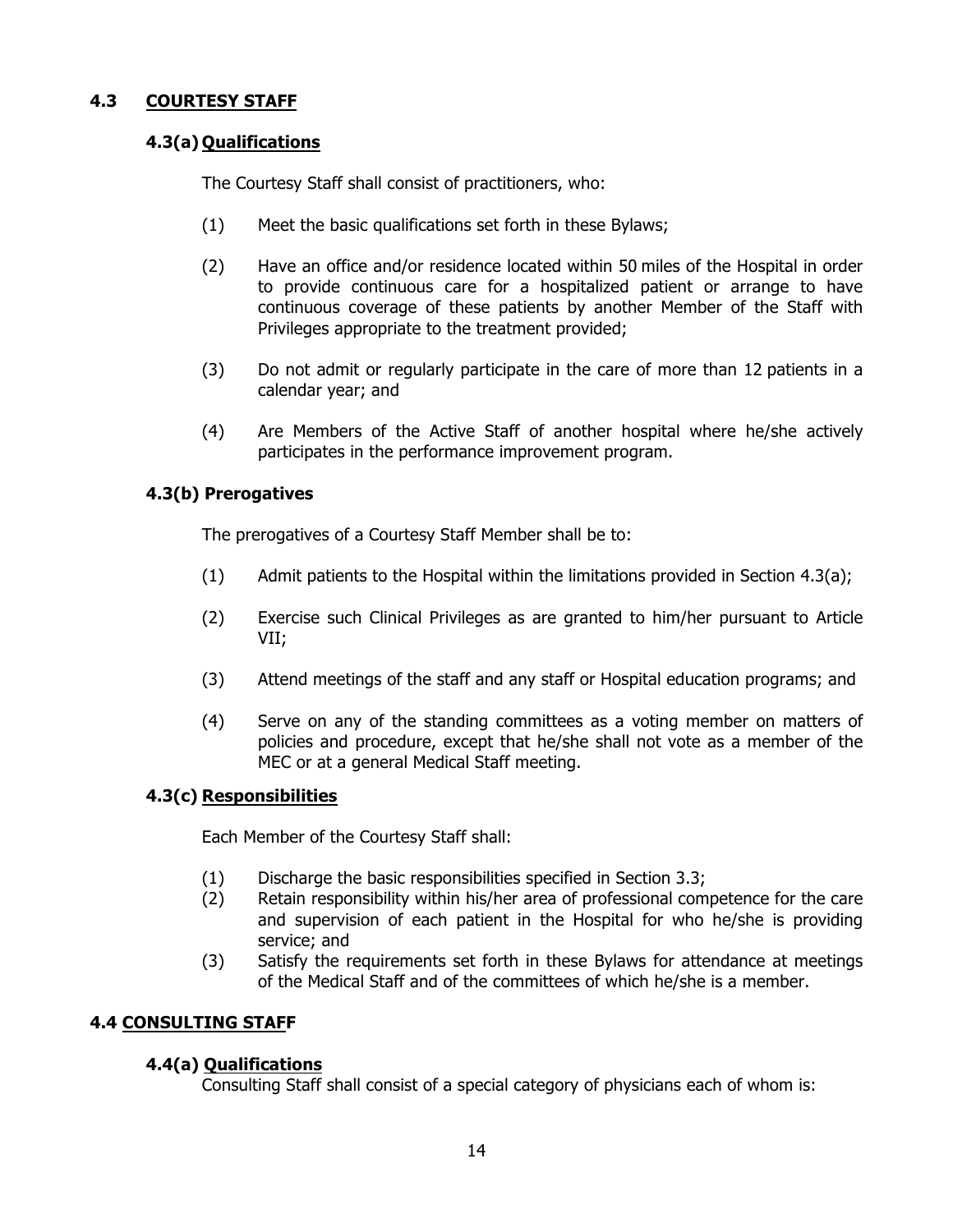- (1) because of Board certification, training and experience, recognized by the medical community as an authority within his/her specialty; or
- (2) held outpatient admitting or 'grandfathered' Privileges at the Grace Ambulatory Surgery Center, prior to merger on January 22, 2009

# **4.4(b) Prerogatives: Board Certified, Specialty Trained, or an Authority**

- (1) Prerogatives of a Consulting Staff Member under this category shall be to:
	- (I) consult on patients only by request of an Active or Courtesy Staff Member; and
	- (ii) attend all meetings of the staff that he/she may wish to attend as a non-voting visitor.
- (2) Consulting Staff Members under this category shall not in any circumstance admit patients to the Hospital or transfer patients from the Hospital or be the physician of primary care or responsibility for any patient within the Hospital. Consulting Staff Members shall not hold office nor be eligible to vote in the Medical Staff organization.
- (3) Consulting Staff Members under this category may provide an unlimited number of consultation reports/recommendations during a calendar year. However, Consulting Staff Members who have more than 50 "consult and treat" encounters shall be transferred to Active Staff.

# **4.4(c) Responsibilities: Board Certified, Specialty Trained or an Authority**

Each Member of the Consulting Staff under this category shall assume responsibility, as requested by an Active, Courtesy Staff Member, for consultation and appropriate documentation thereof with regard to particular patients

# **4.4(d) Prerogatives: 'Grandfathered'**

- (1) Prerogatives of a 'Grandfathered' Consulting Staff Member shall be to:
	- (i) perform outpatient surgery only at the Grace Medical Center freeway campus; and
	- (ii) attend all meetings of the staff that he/she may wish to attend as a non-voting visitor.
- (2) Consulting Staff 'grandfathered' Members shall not in any circumstance admit inpatients to the Hospital or transfer patients or be the physician of primary care or responsibility for any patient within the Hospital, except for those admitted at Grace Medical Center Freeway campus. Consulting Staff Members shall not hold office nor be eligible to vote in the Medical Staff organization.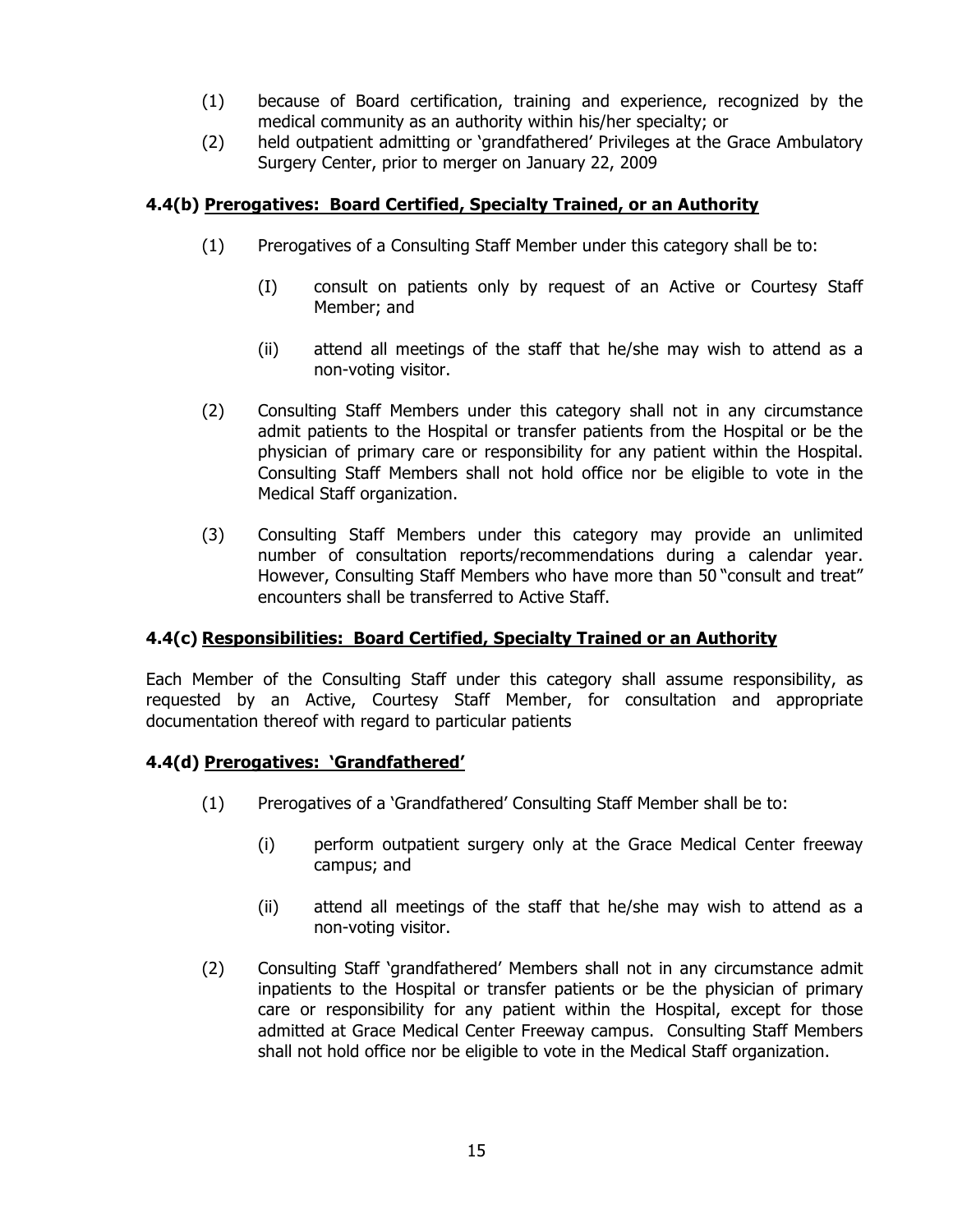# **4.4(e) Responsibilities: 'Grandfathered'**

Each Member of the Consulting Staff shall assume responsibility, as requested by an Active, Courtesy Staff Member, for consultation and appropriate documentation thereof with regard to particular patients.

### **4.5 HONORARY STAFF**

### **4.5(a) Qualifications**

The Honorary and Retired Staff shall consist of physicians who are not active in the Hospital and who are honored by emeritus positions. These may be:

- (1) Physicians who have retired from active Hospital services, but continue to demonstrate a genuine concern for the Hospital; or
- (2) Physicians of outstanding reputation in a particular specialty, whether or not a resident in the community. Honorary Staff Members shall not be required to meet the qualifications set forth in Section 3.2(a) of these Bylaws.

# **4.5(b) Prerogatives**

- (1) Prerogatives of an Honorary Staff Member shall be:
	- (i) attending by invitation any such meetings that he/she may wish to attend as a nonvoting visitor.
- (2) Honorary Staff Members shall not in any circumstances admit patients to the Hospital or be the physician of primary care or responsibility for any patient within the Hospital. Honorary Staff Members shall not hold office nor be eligible to vote in the Medical Staff organization.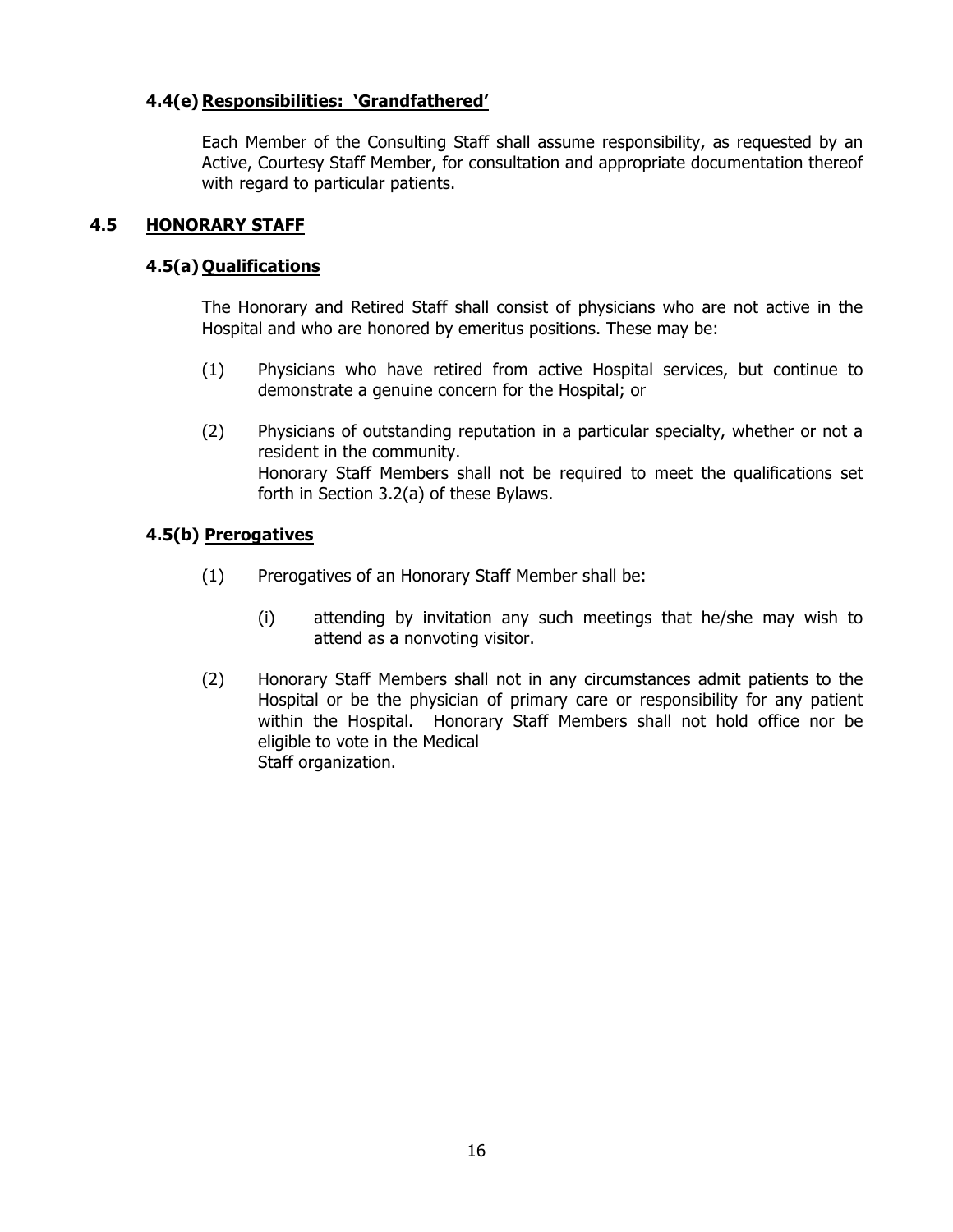#### **ARTICLE V ALLIED HEALTH PROFESSIONALS (AHP)**

# **5.1 CATEGORIES**

Allied Health Professionals ("AHPs") shall be identified as any person(s) other than practitioners who are granted Privileges to practice in the Hospital and are directly involved in patient care. Such persons may be employed by physicians on the staff; but whether or not so employed, must be under the direct supervision and direction of a staff physician.

# **5.2 QUALIFICATIONS**

Only AHPs holding a license, certificate or other official credential as provided under state law, shall be eligible to provide specified services in the Hospital as delineated by the MEC and approved by the Board.

5.2(a) AHPs must:

- (1) Document their professional experience, background, education, training, demonstrated ability, current competence and physical and mental health status with sufficient adequacy to demonstrate to the Medical Staff and the Board that any patient treated by them will receive quality care and that they are qualified to provide needed services within the Hospital;
- (2) Establish, on the basis of documented references, that they adhere strictly to the ethics of their respective provisions, work cooperatively with others and are willing to participate in the discharge of AHP Staff responsibilities;
- (3) Have professional liability insurance in the amount required by these Bylaws;
- (4) Provide a needed service within the Hospital; and
- (5) Unless permitted by law and by the Hospital to practice independently, provide written documentation that a Medical Staff appointee has assumed responsibility for the acts and omissions of the AHP and responsibility for directing and supervising the AHP.

# **5.3 PREROGATIVES**

Upon establishing experience, training and current competence, AHPs, as identified in Section 5.1, shall have the following prerogatives:

- 5.3(a) To exercise judgment within the AHP's area of competence, providing that a physician Member of the Medical Staff has the ultimate responsibility for patient care;
- 5.3(b) To participate directly, including writing orders to the extent permitted by law, in the management of patients under the supervision or direction of a Member of the Medical Staff; and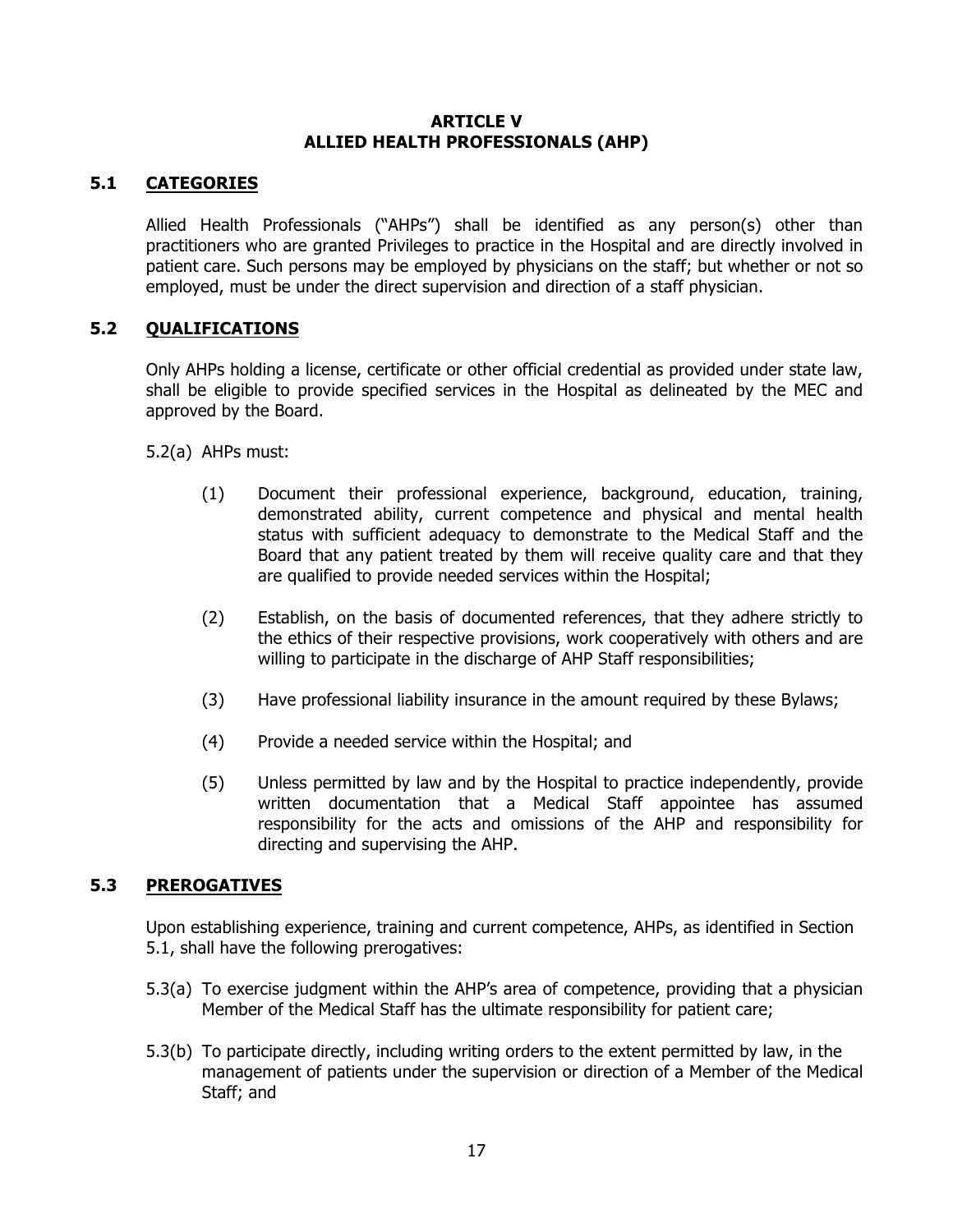5.3(c) To participate as appropriate in patient care evaluation and other quality assessment and monitoring activities required of the staff, and to discharge such other staff functions as may be required from time-to-time.

### **5.4 CONDITIONS OF APPOINTMENT**

- 5.4(a) AHPs shall be credentialed in the same manner as outlined in Article VI of the Medical Staff Bylaws for credentialing of practitioners and shall be granted Clinical Privileges relevant to the care to be provided. The Board in consultation with the MEC shall determine the scope of the activities which each AHP may undertake. Such determinations shall be furnished in writing to the AHP and shall be final and nonappealable, except as specifically and expressly provided in these Bylaws.
- 5.4(b) Appointment of AHPs must be approved by the Board and may be terminated by the Board or the CEO. AHP Privileges and their reduction or termination shall not be covered by the provisions of the Fair Hearing Plan. However, the affected AHP shall have the right to be heard before the Credentials Committee with an opportunity to rebut the basis for termination. Upon receipt of a written request, the Credentials Committee shall afford the AHP an opportunity to be heard by the Committee concerning the AHP's grievance. Before the appearance, the AHP shall be informed of the general nature and circumstances giving rise to the action, and the AHP may present information relevant thereto . A record of the appearance shall be made. The Credentials Committee shall, after conclusion of the investigation, submit a written decision simultaneously to the MEC and to the AHP. The AHP shall have a right to appeal to the Board any decision rendered by the Credentials Committee. Any request for appeal shall be required to be made within fifteen (15) days after the date of the receipt of the Credentials Committee decision. The written request shall be delivered to the Chief of Staff and shall include a brief statement of the reasons for the appeal. If appellate review is not requested within such period, the AHP shall be deemed to have accepted the action involved which shall thereupon become final and effective immediately upon affirmation by the MEC and the Board. If appellate review is requested the Board shall, within fifteen (15) days after the receipt of such an appeal notice, schedule and arrange for appellate review. The Board shall give the AHP notice of the time, place and date of the appellate review which shall not be less than fifteen (15) days nor more than ninety (90) days from the date of the request for the appellate review. The appeal shall be in writing only, and the AHP's written statement must be submitted at least five (5) days before the review. New evidence and oral testimony will not be permitted. The Board shall thereafter decide the matter by a majority vote of those Board Members present during the appellate proceedings. A record of the appellate proceedings shall be maintained.
- 5.4(c) AHP Privileges shall automatically terminate upon revocation of the Privileges of the AHP's supervising physician Member, unless another qualified physician indicates his/her willingness to supervise the AHP and complies with all requirements hereunder for undertaking such supervision. In the event that an AHP's supervising physician Member's Privileges are significantly reduced or restricted, the AHP's Privileges shall be reviewed and modified by the Board upon recommendation of the MEC. Such actions shall not be covered by the provisions of the Fair Hearing Plan. In the case of CRNAs who are supervised by the operating surgeon, the CRNA's Privileges shall be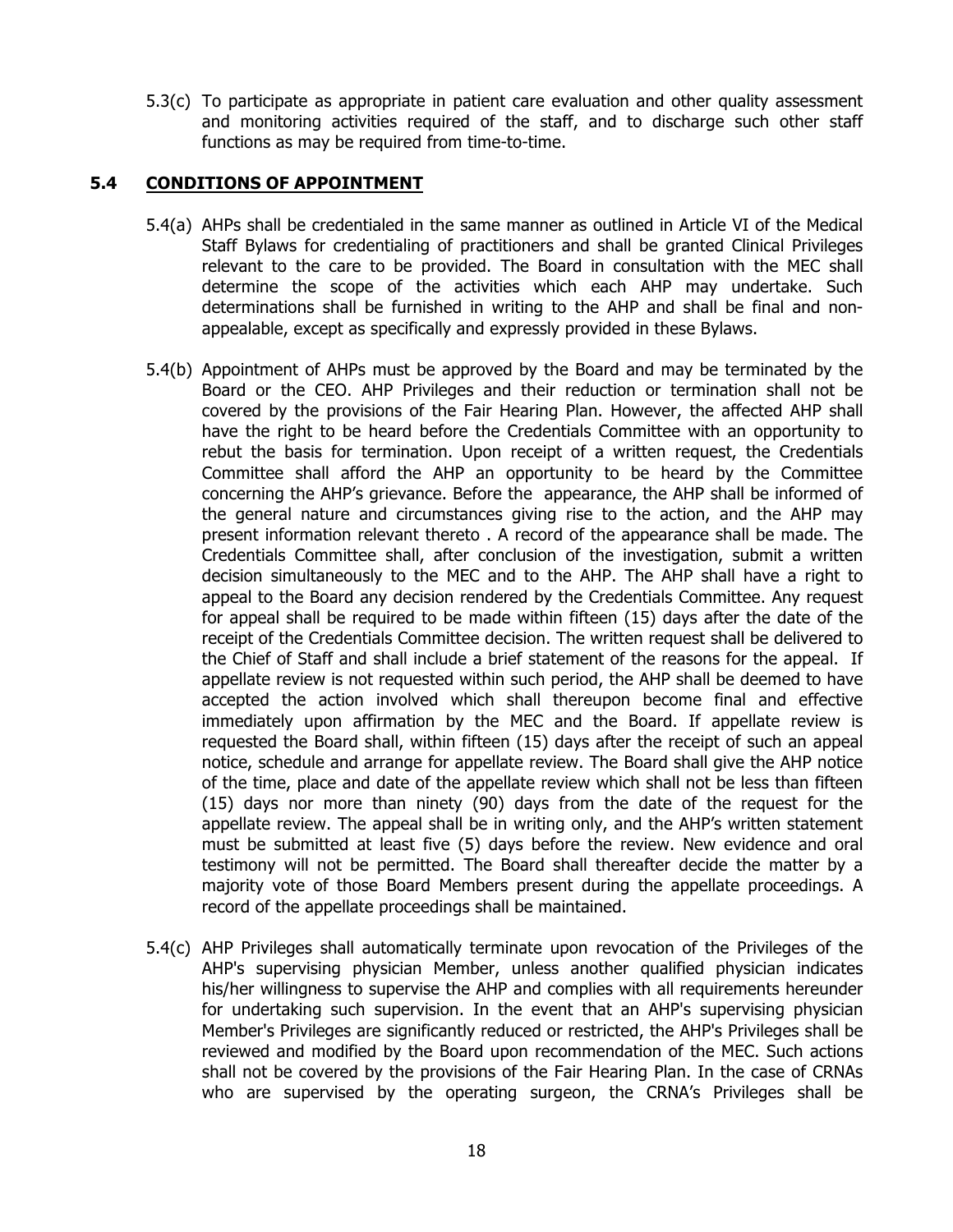unaffected by the termination of a given surgeon's Privileges so long as other surgeons remain willing to supervise the CRNA for purposes of their cases.

5.4(d) If the supervising practitioner employs or directly contracts with the AHP for services, the practitioner shall indemnify the Hospital and hold the Hospital harmless from and against all actions, cause of actions, claims, damages, costs and expenses, including reasonable attorney fees, resulting from, caused by or arising from improper or inadequate supervision of the AHP, negligence of such AHP, the failure such AHP to satisfy the standards of proper care of patients, or any action by such AHP beyond the scope of his/her license or Clinical Privileges. If the supervising practitioner does not employ or directly contract with the AHP, the practitioner shall indemnify the Hospital and hold the Hospital harmless from and against all actions, causes of action, claims, damages, costs and expenses, including reasonable attorney fees, resulting from, caused by or arising from improper or inadequate supervision of the AHP by the practitioner in question.

#### **5.5 RESPONSIBILITIES**

Each AHP shall:

- 5.5(a) Provide his/her patients with continuous care at the generally recognized professional level of quality;
- 5.5(b) Abide by the Medical Staff Bylaws and other lawful standards, policies and Rules & Regulations of the Medical Staff, and personnel policies of the Hospital, if applicable;
- 5.5(c) Discharge any committee functions for which he/she is responsible;
- 5.5(d) Cooperate with Members of the Medical Staff, administration, the Board of Managers and employees of the Hospital;
- 5.5(e) Adequately prepare and complete in a timely fashion the medical and other required records for which he/she is responsible;
- 5.5(f) Participate in performance improvement activities and in continuing professional education;
- 5.5(g) Abide by the ethical principles of his/her profession and specialty; and
- 5.5(h) Notify the CEO and the Chief of Staff immediately if:
	- (1) His/Her professional license in any state is suspended or revoked;
	- (2) His/Her professional liability insurance is modified or terminated;
	- (3) He/She is named as a defendant, or is subject to a final judgment or settlement, in any court proceeding alleging that he/she committed professional negligence or fraud; or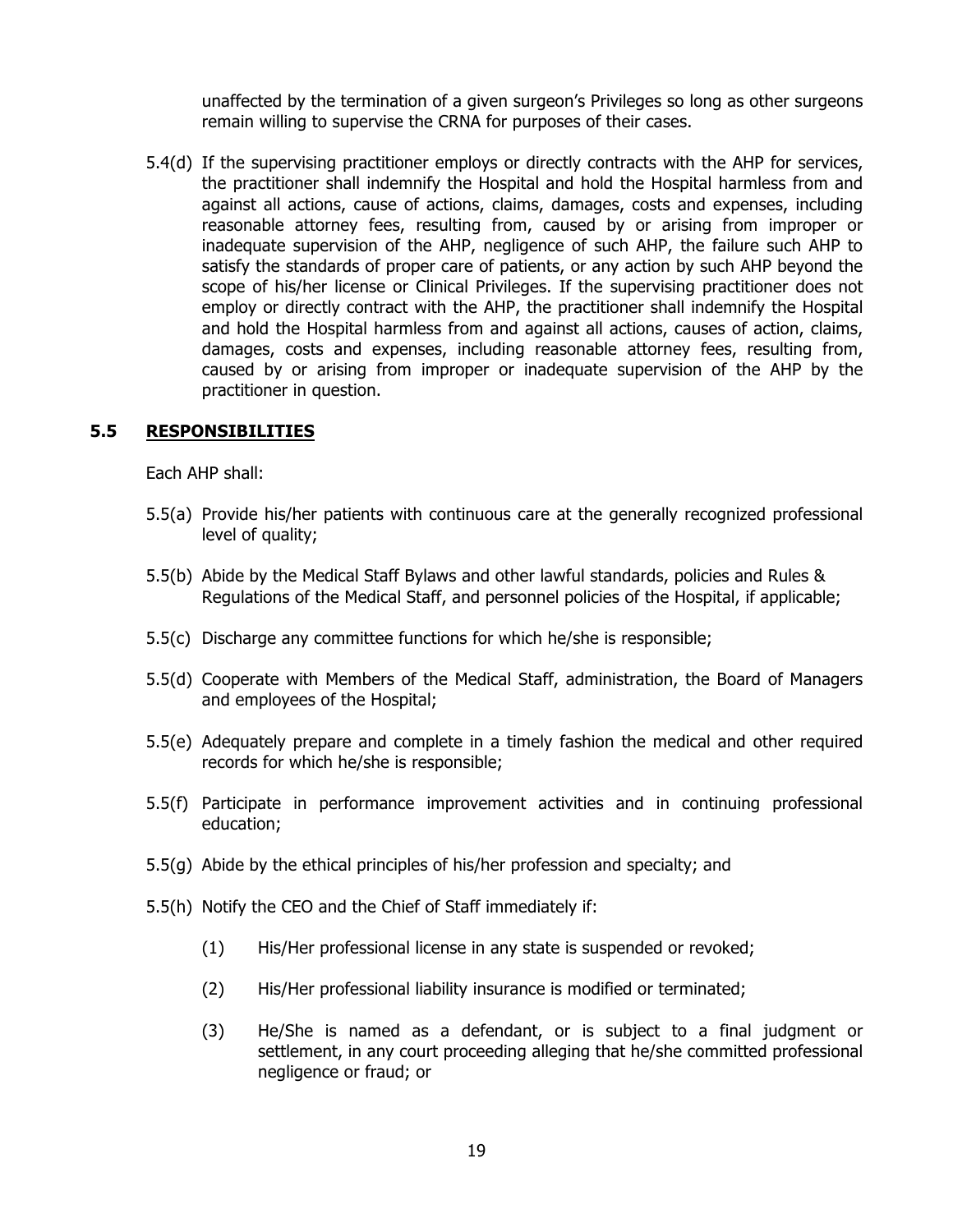- (4) He/She ceases to meet any of the standards or requirements set forth herein for continued enjoyment of AHP appointment and/or Clinical Privileges.
- (5) Change in status on any other Medical Staff**.**
- 5.5(i) Comply with all state and federal requirements for maintaining confidentiality of patient identifying medical information, including the Health Insurance Portability and Accountability Act of 1996, as amended, and its associated regulations, and execute a health information confidentiality agreement with the Hospital.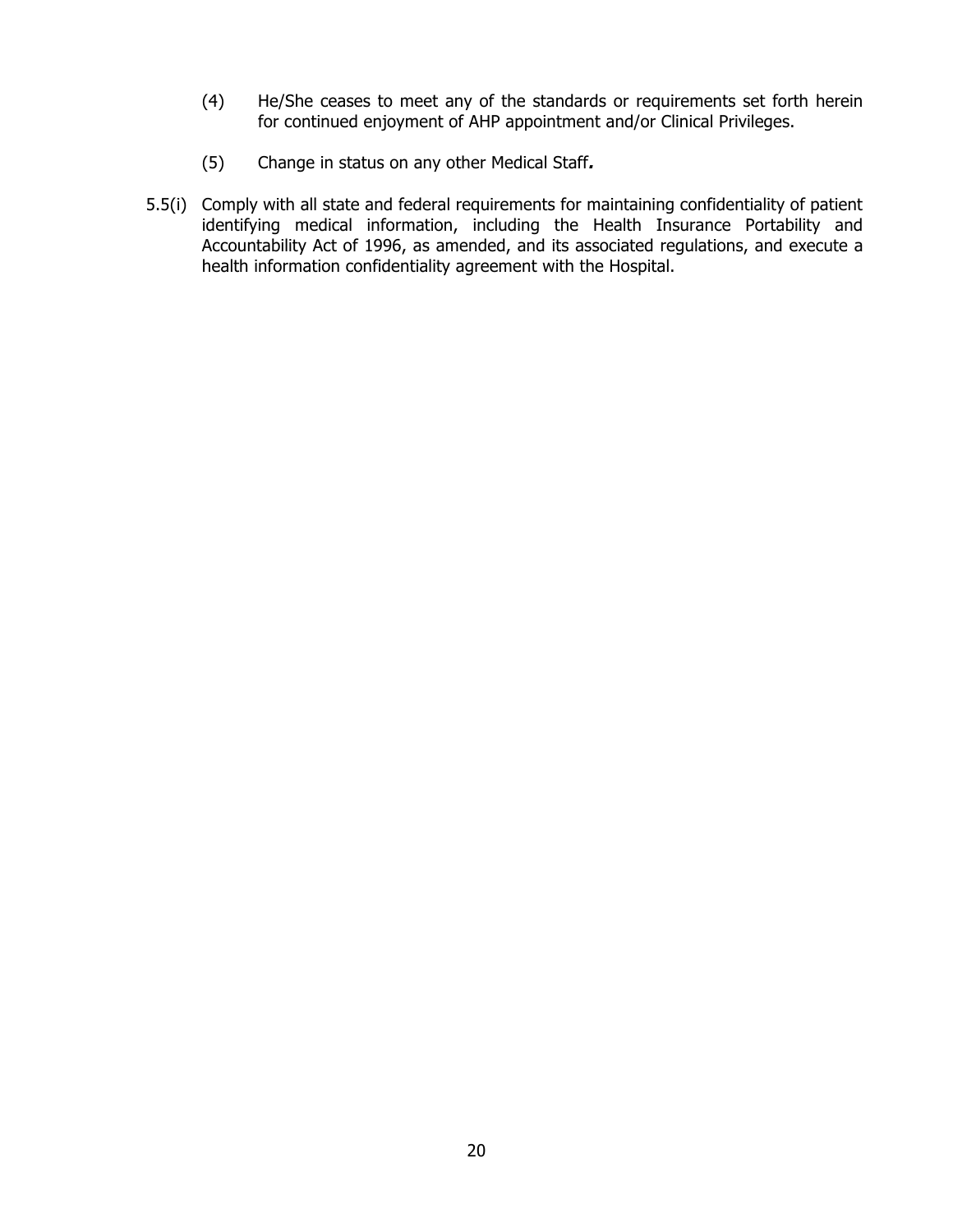#### **ARTICLE VI PROCEDURES FOR APPOINTMENT & REAPPOINTMENT**

#### **6.1 GENERAL PROCEDURES**

The Medical Staff through its designated committees shall investigate and consider each application for appointment or reappointment to the staff and each request for modification of staff membership status and shall adopt and transmit recommendations thereon to the Board which shall be the final authority on granting, extending, terminating or reducing Medical Staff Privileges. The Board shall be responsible for the final decision as to Medical Staff appointments. Gender, race, age, creed, color and national origin are not used in making decisions regarding the granting or denying of Medical Staff membership. A separate, confidential record shall be maintained for each individual requesting membership or Clinical Privileges.

#### **6.2 CONTENT OF APPLICATION FOR INITIAL APPOINTMENT**

Each application for appointment to the Medical Staff shall be in writing, submitted on the prescribed form approved by the Board, and signed by the applicant. A copy of all active state licenses, current DEA registration/controlled substance certificate (Note: DEA registration/controlled substance certificates are required for all practitioners, except Pathologists and applicable Allied Health Practitioners), a signed Medicare penalty statement and a certificate of insurance must be submitted with the application. No application fee or Medical Staff dues shall be assessed. Applicants shall supply the Hospital with all information requested on the application.

The application form shall include, at a minimum, the following:

- (a) Acknowledgment & Agreement: A statement that the applicant has received and read the Bylaws, Rules & Regulations and Fair Hearing Plan of the Medical Staff and that he/she agrees:
	- (i) to be bound by the terms thereof if he/she is granted membership and/or Clinical Privileges; and
	- (ii) to be bound by the terms thereof in all matters relating to consideration of his/her application, without regard to whether or not he/she is granted membership and/or Clinical Privileges.
- (b) Administrative Remedies: A statement indicating that the practitioner agrees that he/she will exhaust the administrative remedies afforded by these Bylaws before resorting to formal legal action, should an adverse ruling be made with respect to his/her staff membership, staff status, and/or Clinical Privileges;
- (c) Criminal Charges: Any current criminal charges pending against the applicant and any past convictions or pleas. The practitioner shall notify the CEO and the Chief of Staff within seven (7) days of receiving notice of the initiation of any criminal charges, and shall acknowledge the Hospital's right to perform a background check at appointment, reappointment and any interim time when reasonable suspicion has been shown;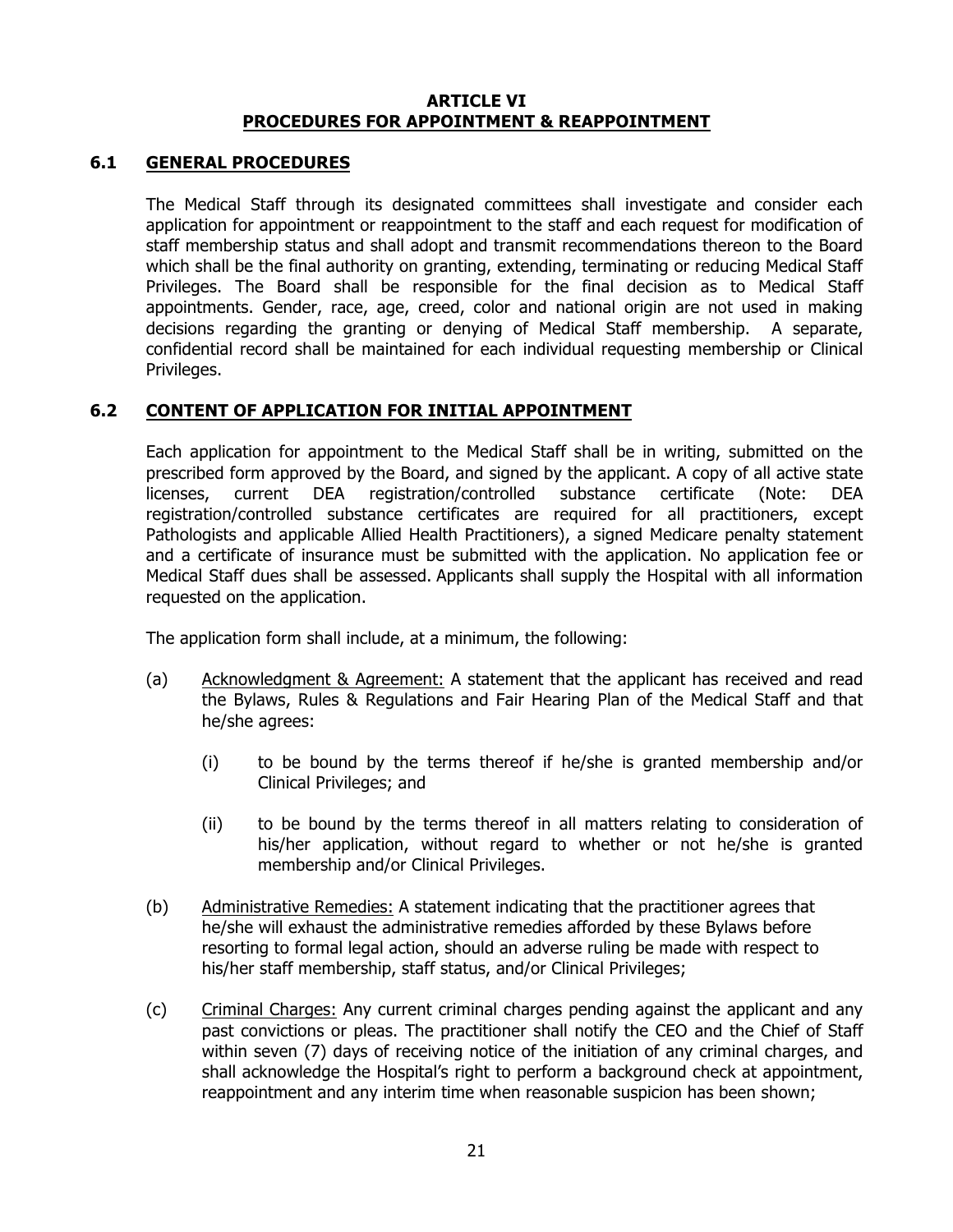- (d) Fraud: Any allegations of civil or criminal fraud pending against any applicant and any past allegations including their resolution and any investigations by any private, federal or state agency concerning participation in any health insurance program, including Medicare or Medicaid;
- (e) Health Status: Evidence of current physical and mental health status only to the extent necessary to demonstrate that the applicant is capable of performing the functions of staff membership and exercising the Privileges requested. In instances where there is doubt about an applicants' ability to perform Privileges requested, an evaluation by an external or internal source may be requested by the MEC or the Board;
- (f) Information on Malpractice Experience: All information concerning malpractice cases against the applicant either filed, pending, settled, or pursued to final judgment. It shall be the continuing duty of the practitioner to notify the MEC of the initiation of any professional liability action against him/her. The practitioner shall have a continuing duty to notify the MEC through the Chief of Staff within seven (7) days of receiving notice of the initiation of a professional liability action against him/her. The Chief of Staff shall be responsible for notifying the MEC of all such actions;
- (g) Education: Detailed information concerning the applicant's education and training.
- (h) Insurance: Information as to whether the applicant has currently in force professional liability coverage meeting the requirements of these Bylaws. Each practitioner must, at all times, keep the CEO informed of changes in his/her professional liability coverage;
- (i) Notification of Release and Immunity Provisions: Statements notifying the applicant of the scope and extent of authorization, confidentiality, immunity and release provisions of Section  $6.3(b)$  and  $(c)$ ;
- (j) Professional Sanctions: Information as to previously successful or currently pending challenges to, or the voluntary relinquishment of, any of the following:
	- (i) membership/fellowship in local, state or national professional organizations;
	- (ii) specialty Board certifications;
	- (iii) license to practice any profession in any jurisdiction;
	- (iv) Drug Enforcement Agency (DEA) number/controlled substance license (except pathologists and applicable Allied Health);
	- (v) Medical Staff membership or voluntary or involuntary limitation, reduction or loss of Clinical Privileges; or
	- (vi) the practitioner's management of patients which may have given rise to investigation by the state medical board; or
	- (vii) participation in any private, federal or state health insurance program, including Medicare or Medicaid.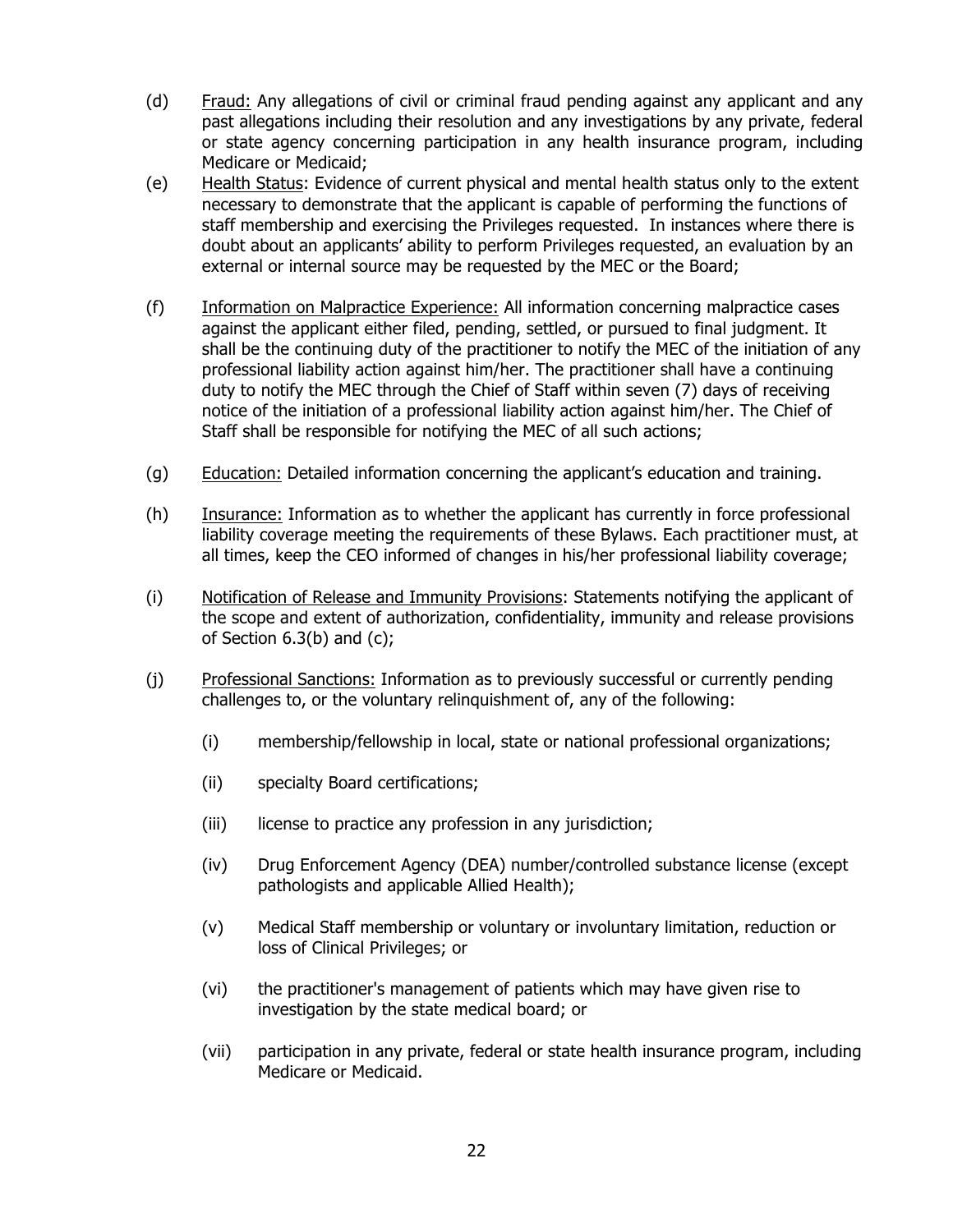If any such actions were taken, the particulars thereof shall be obtained before the application is considered complete. The practitioner shall have a continuing duty to notify the MEC through the CEO or his/her designee within seven (7) days of receiving notice of the initiation of any of the above actions against him/her. The CEO or his/her designee shall be responsible for notifying the MEC of all such actions.

- (k) Qualifications: Detailed information concerning the applicant's experience and qualifications for the requested staff category, including information in satisfaction of the basic qualifications specified in Section 3.2(a), and the applicant's current professional license and federal drug registration numbers;
- (l) References: The names of at least three (3) practitioners (excluding partners, associates in practice, employers, employees or relatives), who have worked with the applicant within the past three (3) years and personally observed his/her professional performance and who are able to provide knowledgeable peer recommendations as to the applicant's education, relevant training, experience, and clinical ability and current competence, ethical character and ability to exercise the Privileges requested and to work with others;

Peer recommendation includes written information regarding the practitioner's current: Medical/clinical knowledge Technical and clinical skills Clinical judgment Interpersonal skills Communication skills Professionalism

- (m) Request: Specific requests stating the staff category and specific Clinical Privileges for which the applicant wishes to be considered;
- (n) Practice Affiliations: The name and address of all other hospitals, health care organizations or practice settings with whom the applicant is or has previously been affiliated;
- (o) Photograph: A recent, wallet sized photograph of the applicant;
- (p) Managed Care Affiliations: The names of all HMO's, PPO's and other managed care organizations in which the applicant has participated in the past three (3) years; and
- (q) Citizenship Status: Proof of United States citizenship or legal residency.

# **6.3 PROCESSING THE APPLICATION**

# **6.3(a) Request for Application**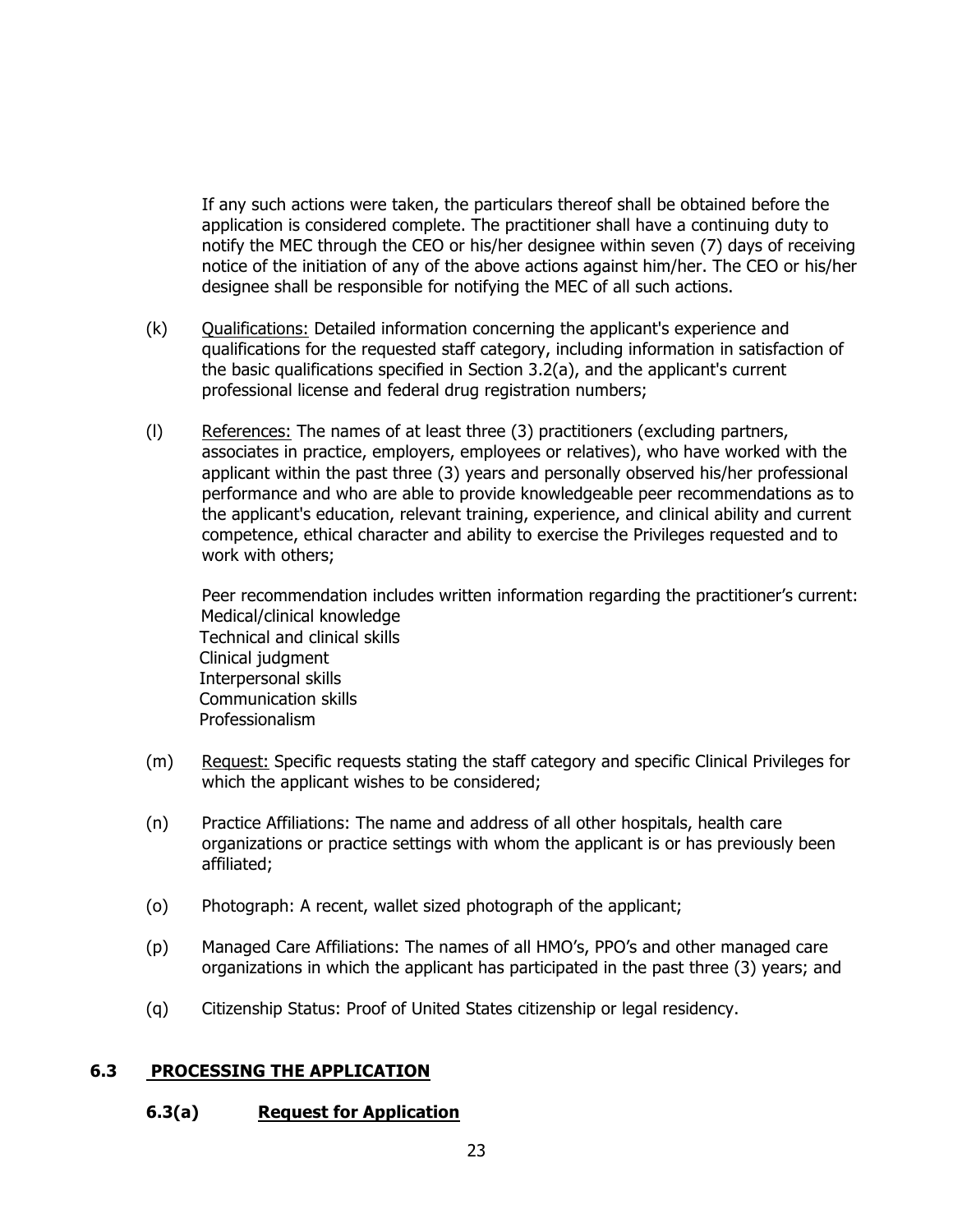A practitioner wishing to be considered for Medical Staff appointment or reappointment and Clinical Privileges may obtain an application form therefore by submitting his/her written request for an application form to the Medical Staff Coordinator

# **6.3(b) Applicant's Burden**

By submitting the application, the applicant:

- (1) Signifies his/her willingness to appear for interviews and acknowledges that he/she shall have the burden of producing adequate information for a proper evaluation of his/her qualifications for staff membership and Clinical Privileges;
- (2) Authorizes Hospital representatives to consult with others who have been associated with him/her and/or who may have information bearing on his/her current competence and qualifications;
- (3) Consents to the inspection by Hospital representatives of all records and documents that may be material to an evaluation of his/her licensure, specific training, experience, current competence, health status and ability to carry out the Clinical Privileges he/she requests as well as of his/her professional ethical qualifications for staff membership;
- (4) Represents and warrants that all information provided by him/her is true, correct and complete in all material respects, and agrees to notify the Hospital of any change in any of the information furnished in the application; and acknowledges that provision of false or misleading information, or omission of information, shall be grounds for immediate rejection of his/her application; and
- (5) Pledges to provide continuous care for his/her patients treated in the Hospital;
- (6) Agrees to be bound by the statements described in Section  $6.3(c)$ .

# **6.3(c) Statement of Release & Immunity from Liability**

The following are express conditions applicable to any applicant and to any person appointed to the Medical Staff and to anyone having or seeking Privileges to practice his/her profession in the Hospital during his/her term of appointment or reappointment. In addition, these statements shall be included on the application form, and by applying for appointment, reappointment or Clinical Privileges the applicant expressly accepts these conditions during the processing and consideration of his/her application, and at all times thereafter, regardless of whether or not he/she is granted appointment or Clinical Privileges.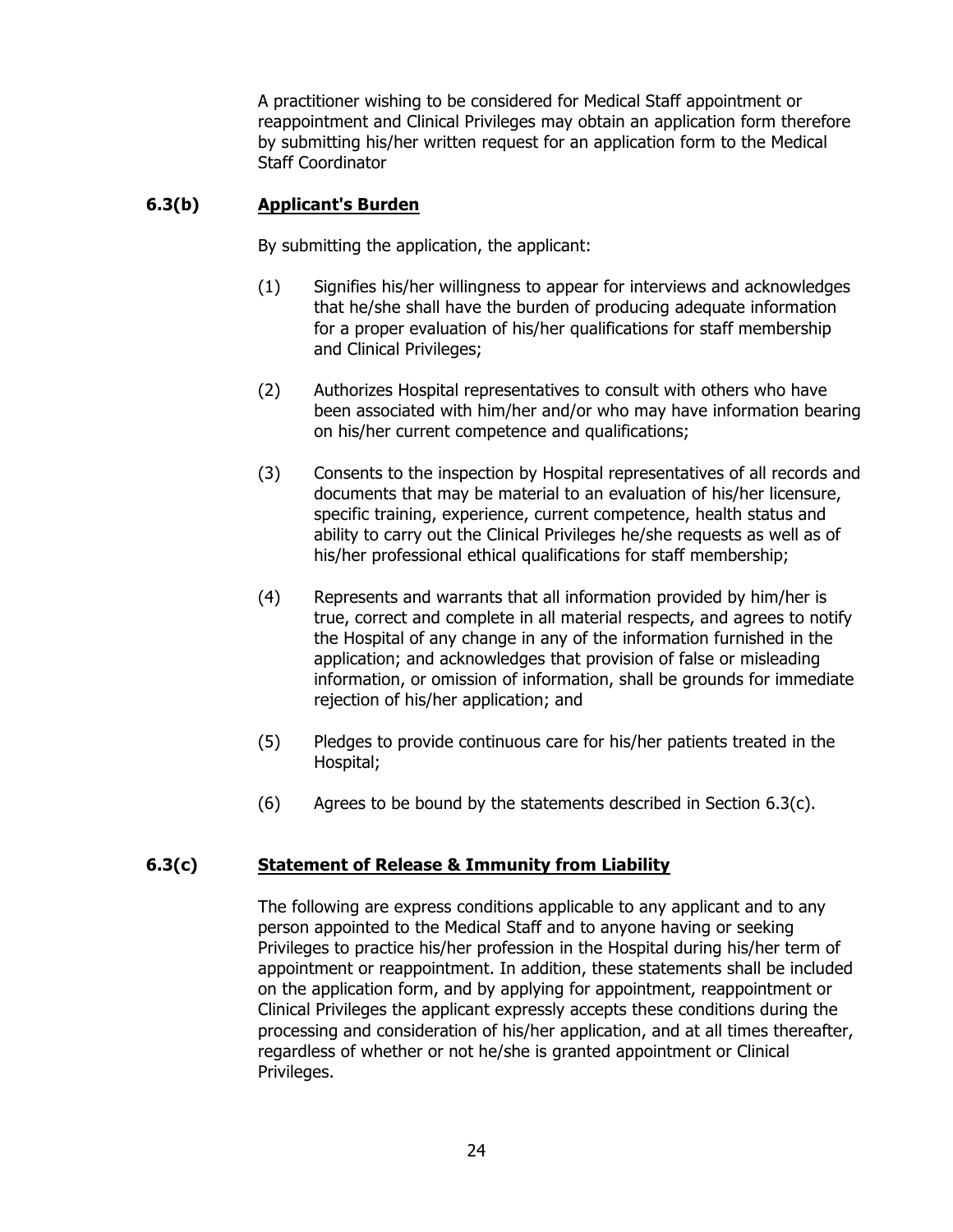I hereby apply for Medical Staff appointment as requested in this application and, whether or not my application is accepted, I acknowledge, consent and agree as follows:

As an applicant for appointment, I have the burden for producing adequate information for proper evaluation of my qualifications. I also agree to update the Hospital with current information regarding all questions contained in this application as such information becomes available and any additional information as may be requested by the Hospital or its authorized representatives. Failure to produce any such information will prevent my application for appointment from being evaluated and acted upon. I hereby signify my willingness to appear for the interview, if requested, in regard to my application.

Information given in or attached to this application is accurate and complete to the best of my knowledge. I fully understand and agree that as a condition to making this application, any misrepresentations or misstatement in, or omission from it, whether intentional or not, shall constitute cause for automatic and immediate rejection of this application, resulting in denial of appointment and Clinical Privileges.

If granted appointment, I accept the following conditions:

- (1) I extend immunity to, and release from any and all liability, the Hospital, its authorized representatives and any third parties, as defined in subsection (3) below, for any acts, communications, recommendations or disclosures performed without intentional fraud or malice involving me; performed, made, requested or received by this Hospital and its authorized representatives to, from or by any third party, including otherwise privileged or confidential information, relating, but not limited to, the following:
	- (i) applications for appointment or Clinical Privileges, including temporary Privileges;
	- (ii) periodic reappraisals;
	- (iii) proceedings for suspension or reduction of Clinical Privileges or for denial or revocation of appointment, or any other disciplinary action;
	- (iv) summary suspension;
	- (v) hearings and appellate reviews;
	- (vi) medical care evaluations;
	- (vii) utilization reviews;
	- (viii) any other Hospital, Medical Staff, service or committee activities;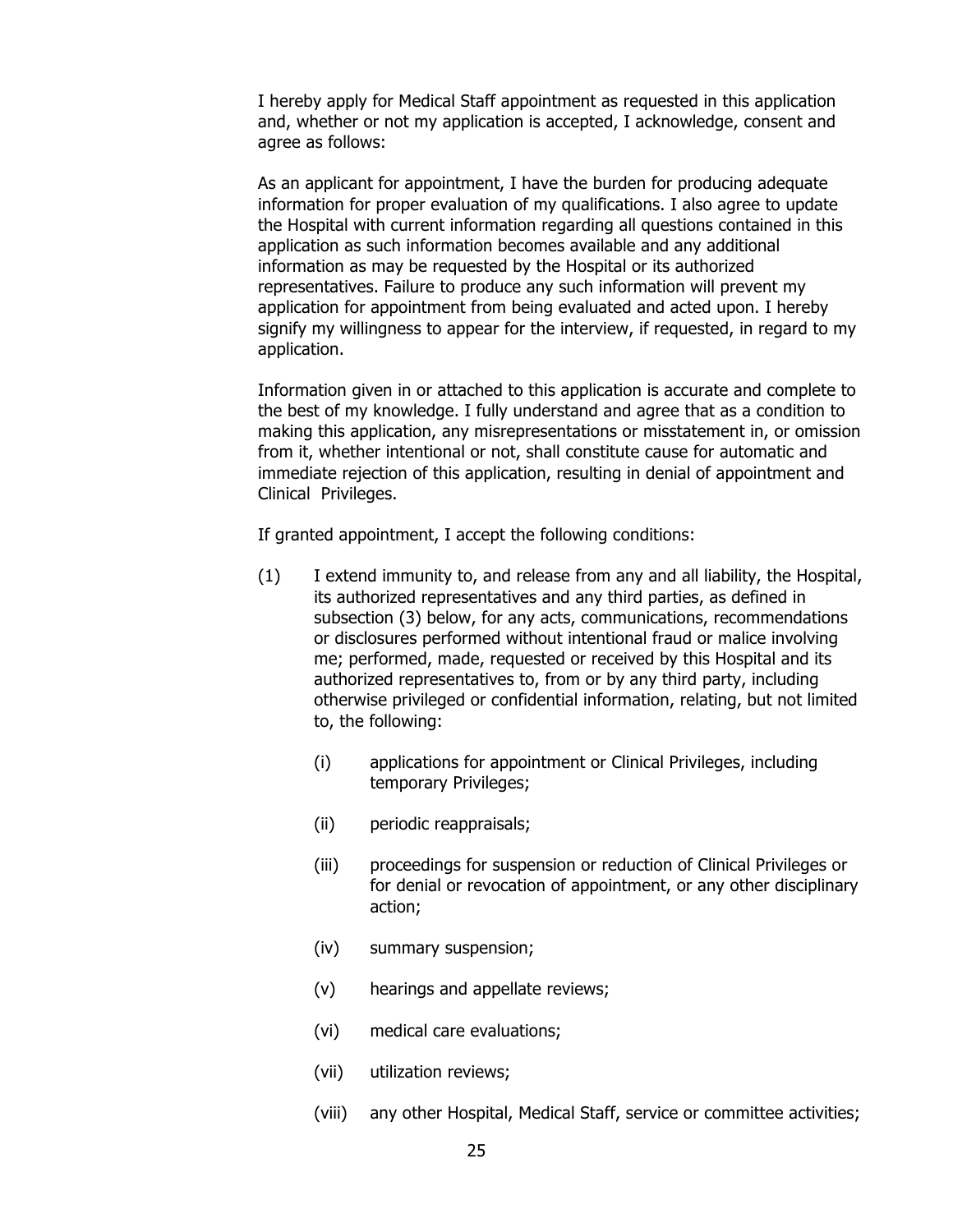- (ix) inquiries concerning my professional qualifications, credentials, clinical competence, character, mental or emotional stability, physical condition, criminal history, ethics or behavior; and
- (x) any other matter that might directly or indirectly impact or reflect on my competence, on patient care or on the orderly operation of this or Hospital.
- (2) I specifically authorize the Hospital and its authorized representatives to consult with any third party who may have information, including otherwise privileged or confidential information, bearing on my professional qualifications, credentials, clinical competence, character, mental or emotional stability, physical condition, criminal history, ethics, behavior or other matter bearing on my satisfaction of the criteria for continued appointment to the Medical Staff, as well as to inspect or obtain any all communications, reports, records, statements, documents, recommendations and/or disclosure of said third parties relating to such questions. I also specifically authorize said third parties to release said information to the Hospital and its authorized representatives upon request.
- (3) The term "Hospital" and "its authorized representatives" means the Hospital Corporation, the Hospital to which I am applying and any of the following individuals who have any responsibility for obtaining or evaluating my credentials, or acting upon my application or conduct in the Hospital: the members of the Board and their appointed representatives, the CEO or his/her designees, other Hospital employees, consultants to the Hospital, the Hospital's attorney and his/her partners, associates or designees, and all appointees to the Medical Staff.

The term "third parties" means all individuals, including appointees to the Medical Staff, and appointees to the Medical Staffs of other Hospitals or other physicians or health practitioners, nurses or other government agencies, organizations, associations, partnerships and corporations, whether Hospitals, health care facilities or not, from whom information has been requested by the Hospital or its authorized representatives or who have requested such information from the Hospital and its authorized representatives.

I acknowledge that:

- (1) Medical Staff appointments at this Hospital are not a right;
- (2) my request will be evaluated in accordance with prescribed procedures defined in these Bylaws and Rules & Regulations;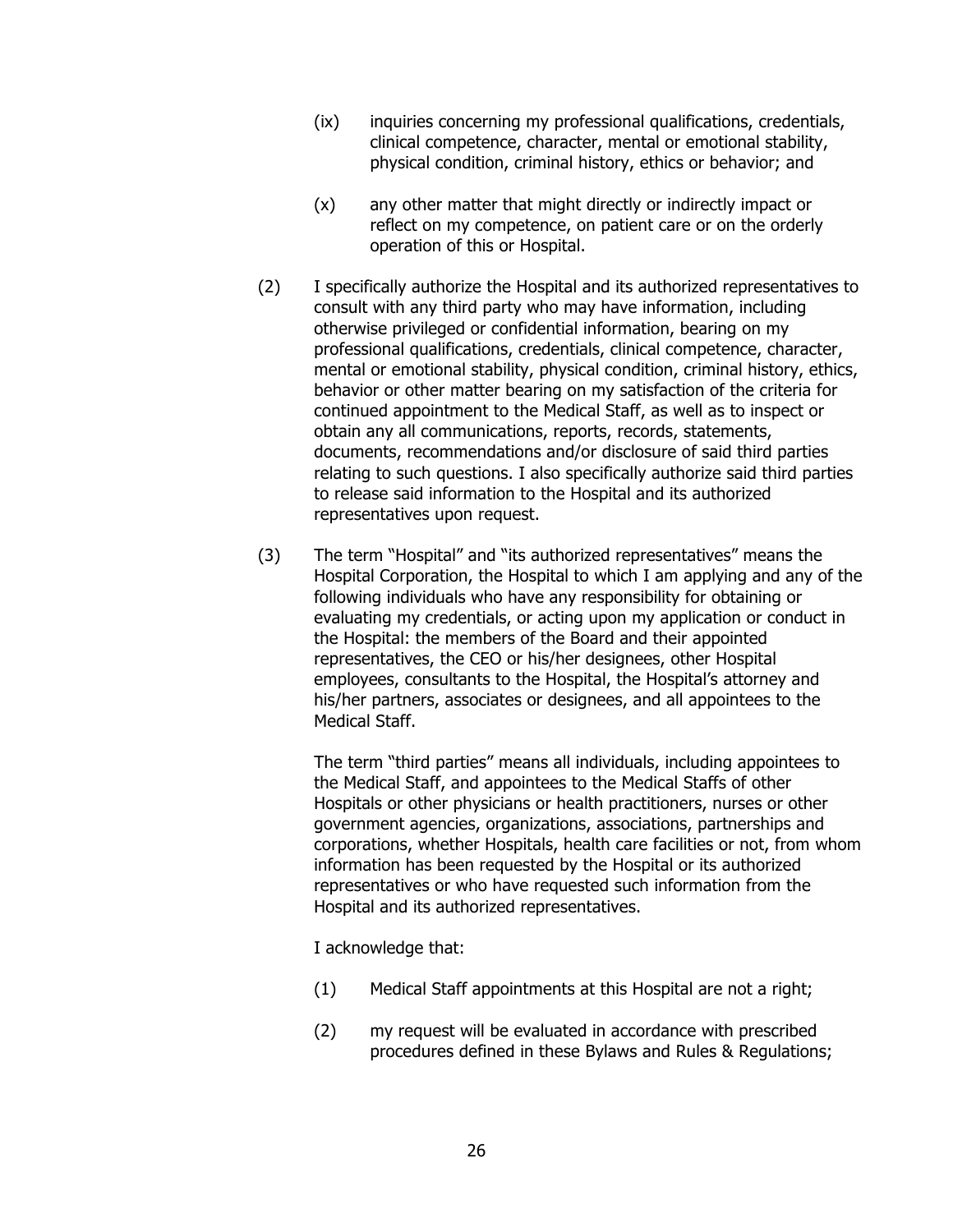- (3) all Medical Staff recommendations relative to my application are subject to the ultimate action of the Board whose decision shall be final;
- (4) I have the responsibility to keep this application current by informing the Hospital through the CEO, of any change in the areas of inquiry contained herein; and
- (5) appointment and continued Clinical Privileges remain contingent upon my continued demonstration of professional competence and cooperation, my general support of the acceptable performance of all responsibilities related thereto, as well as other factors that are relevant to the effective and efficient operation of the Hospital. Appointment and continued Clinical Privileges shall be granted only on formal application, according to the Hospital and these Bylaws and Rules & Regulations, and upon final approval of the Board.

I understand that before this application will be processed that:

- (1) I will be provided a copy of the Medical Staff Bylaws and such hospital policies and directives as are applicable to appointees to the Medical Staff, including these Bylaws and Rules & regulations of the Medical Staff presently in force; and
- (2) I must sign a statement acknowledging receipt and an opportunity to read the copies and agreement to abide by all such Bylaws, policies, directives and rules and regulations as are in force, and as they may thereafter be amended, during the time I am appointed to the Medical Staff or exercise Clinical Privileges at the Hospital.

If appointed or granted Clinical Privileges, I specifically agree to:

- (1) refrain from fee-splitting or other inducements relating to patient referral;
- (2) refrain from delegating responsibility for diagnosis or care of hospitalized patient to any other practitioner who is not qualified to undertake this responsibility or who is not adequately supervised;
- (3) refrain from deceiving patients as to the identity of any practitioner providing treatment or services;
- (4) seek consultation whenever necessary;
- (5) abide by generally recognized ethical principles applicable to my profession;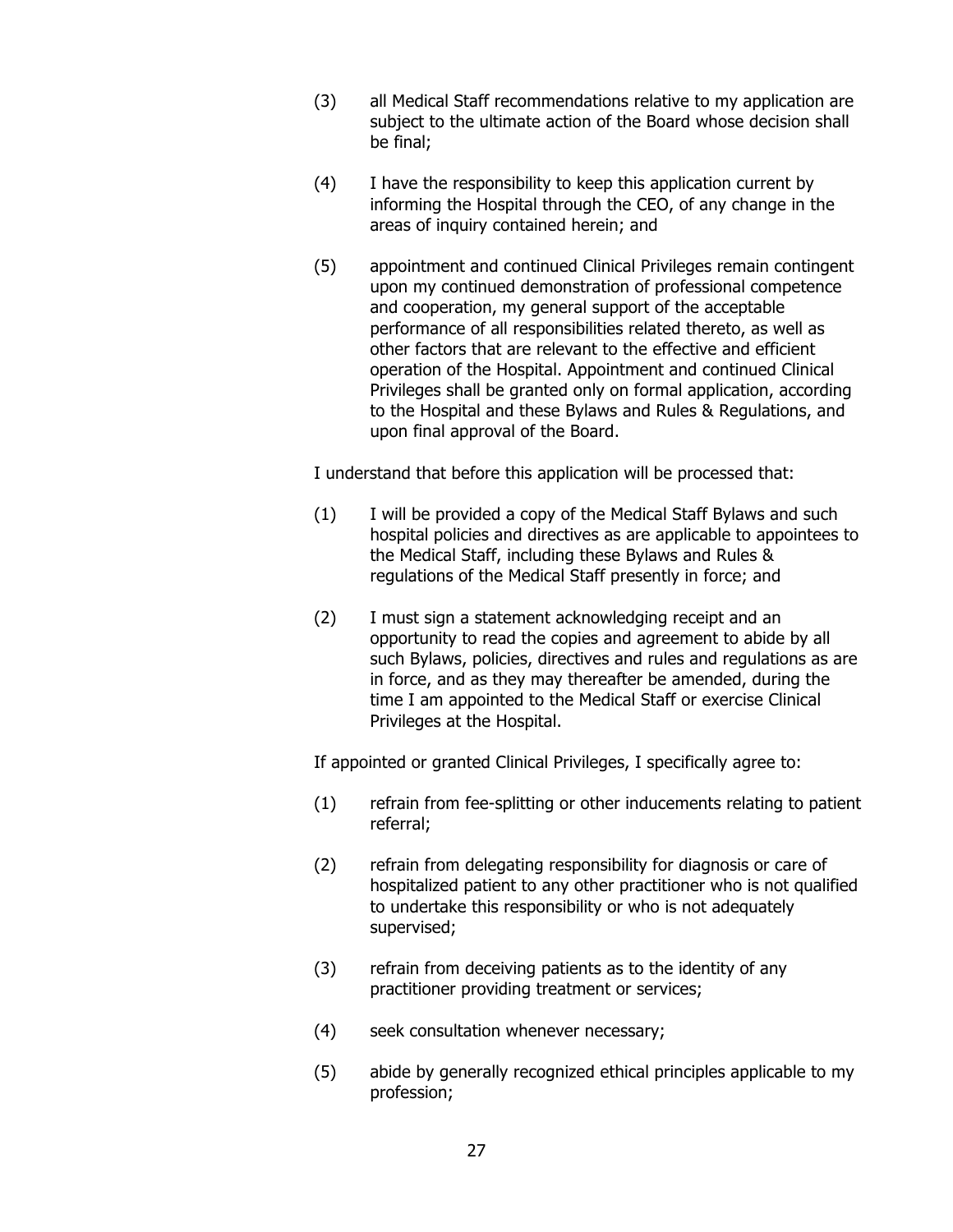- (6) provide continuous care and supervision as needed to all patients in the Hospital for whom I have responsibility; and
- (7) accept committee assignment and such other duties and responsibilities as shall be assigned to me by the Board and Medical Staff.

#### **6.3(d) Submission of Application & Verification of Information**

Upon completion of the application form and attachment of all required information, the Applicant shall submit the form to the Medical Staff Coordinator. The application shall be returned to the practitioner and shall not be processed further if one (1) or more of the following applies:

- (1) Not Licensed. The practitioner is not licensed in this state to practice in a field of health care eligible for appointment to the Medical Staff; or
- (2) Privileges Denied or Terminated. Within one (1) year immediately preceding the request, the practitioner has had his/her application for Medical Staff appointment at this Hospital denied, has resigned his/her Medical Staff appointment at this Hospital during the pendency of an active investigation which could have led to revocation of his/her appointment, or has had his/her appointment revoked or terminated at this Hospital; or
- (3) Exclusive Contract or Moratorium. The practitioner practices a specialty which is the subject of a current written exclusive contract for coverage with the Hospital or a moratorium has been imposed by the Board upon acceptance of applications within the practitioners' specialty; or
- (4) Inadequate Insurance. The practitioner does not meet the liability insurance coverage requirements of these Bylaws; or
- (5) Ineligible for Medicare Provider Status. The practitioner has been excluded, suspended or debarred from any government payer program; or
- (6) No DEA number. The practitioner's DEA number/controlled substance license has been revoked or voluntarily relinquished (this section shall not apply to pathologists); or
- (7) Continuous Care Requirement. For applicants who will be seeking advancement to Active or Courtesy Staff, failure to maintain an office or residence with 50 miles of the Hospital; or
- (8) Application Incomplete. The practitioner has failed to provide any information required by these Bylaws or requested on the application or has failed to execute an acknowledgment, agreement or release required by these Bylaws or included in the application. The refusal to further process an application form for any of the above reasons shall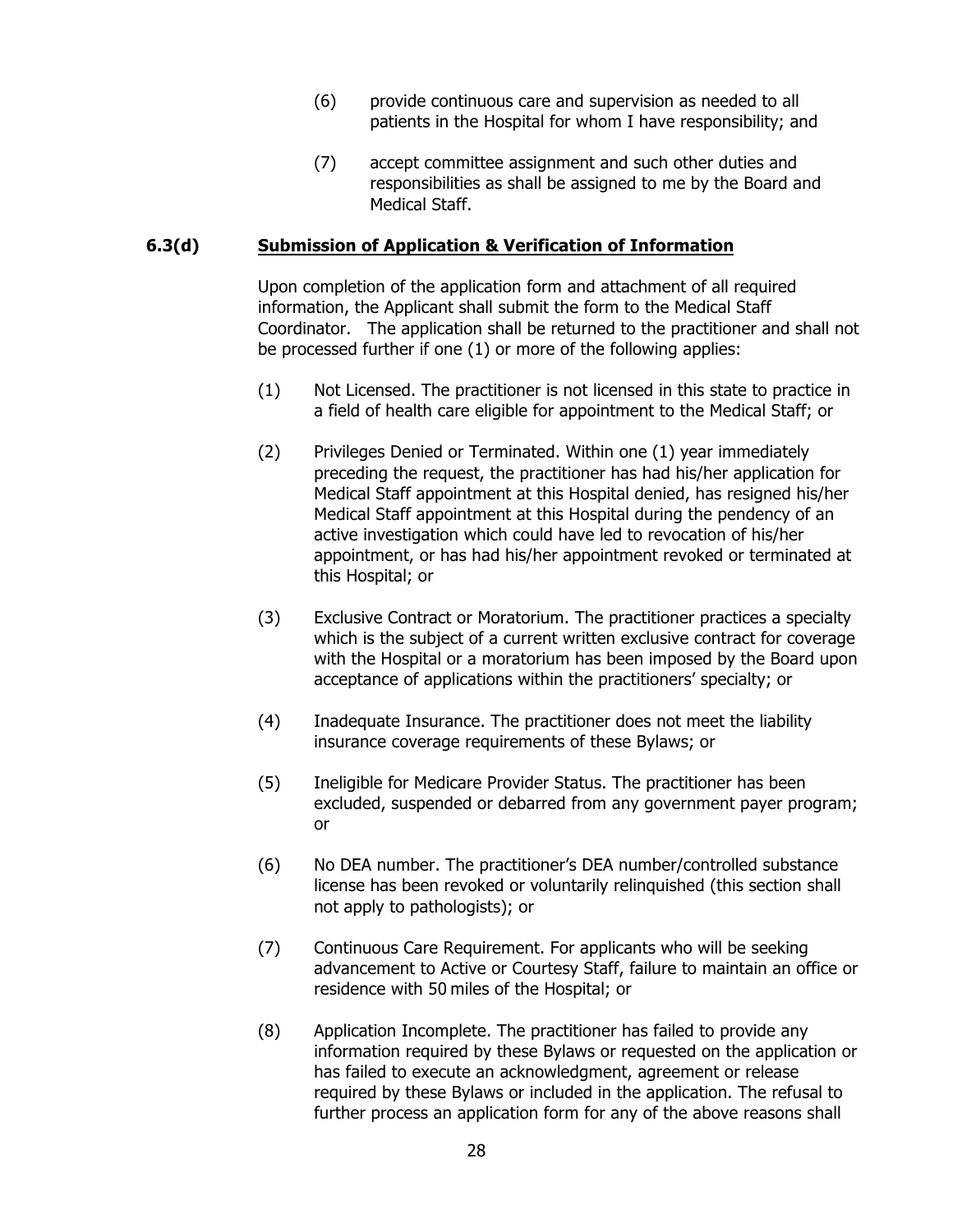not entitle the practitioner to any further procedural rights under these Bylaws.

In the event that none of the above apply to the application, Medical Staff Coordinator shall promptly seek to collect or verify the references, licensure and other evidence submitted. Medical Staff Coordinator**.** shall promptly notify the applicant, via special notice, of any problems in obtaining the information required and it shall then be the applicant's obligation to ensure that the required information is provided within two (2) weeks of receipt of such notification.

Verification shall be obtained from primary sources whenever feasible. Licensure shall be verified with the primary source at the time of appointment and initial granting of Privileges, at reappointment or renewal or revision of Clinical Privileges, and at the time of expiration by a letter or computer printout obtained from the appropriate licensing board. Verification of current licensure through the primary source internet site or by telephone is also acceptable so long as verification is documented. When collection and verification are accomplished, the application and all supporting materials shall be transmitted to the Chairperson of the Credentials Committee. An application shall not be deemed complete nor shall final action on the application be taken until verification of all information, including query of the Data Bank, is complete.

#### **6.3(e) Description of Initial Clinical Privileges**

Medical Staff appointments or reappointments shall not confer any Clinical Privileges or rights to practice in the hospital. Each practitioner who is appointed to the Medical Staff of the Hospital shall be entitled to exercise only those Clinical Privileges specifically granted by the Board. The Clinical Privileges recommended to the Board shall be based upon the applicant's education, training, experience, past performance, demonstrated competence and judgment, references and other relevant information. The applicant shall have the burden of establishing his/her qualifications for, and competence to exercise the Clinical Privileges he/she requests.

#### **6.3(f) Credentials Committee Action**

Within thirty (30) days of receiving the completed application, the members of the Credentials Committee shall review the application, the supporting documentation, and such other information available as may be relevant to consideration of the applicant's qualifications for the staff category and Clinical Privileges requested. The Credentials Committee shall transmit to the MEC on the prescribed form a written report and recommendation as to staff appointment and, if appointment is recommended, Clinical Privileges to be granted and any special conditions to be attached to the appointment. The Credentials Committee also may recommend that the MEC defer action on the application. The reason for each recommendation shall be stated and supported by references to the completed application and all other information considered by the committee. Documentation shall be transmitted with the report. Any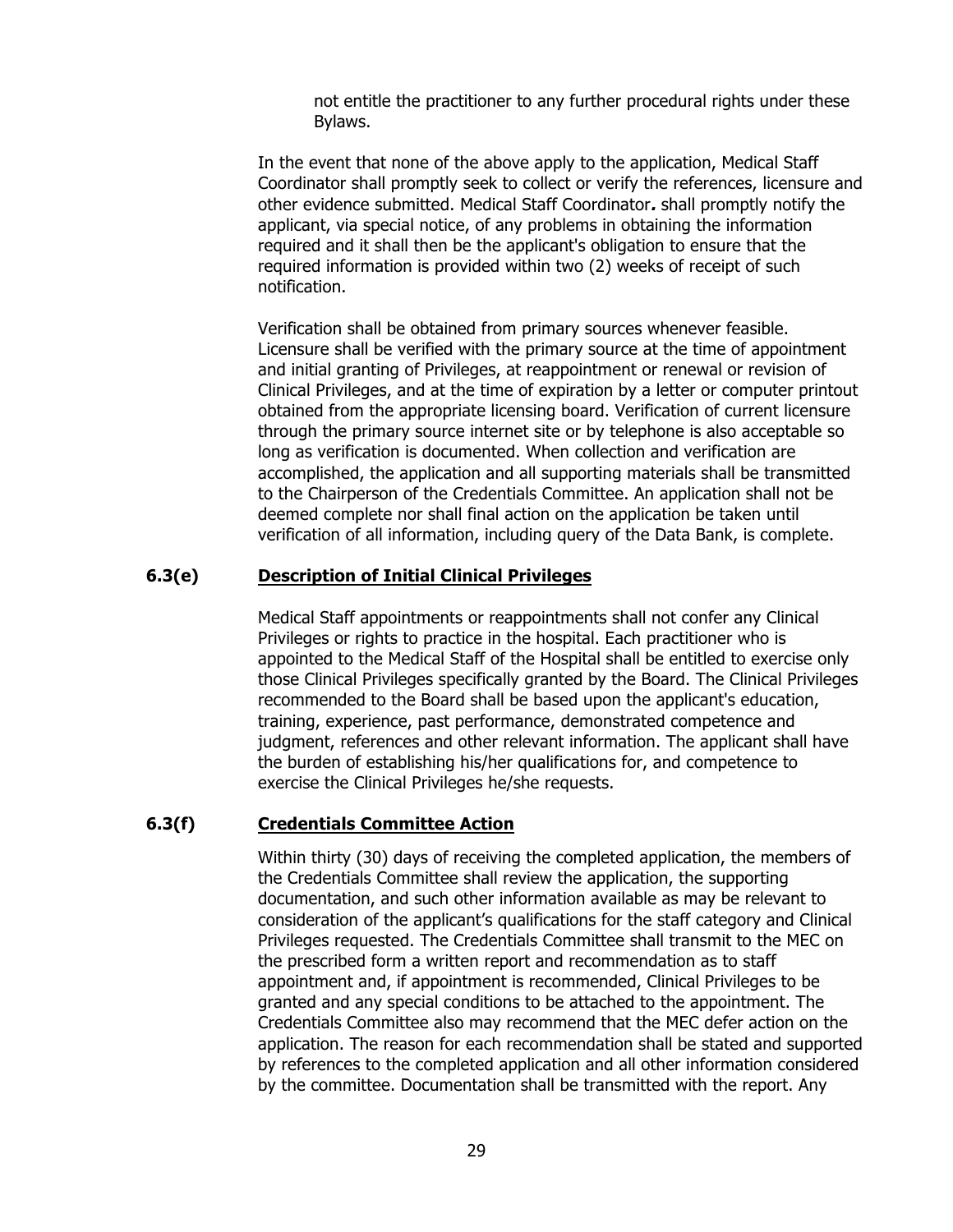minority views shall also be in writing, supported by explanation, references and documents, and transmitted with the majority report.

### **6.3(g) Medical Executive Committee Action**

At its next regular meeting after receipt of the Credentials Committee recommendation, but no later than thirty (30) days, the MEC shall consider the recommendation and other relevant information available to it. Where there is doubt about an applicant's ability to perform the Privileges requested, the MEC may request an additional evaluation. The MEC shall then forward to the Board a written report on the prescribed form concerning staff recommendations and, if appointment is recommended, staff category and Clinical Privileges to be granted and any special conditions to be attached to the appointment. The MEC also may defer action on the application. The reasons for each recommendation shall be stated and supported by reference to the completed application and other information considered by the committee. Documentation shall be transmitted with the report. Any minority views shall also be reduced to writing, supported by reasons, references and documents, and transmitted with the majority report.

### **6.3(h) Effect of Medical Executive Committee Action**

- (1) Deferral: Action by the MEC to defer the application for further consideration must be followed up within ninety (90) days with a recommendation for appointment with specified Clinical Privileges or for rejection of the application. An MEC decision to defer an application shall include specific reference to the reasons therefore and shall describe any additional information needed. If additional information is required from the applicant, he/she shall be so notified, and he/she shall then bear the burden of providing same. In no event shall the MEC defer action on a completed and verified application for more than ninety (90) days beyond receipt of same.
- (2) Favorable Recommendation: When the recommendation of the MEC is favorable to the applicant, Medical Staff Coordinator**.** shall promptly forward it, together with all supporting documentation, to the Board. For purposes of this section, "all supporting documentation" generally shall include the application form and its accompanying information and the report and recommendation of the Credentials Committee. The Board shall act upon the recommendation at its next scheduled meeting, or may defer action if additional information or clarification of existing information is needed, or if verification is not yet complete.
- (3) Adverse Recommendation: When the recommendation of the MEC is adverse to the applicant, Medical Staff Coordinator shall immediately inform the practitioner by special notice which shall specify the reason or reasons for denial and the practitioner then shall be entitled to the procedural rights as provided in the Fair Hearing Plan. The applicant shall have an opportunity to exercise his/her procedural rights prior to submission of the adverse recommendation to the Board. For the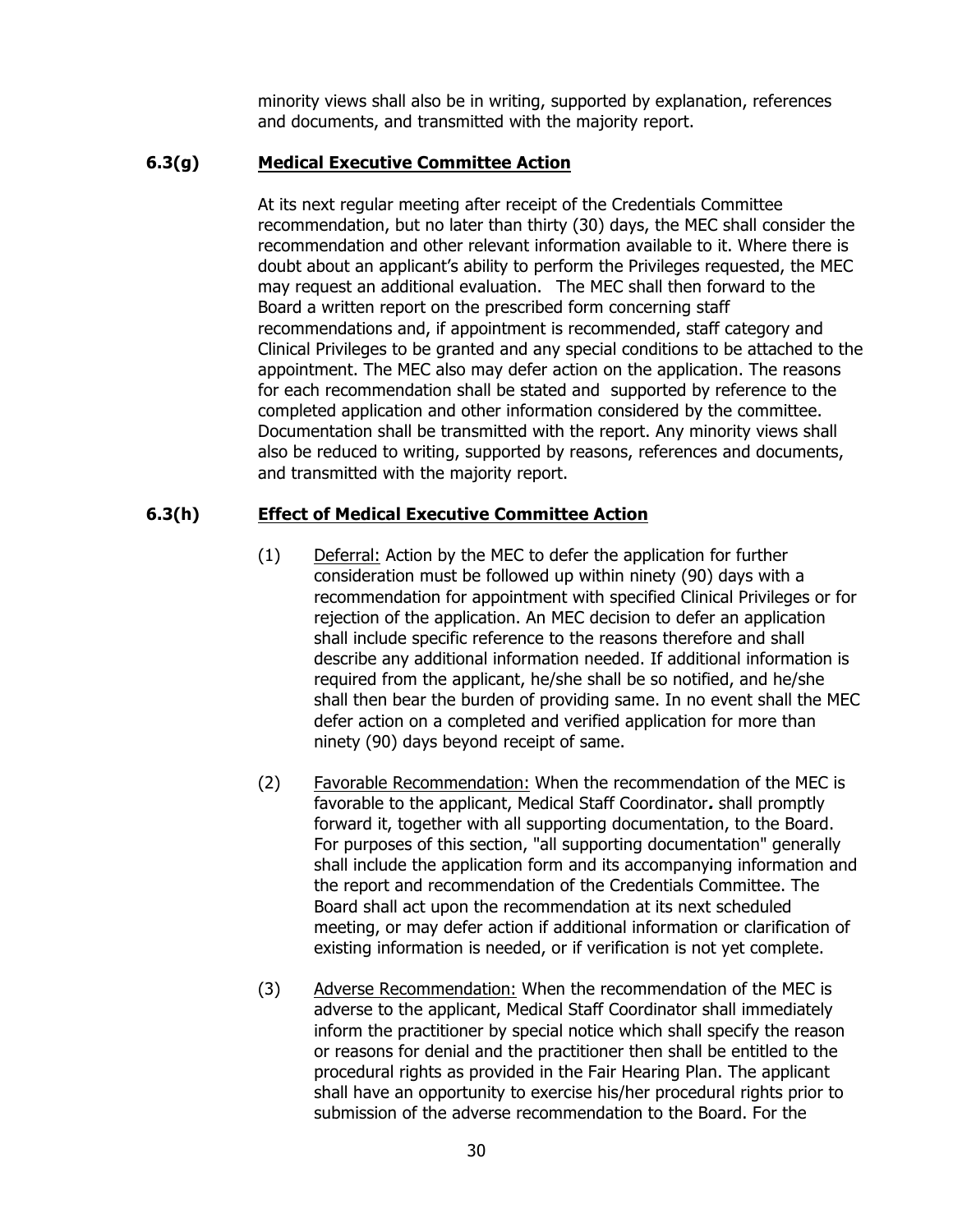purpose of this section, an "adverse recommendation" by the MEC is defined as denial of appointment, or denial or restriction of requested Clinical Privileges. Upon completion of the Fair Hearing process, the Board shall act in the matter as provided in the Fair Hearing Plan.

# **6.3(i) Board Action**

- (1) Decision; Deadline. The Board of Managers may accept, reject or modify the MEC recommendation. The Secretary of the Board shall reduce the decision to writing and shall set forth therein the reasons for the decision. The written decision shall not disclose any information which is or may be protected from disclosure to the applicant under applicable laws. The Board of Managers shall make every reasonable effort to render its decision within ninety (90) days following receipt of the MEC's recommendation.
- (2) Favorable Action. In the event that the Board of Managers' decision is favorable to the applicant, such decision shall constitute final action on the application. Medical Staff Coordinator shall promptly inform the applicant that his/her application has been granted. The decision to grant Medical Staff appointment or reappointment, together with all requested Clinical Privileges, shall constitute a favorable action even if the exercise of Clinical Privileges is made contingent upon monitoring, proctoring, periodic drug testing, additional education concurrent with the exercise of Clinical Privileges, or any similar form of performance improvement that does not materially restrict the applicant's ability to exercise the requested Clinical Privileges.
- (3) Adverse Action. In the event that the MEC's recommendation was favorable to the applicant, but the Board of Managers' action is adverse, the applicant shall be entitled to the procedural rights specified in the Fair Hearing Plan. The CEO or his/her designee shall immediately deliver to the applicant by special notice, a letter enclosing the Board of Managers' written decision and containing a summary of the applicant's rights as specified in the Fair Hearing Plan.

Under no circumstances shall any applicant be entitled to more than one (1) evidentiary hearing under the Fair Hearing Plan based upon an adverse action.

# **6.3(k) Interview**

An interview may be scheduled with the applicant during any of the steps set out in Section 6.3(f) - 6.3(j). Failure to appear for a requested interview without good cause may be grounds for denial of the application.

# **6.3(l) Reapplication After Adverse Appointment Decision**

An applicant who has received a final adverse decision regarding appointment shall not be considered for appointment to the Medical Staff for a period of one (1) year after notice of such decision is sent, or until the defect constituting the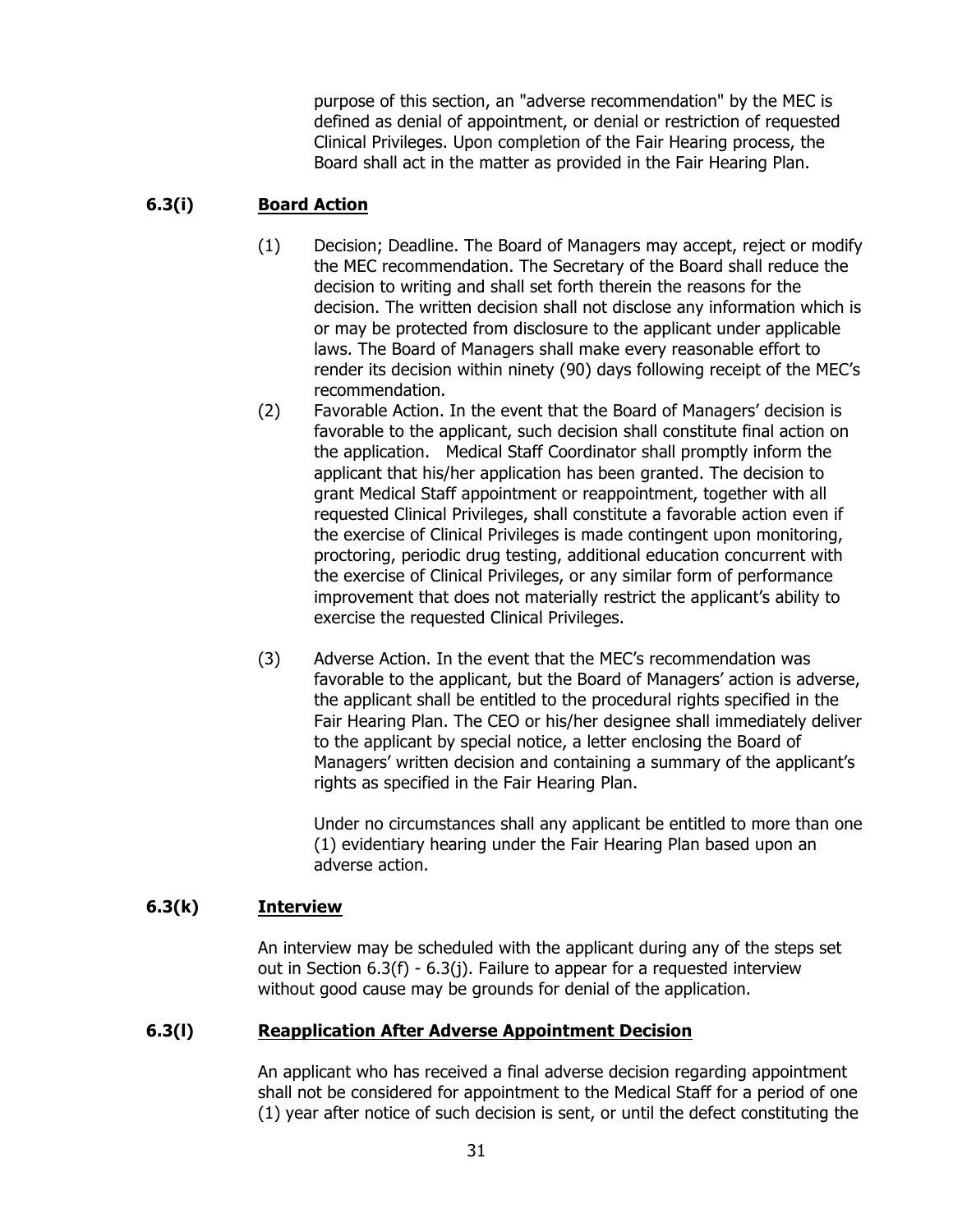grounds for the adverse decision is corrected, whichever is later. An applicant who has received a final adverse decision as a result of fraudulent conduct, misrepresentations in the application process, or other basis involving dishonesty shall not be permitted to reapply for a period of five (5) years after notice of the final adverse decision is sent. Any reapplication shall be processed as an initial application and the applicant shall submit such additional information as the staff or the Board may require.

#### **6.3(m) Time Periods for Processing**

Applications for staff appointments shall be considered in a timely and good faith manner by all individuals and groups required by these Bylaws to act thereon and, except for good cause, shall be processed within the time periods specified in this section. The Medical Staff Coordinator shall transmit a completed application to the Credentials Committee upon completing his/her verification tasks, but in any event within ninety (90) days after receiving the completed application, unless the practitioner has failed to provide requested information needed to complete the verification process.

#### **6.3(n) Denial for Hospital's Inability to Accommodate Applicant**

A decision by the Board to deny staff membership, staff category assignment or particular Clinical Privileges based on any of the following criteria shall not be deemed to be adverse and shall not entitle the applicant to the procedural rights provided in the Fair Hearing Plan:

- (1) On the basis of the Hospital's present inability to provide adequate facilities or supportive services for the applicant and his/her patients as supported by documented evidence; or
- (2) On the basis of inconsistency with the Hospital's current services plan, including duly approved privileging criteria and mix of patient services to be provided; or
- (3) On the basis of professional contracts the Hospital has entered into for the rendition of services within various specialties.

However, upon written request of the applicant, the application shall be kept in a pending status for the next succeeding two (2) years. If during this period, the Hospital finds it possible to accept applications for staff positions for which the applicant is eligible, and the Hospital has no obligation to applicants with prior pending status, the Medical Staff Coordinator shall promptly so inform the applicant of the opportunity by special notice. Within thirty (30) days of receipt of such notice, the applicant shall provide, in writing on the prescribed form, such supplemental information as is required to update all elements of his/her original application. Thereafter, the procedure provided in Section 6.2 for initial appointment shall apply.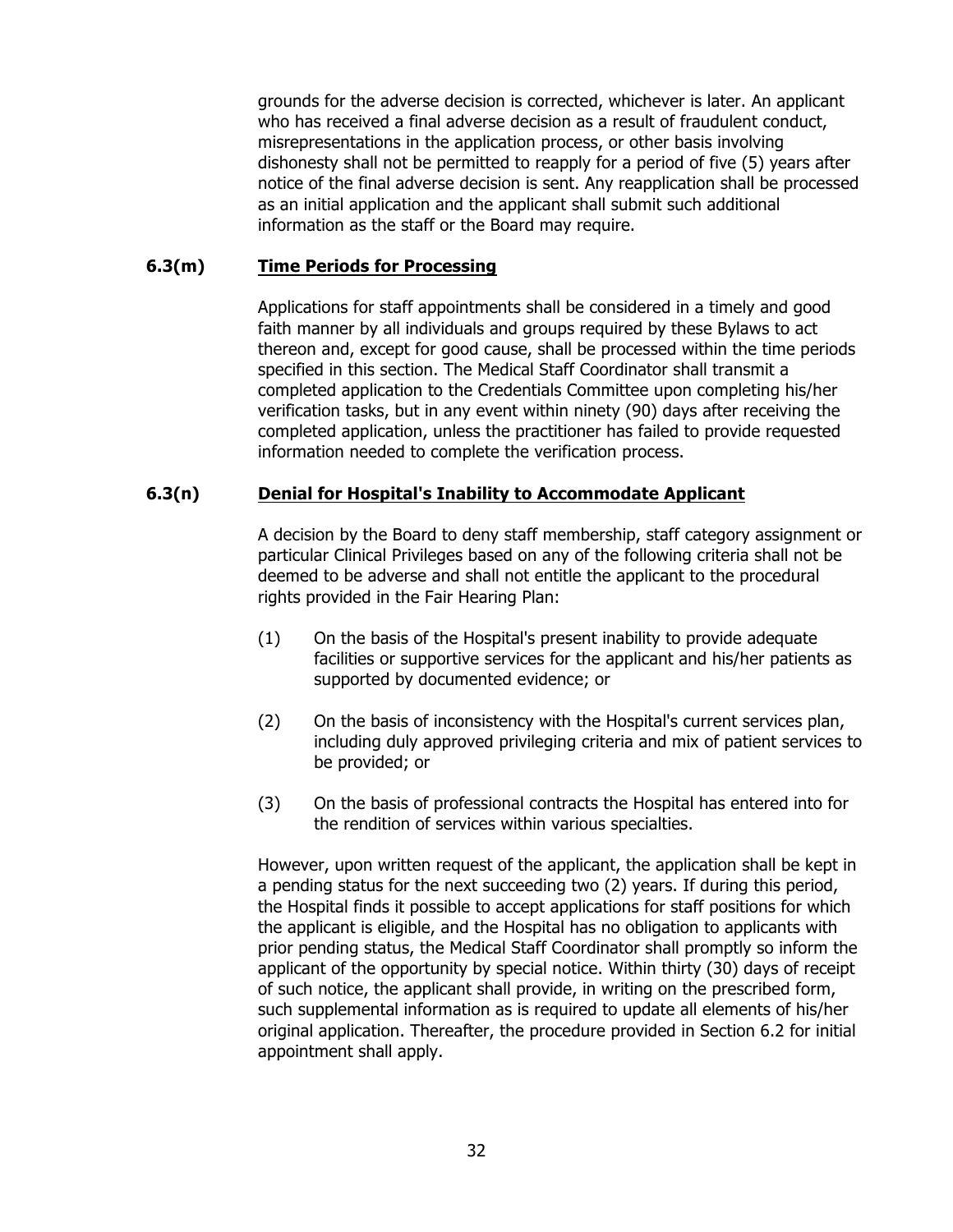### **6.4 REAPPOINTMENT PROCESS**

#### **6.4(a) Information Form for Reappointment**

At least ninety (90) days prior to the expiration date of a practitioner's present staff appointment, the Medical Staff Coordinator shall provide the practitioner a reapplication form for use in considering reappointment. The Staff Member who desires reappointment shall, at least sixty (60) days prior to such expiration date, complete the reapplication form by providing updated information with regard to his/her practice during the previous appointment period, and shall forward his/her reapplication form to the CEO or his/her designee. Failure to return a completed application form shall result in automatic termination of membership at the expiration of the Member's current term.

### **6.4(b) Content of Reapplication Form**

The Reapplication Form shall include, at a minimum, updated information regarding the following:

- (1) Education: Continuing training, education, and experience during the preceding appointment period that qualifies the Staff Member for the Privileges sought on reappointment;
- (2) License: Current licensure;
- (3) Health Status: Current physical and mental health status only to the extent necessary to determine the practitioner's ability to perform the functions of staff membership or to exercise the Privileges requested;
- (4) Previous Affiliations: The name and address of any other health care organization or practice setting where the Staff Member provided clinical services during the preceding appointment period;
- (5) Professional Recognition: Memberships, awards or other recognitions conferred or granted by any professional health care societies, institutions or organizations during the preceding appointment period;
- (6) Professional Sanctions: Information as to previously successful or currently pending challenges to, or the voluntary relinquishment of, any of the following during the preceding appointment period:
	- (i) membership/fellowship in local, state or national professional organizations; or
	- (ii) specialty Board certification; or
	- (iii) license to practice any profession in any jurisdiction; or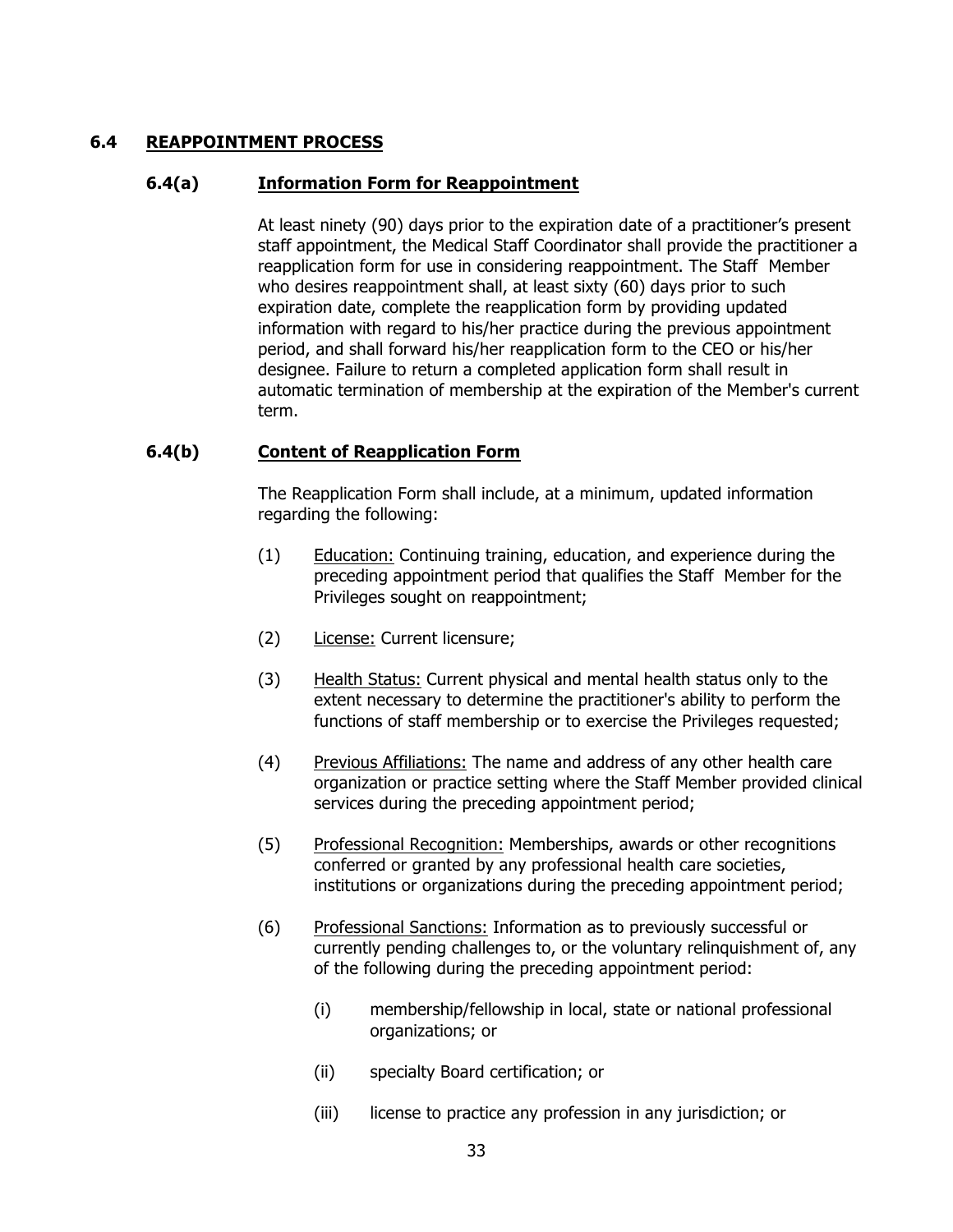- (iv) Drug Enforcement Agency (DEA) number/controlled substance license (except for pathologists); or
- (v) Medical Staff membership or voluntary or involuntary limitation, reduction or loss of Clinical Privileges; or
- (vi) the practitioner's management of patients which may have been given rise to investigation by the state medical board; or
- (vii) participation in any private, federal or state health insurance program, including Medicare or Medicaid.
- (7) Information on Malpractice Experience: Details about filed, pending, settled, or litigated malpractice claims and suits during the preceding appointment period;
- (8) Criminal Charges: Any current criminal charges pending against the applicant and any convictions or pleas during the preceding appointment period. The practitioner shall notify the CEO and the Chief of Staff within seven (7) days of receiving notice of the initiation of any criminal charges, and shall acknowledge the Hospital's right to perform a background check at appointment, reappointment and any interim time when reasonable suspicion has been shown;
- (9) Fraud: Any allegations of civil or criminal fraud pending against any applicant and any allegations resolved during the preceding appointment period, as well as any investigations during the preceding appointment period by any private, federal or state agency concerning participation in any health insurance program, including Medicare or Medicaid during the preceding appointment period;
- (10) Managed Care Affiliations: The names of all HMO's, PPO's and other managed care organizations in which the applicant has participated in the past three (3) years during the preceding appointment period;
- (11) Insurance: Information as to whether the applicant has currently in force professional liability coverage meeting the requirements of these Bylaws. Each practitioner must, at all times, keep the Medical Staff Coordinator informed of changes in his/her professional liability coverage;
- (12) Current Competency: Objective evidence of the individual's clinical performance, competence, and judgment, based on the findings of departmental evaluations of care, including, but not limited to an evaluation by the Department Chairperson, and results from the performance improvement process of the Medical Staff. Practitioners, including those Members of the Courtesy Staff, who have not actively practiced in this Hospital during the prior appointment period will have the burden of providing quality profiles and such other documentation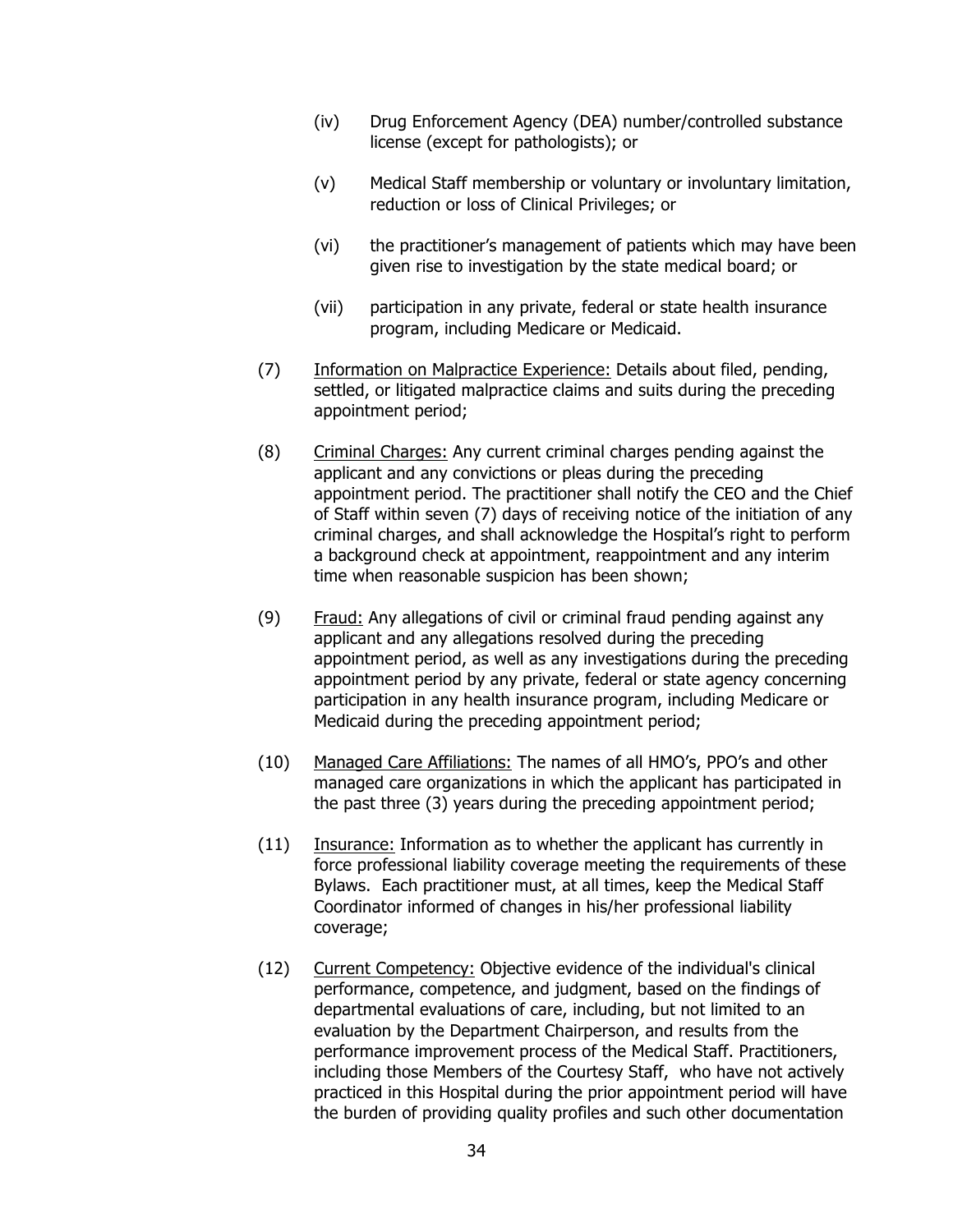from other facilities where the practitioner has actively practiced; Practitioners who refer their patients to a Hospitalist or other types of admitting physicians for inpatient treatment may continue as Members of the Courtesy Staff, as long as the respective Department Chairs and the Credentials Committee review the applicable individual's credentials file and recommend continued membership in the Courtesy Staff category. The respective Department Chairs or the Credentials Committee may request one or more letters of recommendation from peers in the practitioner's same specialty and they may also seek secondary sources of physician performance information from other hospitals, where the practitioner holds Privileges. Members of the Courtesy Staff who admit directly to the Hospital during their appointment period are subject to Focused Professional Practice Evaluation (FPPE) and Ongoing Professional Practice Evaluation (OPPE). Focused Professional Practice Evaluation (FPPE) may include chart review, monitoring clinical practice patterns, simulation, proctoring, external peer review, and discussion with other individual involved in the care of each patient, including consulting physicians, assistants at surgery, nursing or administrative personnel.

A period of Focused Professional Practice Evaluation (FPPE) is implemented for all initially requested Privileges, whether for Staff initially granted Privileges, or for newly granted Privileges for current Staff Members.

Courtesy Staff Members who are clinically involved in more than twelve (12) patients annually are automatically converted to Active Medical Staff. Members of the Active Medical Staff are also subject to Focused Professional Practice Evaluation (FPPE) and Ongoing Professional Practice Evaluation (OPPE). The criteria used in the ongoing professional practice evaluation may include the following:

- 1. Review of operative and other clinical procedures(s) performed and their outcomes;
- 2. Pattern of blood and pharmaceutical usage:
- 3. Requests for tests and procedures;
- 4. Length of stay patterns;
- 5. Morbidity and mortality data;
- 6. Practitioner's use of consultants;
- 7. Other relevant criteria as determined by the Medical Executive Committee of the Medical Staff.

The information used in the ongoing professional practice evaluation may be acquired through the following:

- 1. Periodic chart review;
- 2. Direct observation;
- 3. Monitoring of diagnostic and treatment techniques;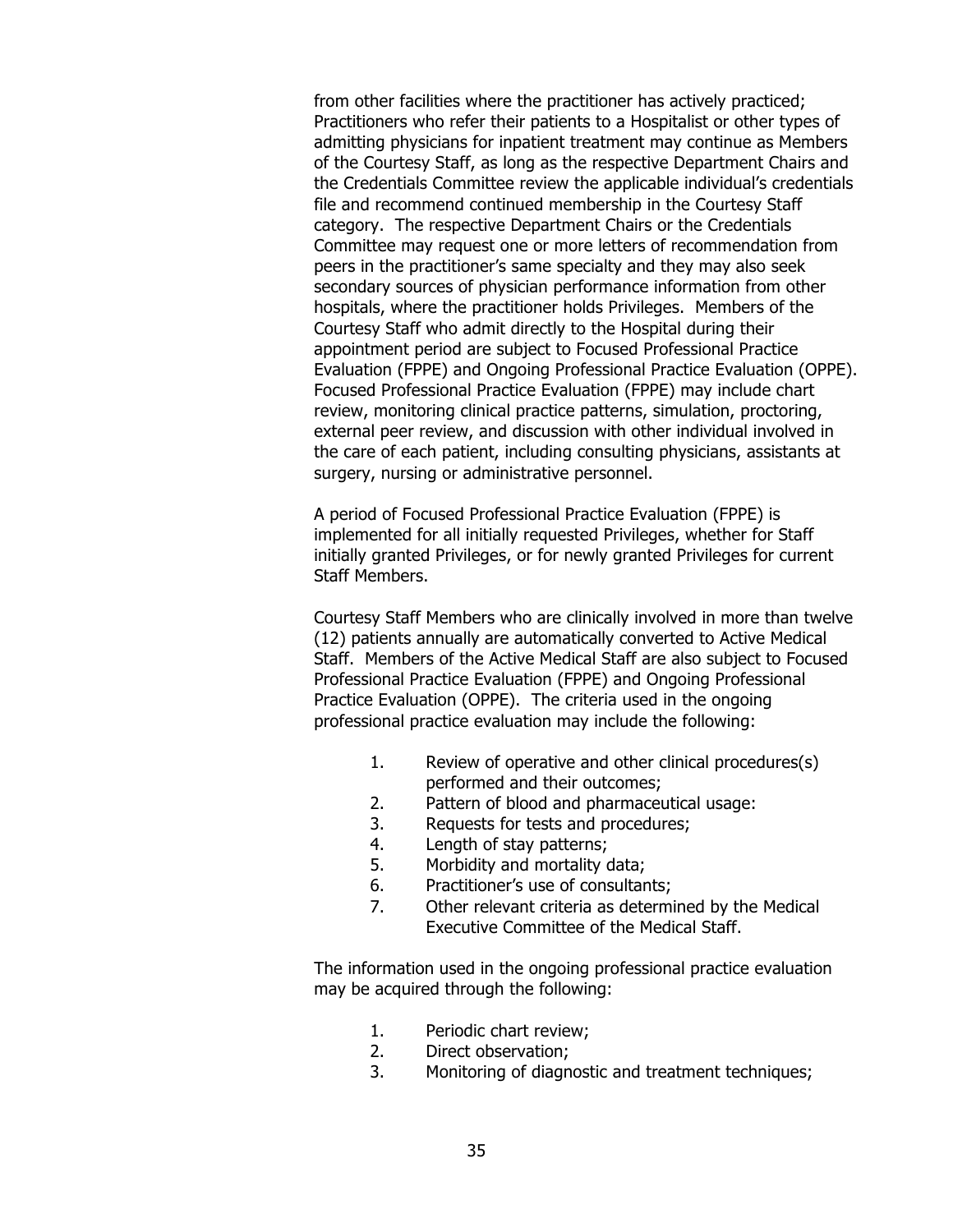4. Discussion with other individuals involved in the care of each patient including consulting physicians, assistants at surgery, and nursing and administrative personnel.

The Ongoing Professional Practice Evaluation (OPPE) of Members of the Medical Staff shall occur annually; it will be administered by the respective Chairs of the Departments of Medicine and Surgery, overseen by the Credentials Committee of the Medical Staff, and controlled by the Medical Executive committee. The Hospital Board will receive the recommendations of the Medical Executive Committee regarding individual appointments and reappointments of Members to the Medical Staff.

Active Medical Staff Members who are clinically involved in twelve (12) or fewer patients annually are automatically transferred to Courtesy Staff.

- (13) Notification of Release & Immunity Provisions: The acknowledgments and statement of release set forth in Sections 6.3(b) and (c); and
- (14) Information on Ethics/Qualifications: Such other specific information about the Staff Member's professional ethics and qualifications that may bear on his/her ability to provide patient care in the Hospital.
- (15) References: At the request of the Credentials Committee, the MEC, or the Board, when based on the opinion of the same, there is insufficient data concerning the applicant's exercise of Privileges in this Hospital during the preceding term of appointment to base a reasonable evaluation, the names of at least two (2) practitioners (excluding partners, associates in practice, employers, employees or relatives), who have worked with the applicant within the past two (2) years and personally observed his/her professional performance and who are able to provide knowledgeable peer recommendations as to the applicant's education, relevant training and experience, clinical ability and current competence, ethical character and ability to exercise the Privileges requested and to work with others;

Upon renewal of Privileges, when insufficient practitioner-specific data are available, the Medical Staff obtains and evaluates peer recommendations.

Peer recommendation includes written information regarding the practitioner's current: Medical/clinical knowledge Technical and clinical skills Clinical judgment Interpersonal skills Communication skills Professionalism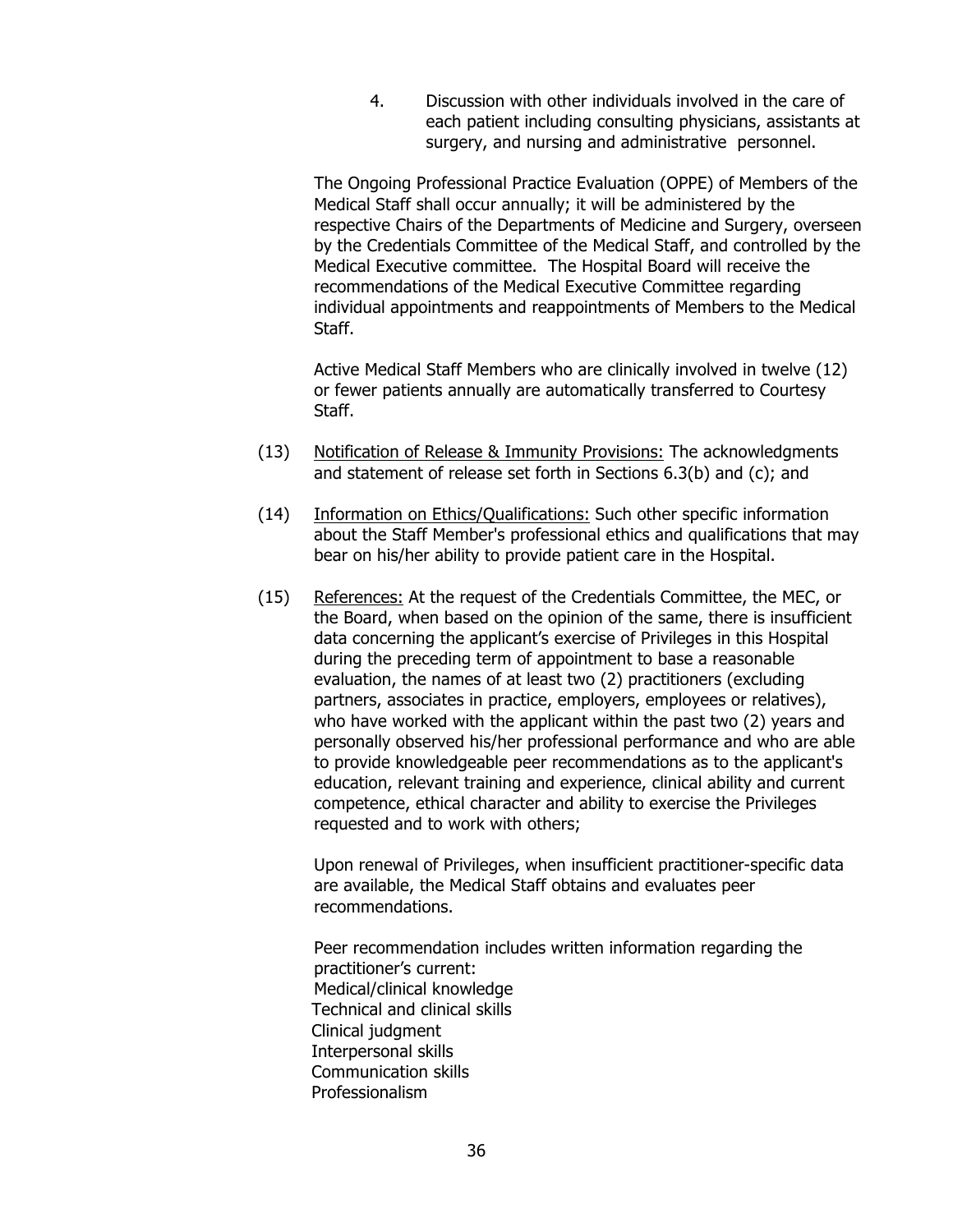Peer recommendations are obtained from a practitioner in the same professional discipline as the applicant with personal knowledge of the applicant's ability to practice.

# **6.4(c) Verification of Information**

The Medical Staff Coordinator**.** shall, in timely fashion, verify the additional information made available on each Reapplication Form and collect any other materials or information deemed pertinent, including information regarding the Staff Member's professional activities, performance and conduct in the Hospital and the query of the Data Bank. Peer recommendations will be collected and considered in the reappointment process. When collection and verification are accomplished, the Medical Staff Coordinator**.** shall transmit the Reapplication Form and supporting materials to the Chairman of the Credentials Committee.

An application shall not be deemed complete nor shall final action on the application be taken until verification of all information, including query of the Data Bank, is complete.

### **6.4(d) Action on Application**

The application for reappointment shall thereafter be processed as set forth as described in Section 6.3(f) - 6.3(m) for initial appointment; except that an individual whose application for reappointment is denied shall not be permitted to reapply for a period of five (5) years or until the defect constituting the basis for the adverse action is corrected, whichever is later. Any reapplication shall be processed as an initial application and the applicant shall submit such additional information as the staff or the Board may require.

### **6.4(e) Basis for Recommendations**

Each recommendation concerning the reappointment of a Staff Member and the Clinical Privileges to be granted upon reappointment shall be based upon such Member's professional performance, ability and clinical judgment in the treatment of patients, his/her discharge of staff obligations, including participation in continuing medical education, his/her compliance with the Medical Staff Bylaws, Rules & Regulations, his/her cooperation with other practitioners and with patients, results of the Hospital monitoring and evaluation process, including practitioner specific information compared to aggregate information from Performance Improvement activities which consider criteria directly related to quality of care, and other matters bearing on his/her ability and willingness to contribute to quality patient care in the Hospital.

# **6.5 REQUEST FOR MODIFICATION OF APPOINTMENT**

A Staff Member may, either in connection with reappointment or at any other time, request modification of his/her staff category or Clinical Privileges, by submitting a written application to the Administration on the prescribed form. Such application shall be processed in substantially the same manner as provided in Section 6.4 for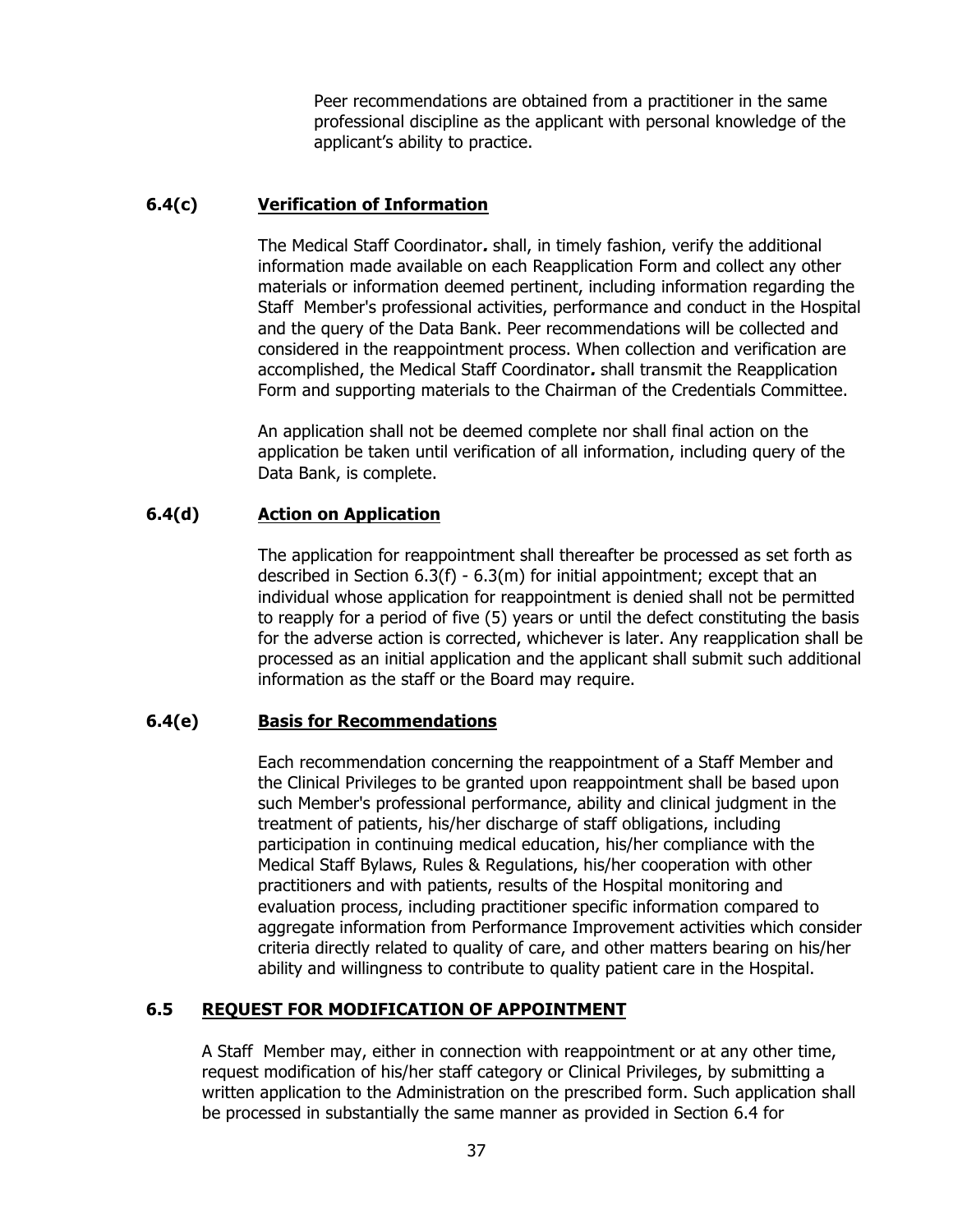reappointment. No Staff Member may seek modification of Privileges or staff category previously denied on initial appointment or reappointment unless supported by documentation of additional training and experience. Modifications of staff category or Clinical Privileges shall remain in effect until the next regularly scheduled reappointment period.

# **6.6 PRACTITIONERS PROVIDING CONTRACTUAL PROFESSIONAL SERVICES**

# **6.6(a) Qualifications & Processing**

A practitioner who is providing contract services to the Hospital must meet the same qualifications for membership; must be processed for appointment, reappointment, and Clinical Privilege delineation in the same manner; must abide by the Medical Staff Bylaws and Rules & Regulations and must fulfill all of the obligations for his/her membership category as any other applicant or Staff Member.

# **6.6(b) Requirements for Service**

In approving any such practitioners for Medical Staff membership, the Medical Staff must require that the services provided meet Joint Commission requirements, are subject to appropriate quality controls, and are evaluated as part of the overall Hospital quality assessment and improvement program.

# **6.6(c) Termination**

Unless otherwise provided in the contract for services, expiration or termination of any contract for services pursuant to this Section 6.6, shall automatically result in concurrent termination of Medical Staff membership and Clinical Privileges. The Fair Hearing does not apply in this case.

# **6.7 MEDICAL STUDENTS, RESIDENTS, AND FELLOWS.**

# **6.7(a) General Requirements**

Medical Students, Residents, and Fellows rotating through the Hospital will be credentialed and receive delineated Privileges from the affiliated University; credentialing information shall be available to the Hospital upon request and as needed by the Medical Staff for making training assignments and in performance of their supervisory functions. Competency, and their duties will be established in the Affiliation Agreement between the University and the Hospital. Medical Students may not treat patients in the Hospital and shall be assigned for observation only, unless they have been granted Privileges to scrub in and assist in surgery and in accordance with the written training protocols developed by the respective clinical service and supervising physician and reviewed and approved by the Hospital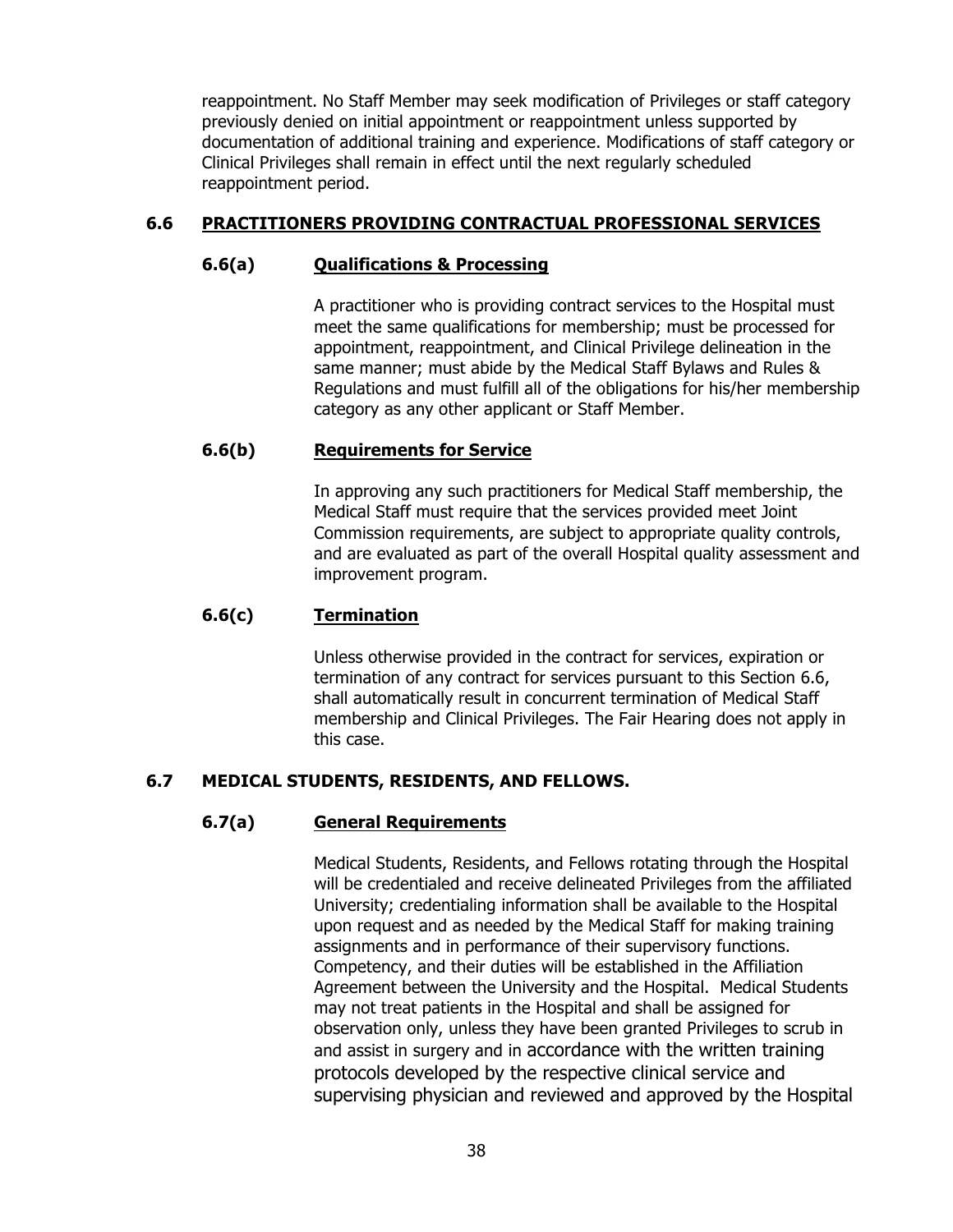MEC in conjunction with the Residency Training Program. Residents' and Fellows' Privileges will be delineated in or attached to the Affiliation Agreement contract. The mechanism by which Medical Students, Residents and Fellow are supervised by Medical Staff Members in carrying out their patient care responsibilities are defined in the Hospital's Medical Staff Rules and Regulations. These duties will be consistent with the scope of their medical licensure and education and they shall be under the direct supervision or direction of a Member of the Medical Staff. At all times, Medical Students, Residents, and Fellows shall abide by all applicable provisions of these Medical Staff Bylaws and the Hospital's Medical Staff Rules and Regulations, as well as Hospital policies. Except as otherwise provided in the applicable Affiliation Agreement, Medical Students, Residents, and Fellows shall be subject to limitation or termination of their ability to function at the Hospital at any time at the discretion of the Chief of Staff or the CEO.

# **6.7(b) Review and Approval of University Affiliation Agreements**

All Affiliation Agreements will be reviewed by the Chief of Staff, who will make a recommendation for approval or disapproval. The Board of Managers will determine final approval or denial of the Affiliation Agreement.

### **6.7(c) Activities Outside of the Affiliation Agreement**

Any activities by Residents and Fellows that are outside the responsibility or duties covered by the Affiliation Agreement, or where they are practicing independently, will require full credentialing and privileging as prescribed in these Medical Staff Bylaws.

### **6.7(d) Termination.**

Subject to a Resident or Fellow obtaining full credentialing and privileging as provided in Section 6.7(c), Medical Students, Residents, and Fellows shall not be entitled to any rights, Privileges, or to The Fair Hearing or appeal rights under these Medical Staff Bylaws.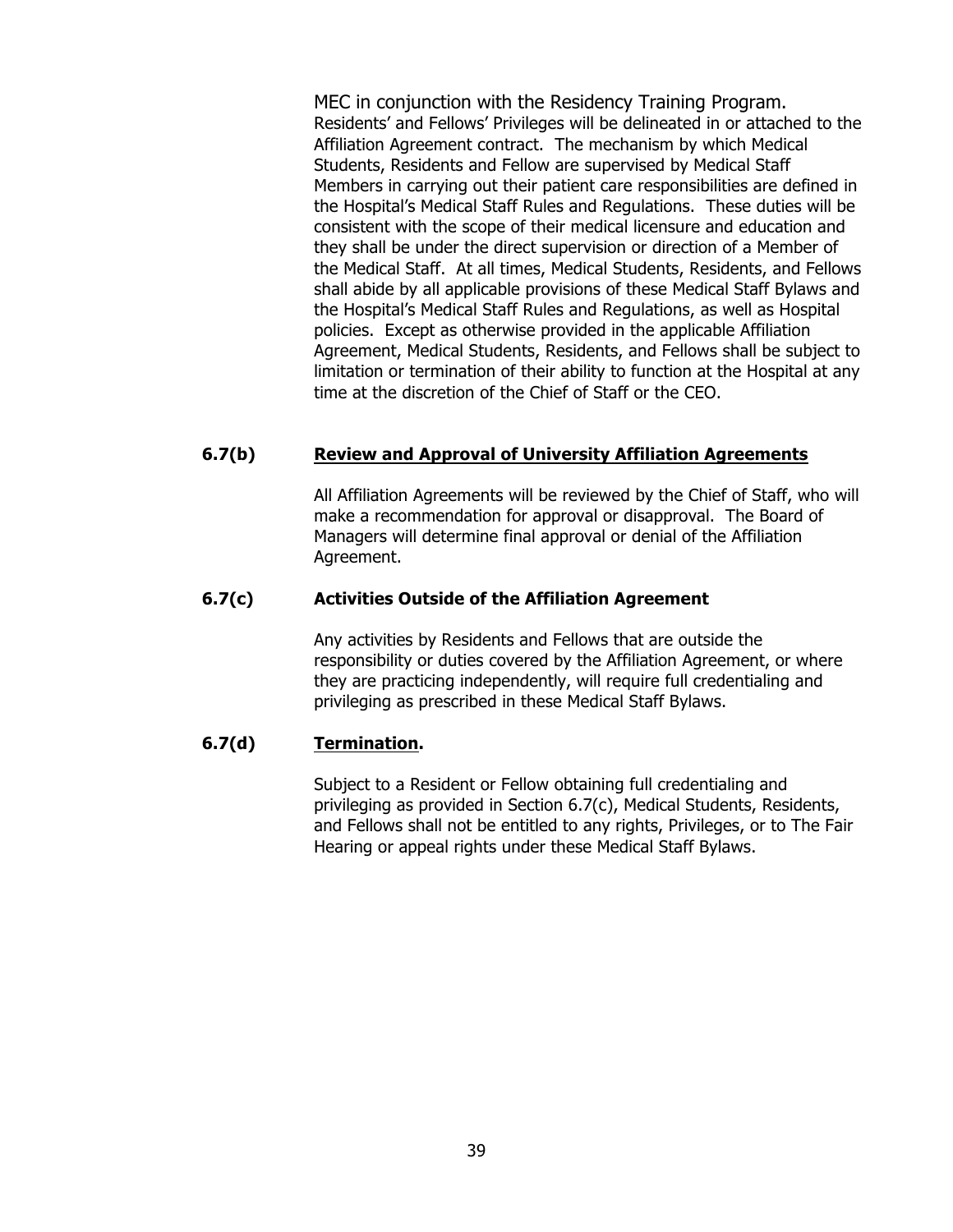### **ARTICLE VII DETERMINATION OF CLINICAL PRIVILEGES**

# **7.1 EXERCISE OF PRIVILEGES**

Every practitioner providing direct clinical services at this Hospital shall, in connection with such practice and except as provided in Section 7.5, be entitled to exercise only those Clinical Privileges or services specifically granted to him/her by the Board. Said Privileges must be within the scope of the license authorizing the practitioner to practice in this state and consistent with any restrictions thereon. The Board shall approve the list of specific Privileges and limitations for each category of practitioner, and each practitioner shall bear the burden of establishing his/her qualifications to exercise each individual privilege granted.

# **7.2 DELINEATION OF PRIVILEGES IN GENERAL**

# **7.2(a) Requests**

Each application for appointment and reappointment to the Medical Staff must contain a request for the specific Clinical Privileges desired by the applicant. The request for specific Privileges must be supported by documentation demonstrating the practitioner's qualifications to exercise the Privileges requested. A request by a Staff Member for a modification of Privileges must be supported by documentation supportive of the request, including at least one (1) peer reference.

# **7.2(b) Basis for Privileges Determination**

Granting of Clinical Privileges shall be based upon community and Hospital need, available facilities, equipment and number of qualified support personnel and resources as well as on the practitioner's education, training, current competence, including documented experience in the requested treatment areas or procedures; the results of treatment; and the conclusions drawn from performance improvement activities, when available. For practitioners who have not actively practiced at the Hospital within the prior appointment period, information regarding current competence shall be obtained in the manner outlined in Section 6.4(b)(12) herein. In addition, those practitioners seeking Clinical Privileges (except those seeking emergency Privileges) must meet all criteria for Medical Staff membership as described in Article VI of these Bylaws. When privilege delineation is based primarily on experience, the individual's credentials record should reflect the specific experience and successful results that form the basis for granting of Privileges, including information pertinent to judgment, professional performance and clinical or technical skills. Clinical Privileges granted or modified on pertinent information concerning clinical performance obtained from other health care institutions or practice settings shall be added to and maintained in the Medical Staff file established for a Staff Member.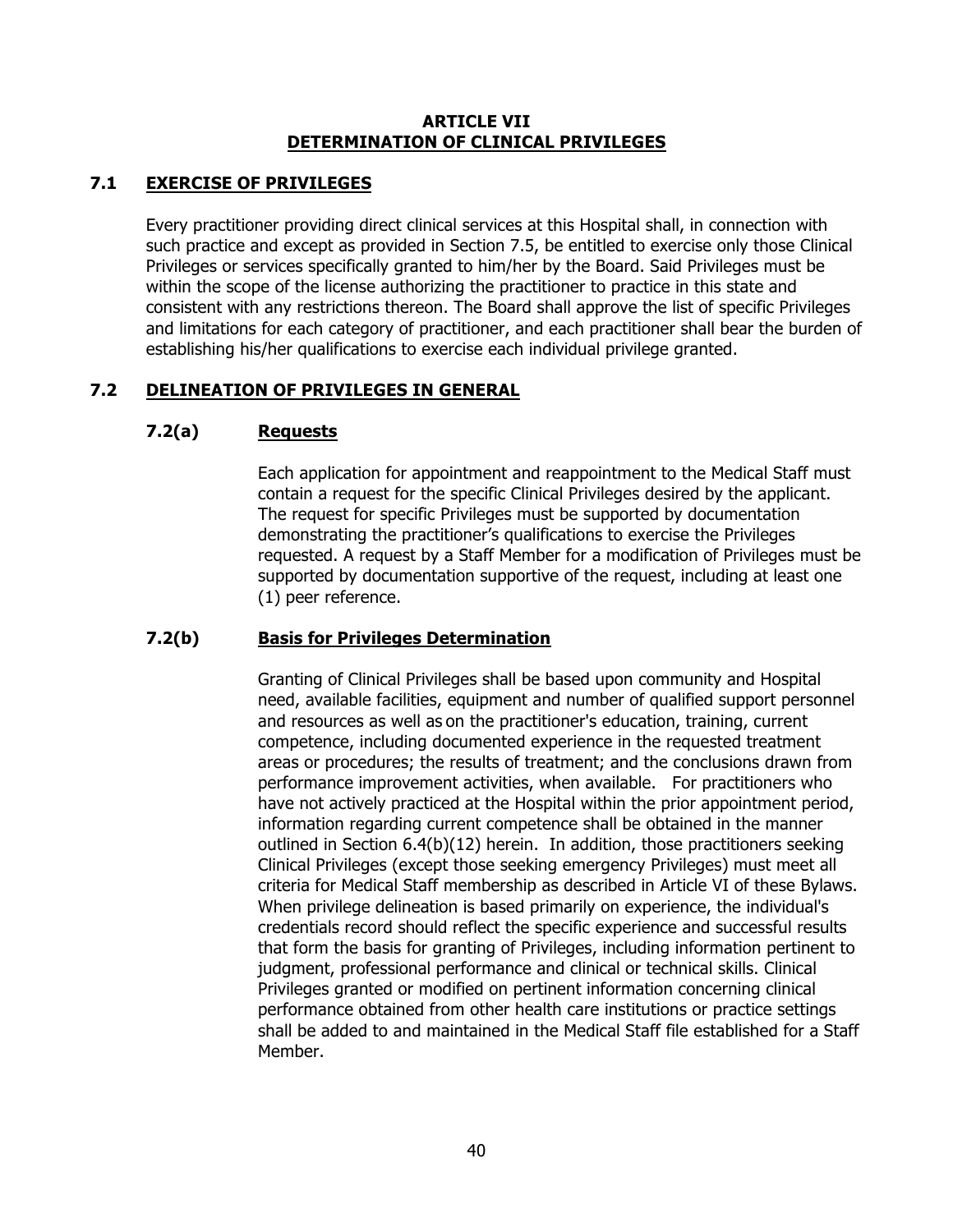# **7.2(c) Procedure**

All requests for Clinical Privileges shall be evaluated and granted, modified or denied pursuant to the procedures outlined in Article VI and shall be granted for a period not to exceed two (2) years.The Data Bank shall be queried each time new Privileges are requested.

### **7.2(d) Limitations on Privileges**

The delineation of an individual's Clinical Privileges shall include the limitations, if any, on an individual's prerogatives to admit and treat patients or direct the course of treatment for the conditions for which the patients were admitted.

# **7.3 SPECIAL CONDITIONS FOR DENTAL PRIVILEGES**

Requests for Clinical Privileges from dentists and oral surgeons shall be processed, evaluated and granted in the manner specified in Article VI. Surgical procedures performed by dentists and oral surgeons shall be under the overall supervision of the Chief of Surgery, however, other dentists and/or oral surgeons shall participate in the review of the practitioner through the performance improvement process. All dental patients shall receive the same basic medical appraisal as patients admitted for other surgical services. A physician Member of the Medical Staff shall be responsible for admission evaluation, history and physical, and for the care of any medical problem that may be present at the time of admission or that may be discovered during hospitalization, and shall determine the risk and effect of the proposed surgical procedure on the total health status of the patient.

# **7.4 CLINICAL PRIVILEGES HELD BY NON-MEDICAL STAFF MEMBERS**

### **7.4(a) Temporary Privileges - Applicant**

Temporary Privileges may only be granted in two circumstances: to fulfill an important patient care, treatment, and service need, and when a new applicant with a complete application that raises no concerns is awaiting review and approval of the MEC and the Board. Only the CEO or his/her designee, upon recommendation of the Chief of Staff, or Chairperson of the MEC may grant such Privileges upon completion of the appropriate application, consent and release, proof of current licensure, DEA/DPS certificates, appropriate malpractice insurance, current competence, ability to perform the Privileges requested, relevant training and completion of the required Data Bank query. When Temporary Privileges are granted to fulfill an important patient care, treatment and service need, the Organized Medical Staff verifies current licensure and current competence. Temporary Privileges for new applicants are granted for no more than 120 days.

### **7.4(b) Temporary Privileges – Non-Applicant**

Temporary Privileges may be granted to non-applicants by the Chief Executive Officer, or his/her designee, upon recommendation of the Chief of Staff, when there is an important patient care, treatment or service need. Specifically, temporary Privileges may be granted for situations such as the following: (i) the care of a specific patient; or (ii) when necessary to prevent a lack or lapse of services in a needed specialty area. The following factors shall be considered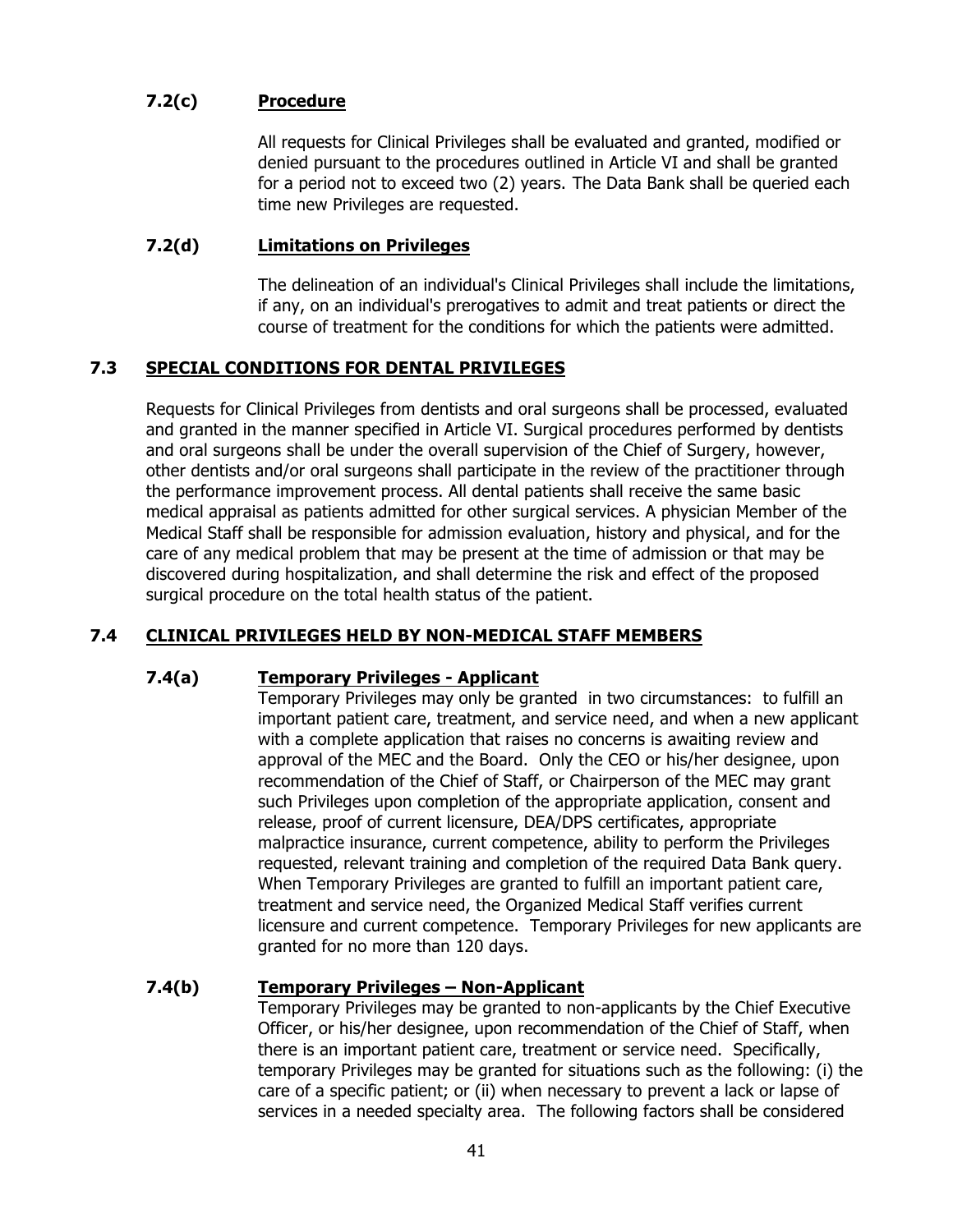and verified prior to the granting of Temporary Privileges in these situations: completion of the appropriate application, consent and release, proof of current licensure, DEA/DPS certificates, appropriate malpractice insurance and completion of the required Data Bank query. The granting of Clinical Privileges in these situations shall not exceed 60 days. In exceptional situations, this period of time may be extended in the discretion of the Chief Executive Officer and Chief of Staff.

### **7.4(c) One-Case Privileges**

Upon receipt of a written request, an appropriately licensed person who is not an applicant for membership may be granted Temporary Privileges for the care of one (1) patient. Such Privileges are intended for isolated instances in which extension of such Privileges are shown to be in an individual patient's best interest, and no practitioner shall be granted one-case Privileges on more than five (5) occasions in any given year. The letter approving such Privileges shall include the name of the patient to be treated and the specific Privileges granted. Practitioners granted one-case Privileges shall attend the patient for whom Privileges were granted within thirty (30) days of the request for onecase Privileges. If a given practitioner exceeds the five (5) case requirement, such person shall be required to apply for membership on the Medical Staff before being allowed to attend additional patients. Prior to any award of onecase Privileges, the practitioner must submit a copy of current license, DEA certificate, proof of appropriate malpractice insurance and curriculum vitae and the CEO or his/her designee must obtain telephone verification of the physician's Privileges at his/her primary hospital.

# **7.4.(d) Locum Tenens**

Upon receipt of a written request, an appropriately licensed person who is serving as locum tenens for a Member of the Medical Staff may, without applying for membership on the staff, be granted Temporary Privileges for an initial period not to exceed thirty (30) days. Such Privileges may be renewed for successive periods not to exceed thirty (30) days, but only upon the practitioner establishing his/her qualifications to the satisfaction of the MEC and the Board and in no event to exceed one hundred and twenty (120) days of service as locum tenens within a calendar year. The Data Bank query must be completed prior to any award of locum tenens Privileges pursuant to this section. Further, prior to award of locum tenens Privileges, the applicant must submit, a completed application, a photograph, proof of appropriate malpractice insurance, the consent and release required by these Bylaws, copies of the practitioner's license to practice medicine, DEA certificate and telephone verification of Privileges at the practitioner's primary hospital. The letter approving locum tenens Privileges shall identify the specific Privileges granted.

Members of the Medical Staff seeking to provide coverage through locum tenens physicians shall, where possible, advise the Hospital at least thirty days in advance of the identity of the locum tenens and the dates during which the locum tenens services will be utilized in order to allow adequate time for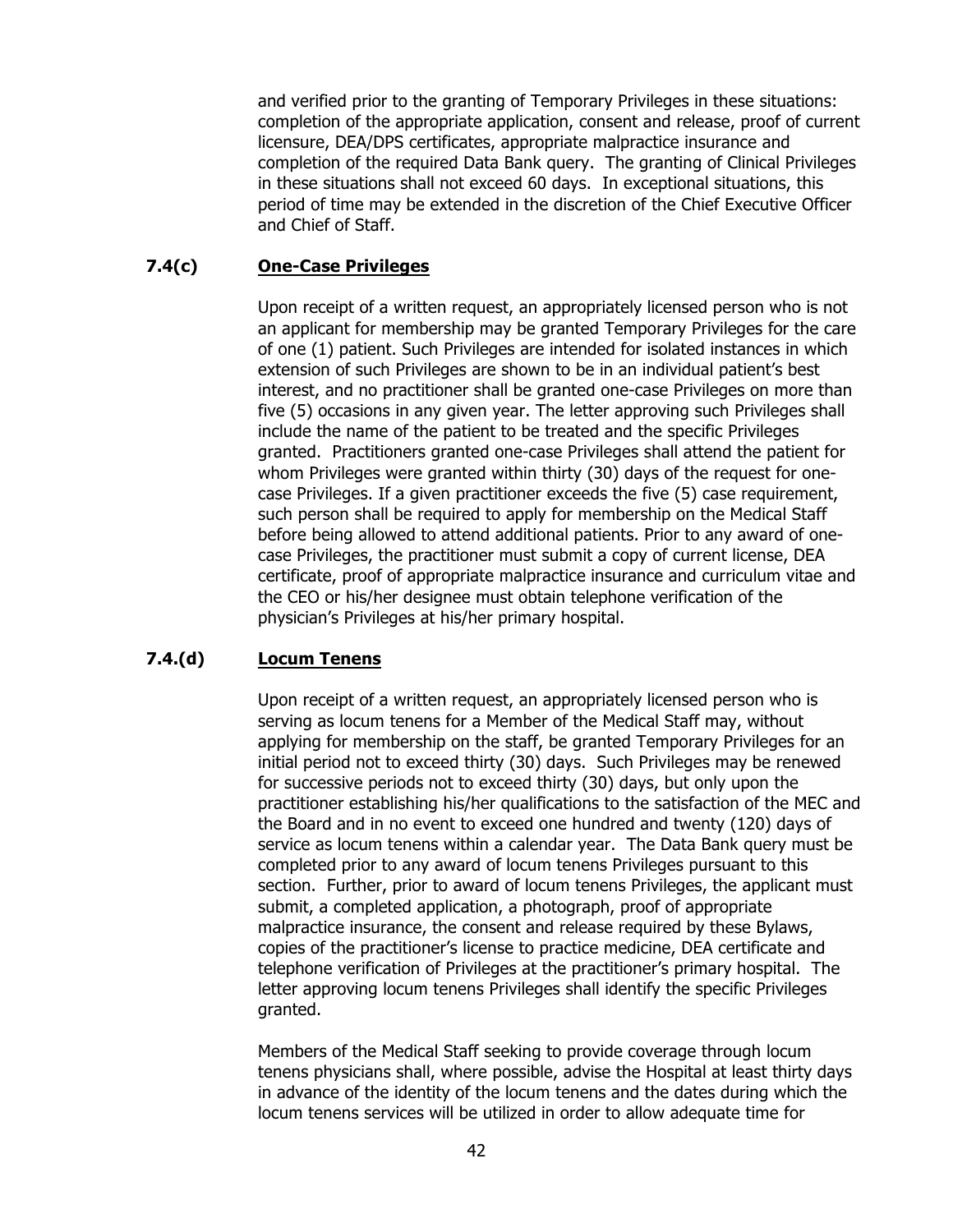appropriate verification to be completed. Failure to do so without good cause shall be grounds for corrective action.

# **7.4(e) Conditions**

Temporary. one-case and locum tenens Privileges shall be granted only when the information available reasonably supports a favorable determination regarding the requesting practitioner's qualifications, ability and judgment to exercise the Privileges granted. Special requirements of consultation and reporting may be imposed by the Chief of Staff, including a requirement that the patients of such practitioner be admitted upon dual admission with a Member of the Active Staff. Before temporary or locum tenens Privileges are granted, the practitioner must acknowledge in writing that he/she has received and read the Medical Staff Bylaws, Rules & Regulations, and that he/she agrees to be bound by the terms thereof in all matters relating to his/her Privileges.

# **7.4(f) Termination**

On the discovery of any information or the occurrence of any event of a professionally questionable nature concerning a practitioner's qualifications or ability to exercise any or all of the Privileges granted, the Chief of Staff and the CEO may terminate any or all of such practitioner's temporary, one-case or locum tenens Privileges. Where the life or well-being of a patient is endangered by continued treatment by the practitioner, the termination may be effected by any person entitled to impose summary suspensions under Article VIII, Section 8.2(a). In the event of any such termination, the practitioner's patients then in the Hospital shall be assigned to another practitioner by the Chief of Staff. The wishes of the patient shall be considered, if feasible, in choosing a substitute practitioner.

### **7.4(g) Rights of the Practitioner**

A practitioner shall not be entitled to the procedural rights afforded by these Bylaws because of his/her inability to obtain temporary, one-case or locum tenens Privileges or because of any termination or suspension of such Privileges.

# **7.4(h) Term**

No term of temporary or locum tenens Privileges shall exceed a total of one hundred and twenty (120) days with the exception of non-applicants with Temporary Privileges.

# **7.5 EMERGENCY & DISASTER PRIVILEGES**

For the purpose of this section, an "emergency" is defined as a condition in which serious or permanent harm to a patient is likely to occur, or in which the life of a patient is in immediate danger, and delay in administering treatment would add to that danger. A "disaster" for purposes of this section is defined as a community-wide disaster or mass injury situation in which the number of existing, available Medical Staff Members is not adequate to provide all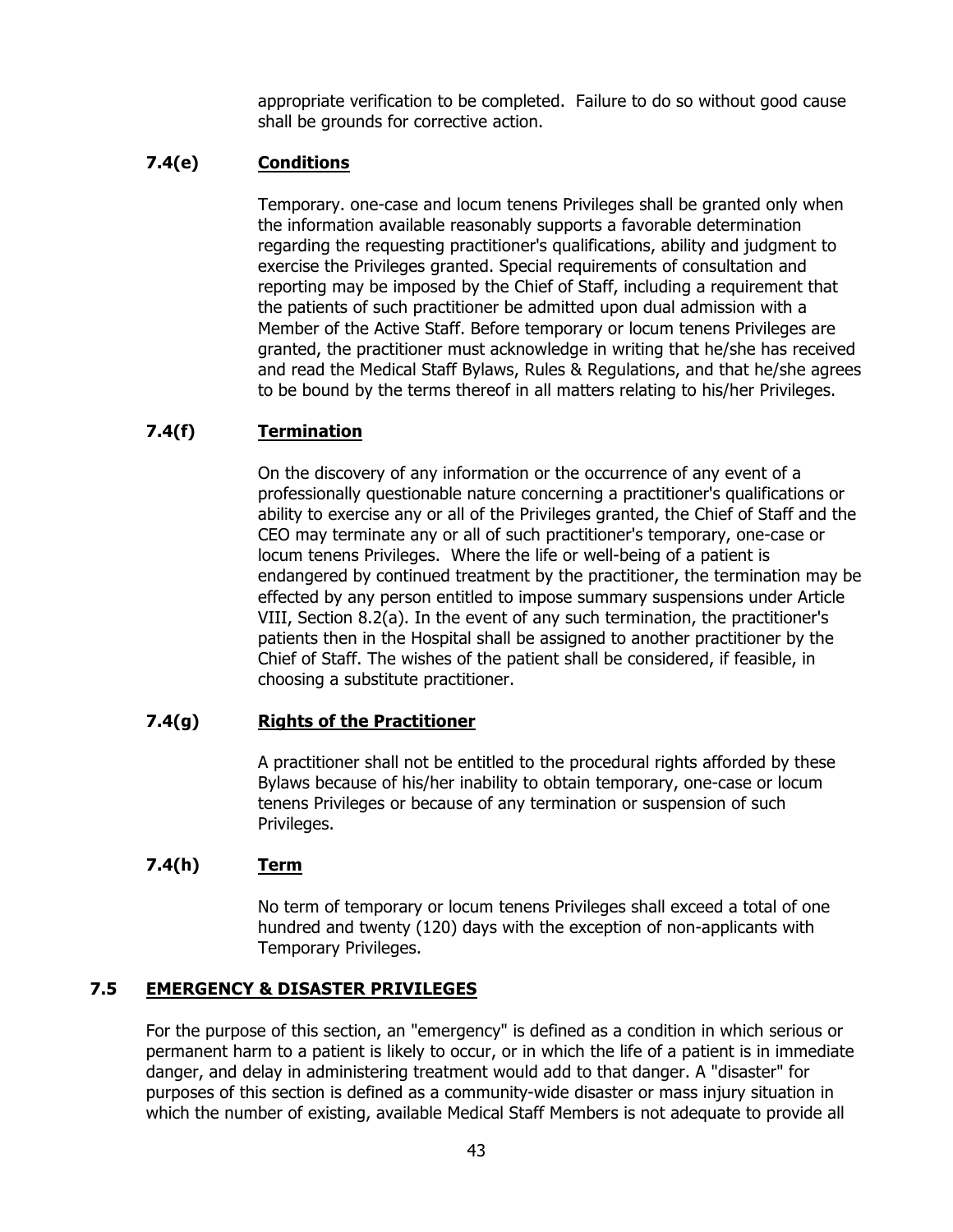clinical services required by the citizens served by this facility. In the case of an emergency or disaster as defined herein, any practitioner, to the degree permitted by his/her license and regardless of staff status or Clinical Privileges, shall, as approved by the CEO or his/her designee or the Chief of Staff, Vice-Chief of Staff, or Department Chairperson, be permitted to do, and be assisted by Hospital personnel in doing everything reasonable and necessary to save the life of a patient or to treat patients as needed. Disaster Privileges may be granted by the above-referenced individuals upon CEO or Chief of Staff when the emergency management plan has been activated and the Hospital is unable to handle the immediate patient needs. Presentation of a current license to practice and a valid ID issued by a state, federal or regulatory agency shall be required before such Privileges are granted. The CEO and/or Chief of Staff are not required to grant such Privileges to any individual and are expected to make such decisions on a case-by-case basis. Individuals who are granted disaster Privileges As soon as possible after disaster Privileges are granted, but not later than seventy-two (72) hours thereafter, the practitioner shall undergo the same verification process outlined in Section 7.4(a) for Temporary Privileges when required to address an emergency patient care need. If, due to extraordinary circumstances, primary source verification of volunteer licensed independent practitioners cannot be completed within 72 hours of the practitioner's arrival, it is performed as soon as possible. The Medical Staff oversees the performance of each volunteer licensed independent practitioner and based on its oversight, determines within 72 hours of the practitioner's arrival if granted Disaster Privileges should continue.

# **7.6 TELEMEDICINE**

### **7.6(a) Scope of Privileges**

The Medical Staff shall make recommendations to the Board of Managers regarding which clinical services are appropriately delivered through the medium of telemedicine, and the scope of such services. Clinical services offered through this means shall be provided consistent with commonly accepted quality standards.

### **7.6(b) Telemedicine Physicians**

Any physician who prescribes, renders a diagnosis, or otherwise provides clinical treatment to a patient at the Hospital through a telemedicine procedure (the "telemedicine physician"), must be credentialed and privileged through the Medical Staff pursuant to the credentialing and privileging procedures described in these Medical Staff Bylaws. If the telemedicine physician's site is also accredited by Joint Commission, and the telemedicine physician is privileged to perform the services and procedures for which Privileges are being sought in the Hospital, then the telemedicine physician's credentialing information from that site may be relied upon to credential the telemedicine physician in the Hospital. However, this Hospital will remain responsible for primary source verification of licensure, professional liability insurance, Medicare/Medicaid eligibility and for the query of the Data Bank.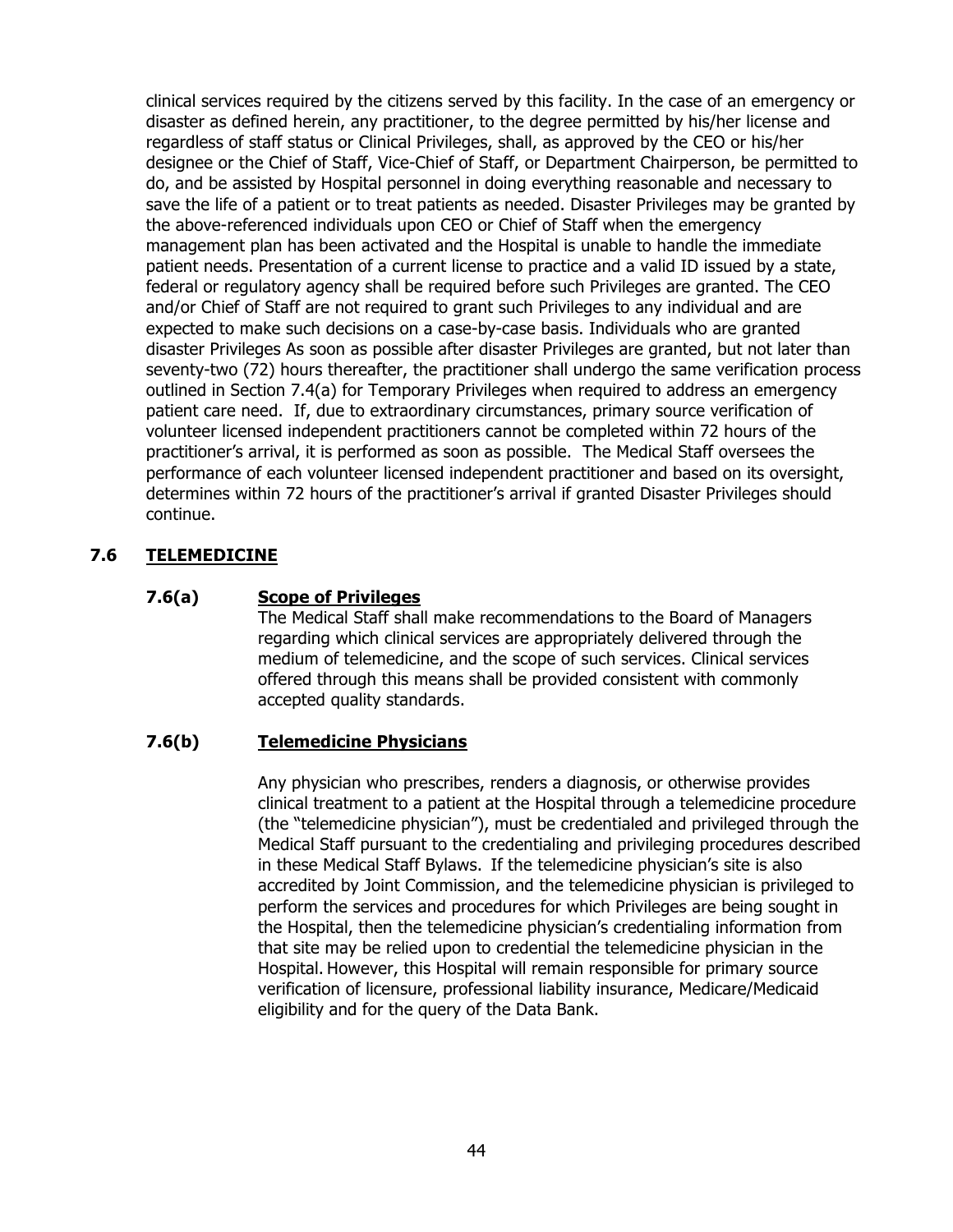#### **ARTICLE VIII CORRECTIVE ACTION**

### **8.1 ROUTINE CORRECTIVE ACTION**

### **8.1(a) Criteria for Initiation**

Whenever activities, omissions, or any professional conduct of a practitioner with Clinical Privileges are detrimental to patient safety, to the delivery of quality patient care, are disruptive to Hospital operations, or violate the provisions of these Bylaws, the Medical Staff Rules and Regulations, or duly adopted policies and procedures; corrective action against such practitioner may be initiated by any officer of the Medical Staff, by the CEO, or the Board. Procedural guidelines from the Health Care Quality Improvement Act shall be followed and all corrective action shall be taken in good faith in the interest of quality patient care.

### **8.1(b) Request & Notices**

All requests for corrective action under this Section 8.1 shall be submitted in writing to the MEC, and supported by reference to the specific activities or conduct which constitute the grounds for the request. The Chief of Staff shall promptly notify the CEO or his/her designee in writing of all requests for corrective action received by the committee and shall continue to keep the CEO or his/her designee fully informed of all action taken in conjunction therewith.

### **8.1(c) Investigation by the Medical Executive Committee**

The MEC shall begin to investigate the matter within forty-five (45) days or at its next regular meeting whichever is sooner, or shall appoint an ad hoc committee to investigate it. When the investigation involves an issue of physician impairment, the MEC shall assign the matter to an ad hoc committee of three (3) Members who shall operate apart from this corrective action process, pursuant to the provisions of the Hospital's impaired physician practitioner policy. Within thirty (30) days after the investigation begins, a written report of the investigation shall be completed.

# **8.1(d) Medical Executive Committee Action**

Within sixty (60) days following receipt of the report, the MEC shall take action upon the request. Its action shall be reported in writing and may include, but not limited to:

- (1) Rejecting the request for corrective action;
- (2) Recusing itself from the matter and referring same to the Board without recommendation, together with a statement of its reasons for recusing itself from the matter, which reasons may include but are not limited to a conflict of interest due to direct economic competition or economic interdependence with the affected physician;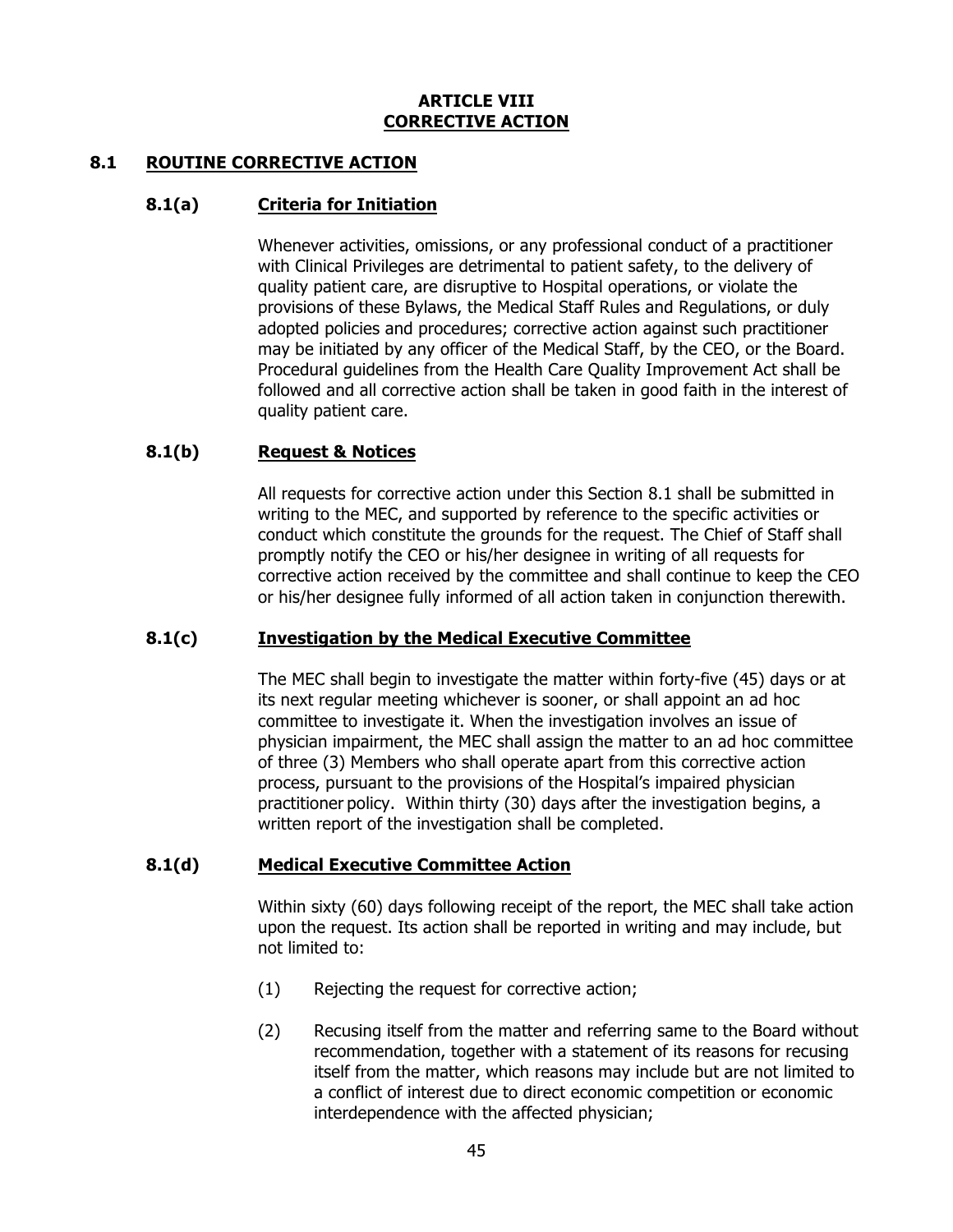- (3) Issuing a warning or a reprimand to which the practitioner may write a rebuttal, if he/she so desires;
- (4) Recommending terms of probation or required consultation;
- (5) Recommending reduction, suspension or revocation of Clinical

# Privileges;

- (6) Recommending reduction of staff category or limitation of any staff prerogatives; or
- (7) Recommending suspension or revocation of staff membership.

# **8.1(e) Procedural Rights**

Any action by the MEC pursuant to Section  $8.1(d)(4)$ , (5) or (6) (where such action materially restricts a practitioner's exercise of Privileges) or any combination of such actions, shall entitle the practitioner to the procedural rights as specified in the provisions of Article IX and the Fair Hearing Plan. The Board may be informed of the recommendation, but shall take no action until the Member has either waived his/her right to a hearing or completed the hearing.

# **8.1(f) Other Action**

If the MEC's recommended action is as provided in Section 8.1(d)(1), (2), (3) or (d)(4) (where such action does not materially restrict a practitioner's exercise of Privileges), such recommendation, together with all supporting documentation, shall be transmitted to the Board. The Fair Hearing Plan shall not apply to such actions.

# **8.1(g) Board Action**

When routine corrective action is initiated by the Board pursuant to Section 1.2(2) or (3) of the Fair Hearing Plan, the functions assigned to the MEC under this Section 8.1 shall be performed by the Board, and shall entitle the practitioner to the procedural rights as specified in the Fair Hearing Plan.

### **8.2 SUMMARY SUSPENSION**

### **8.2(a) Criteria & Initiation**

Notwithstanding the provisions of Section 8.1 above, whenever a practitioner willfully disregards these Bylaws or other Hospital policies, or his/her conduct may require that immediate action be taken to protect the life, well-being, health or safety of any patient, employee or other person, then the Chief of Staff, the CEO, or a member of the MEC shall have the authority to summarily suspend the Medical Staff membership status or all or any portion of the clinical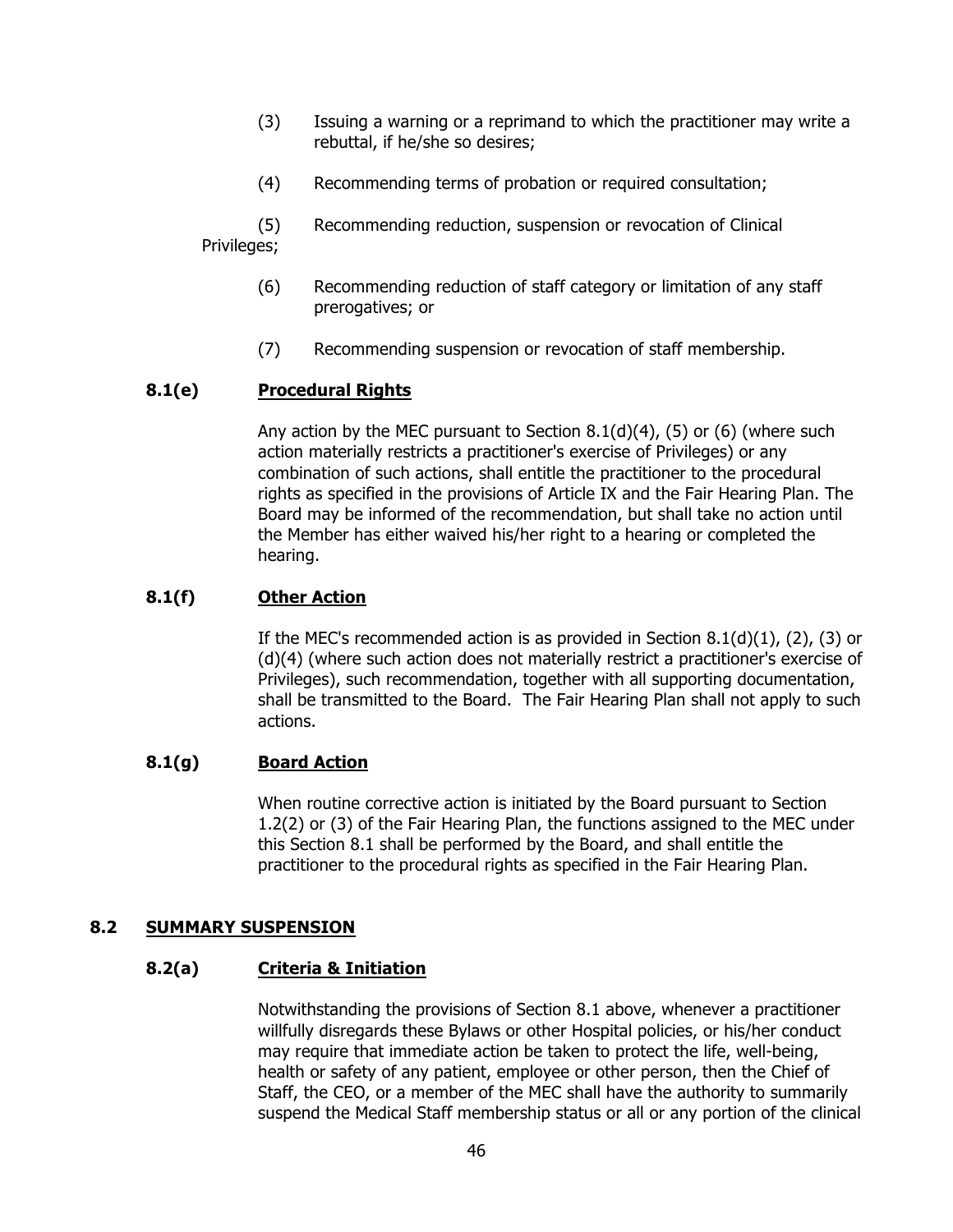Privileges immediately upon imposition. Subsequently, the CEO and Chief of Staff shall, on behalf of the imposer of such suspension, promptly give special notice of the suspension to the practitioner. Immediately upon the imposition of summary suspension, the Chief of Staff shall designate a physician with appropriate Clinical Privileges to provide continued medical care for the suspended practitioner's patients still in the Hospital. The wishes of the patient shall be considered, if feasible, in the selection of the assigned physician. It shall be the duty of all Medical Staff Members to cooperate with the Chief of Staff and the CEO in enforcing all suspensions and in caring for the suspended practitioner's patients.

### **8.2(b) Medical Executive Committee Action**

Within seventy-two (72) hours after such summary suspension, a meeting of the MEC shall be convened to review and consider the action taken. The MEC may recommend modification, ratification, continuation with further investigation or termination of the summary suspension.

# **8.2(c) Procedural Rights**

If the summary suspension is terminated or modified such that the practitioner's Privileges are not materially restricted, the matter shall be closed and no further action shall be required. If the summary suspension is continued for purposes of further investigation the MEC shall reconvene within fourteen (14) days of the original imposition of the summary suspension and shall modify, ratify or terminate the summary suspension. Upon ratification of the summary suspension or modification which materially restricts the practitioner's Clinical Privileges, the practitioner shall be entitled to the procedural rights provided in Article IX and the Fair Hearing Plan. The terms of the summary suspension as sustained or as modified by the MEC shall remain in effect pending a final decision by the Board.

# **8.3 ADMINISTRATIVE CORRECTIVE ACTION**

### **8.3(a) Criteria for Initiation**

Whenever a practitioner violates Hospital policies, rules or regulations, or acts in a manner disruptive to Hospital operations, or in such a manner as to endanger the assets of the Hospital because of financially imprudent actions not justified by patient care considerations, administrative corrective action may be initiated by the Hospital CEO, by the Chairman of the Board of Managers, or by the Board. Such action shall be taken pursuant to this section, rather than Section 8.1 or 8.2, only in those instances in which disruptive or inappropriate conduct, rather than clinical competency is in question. Such instances may include, but are not limited to, abusive treatment of Hospital employees, refusal to discharge Medical Staff duties unrelated to patient care, violation of policies, rules or regulations, or harassment.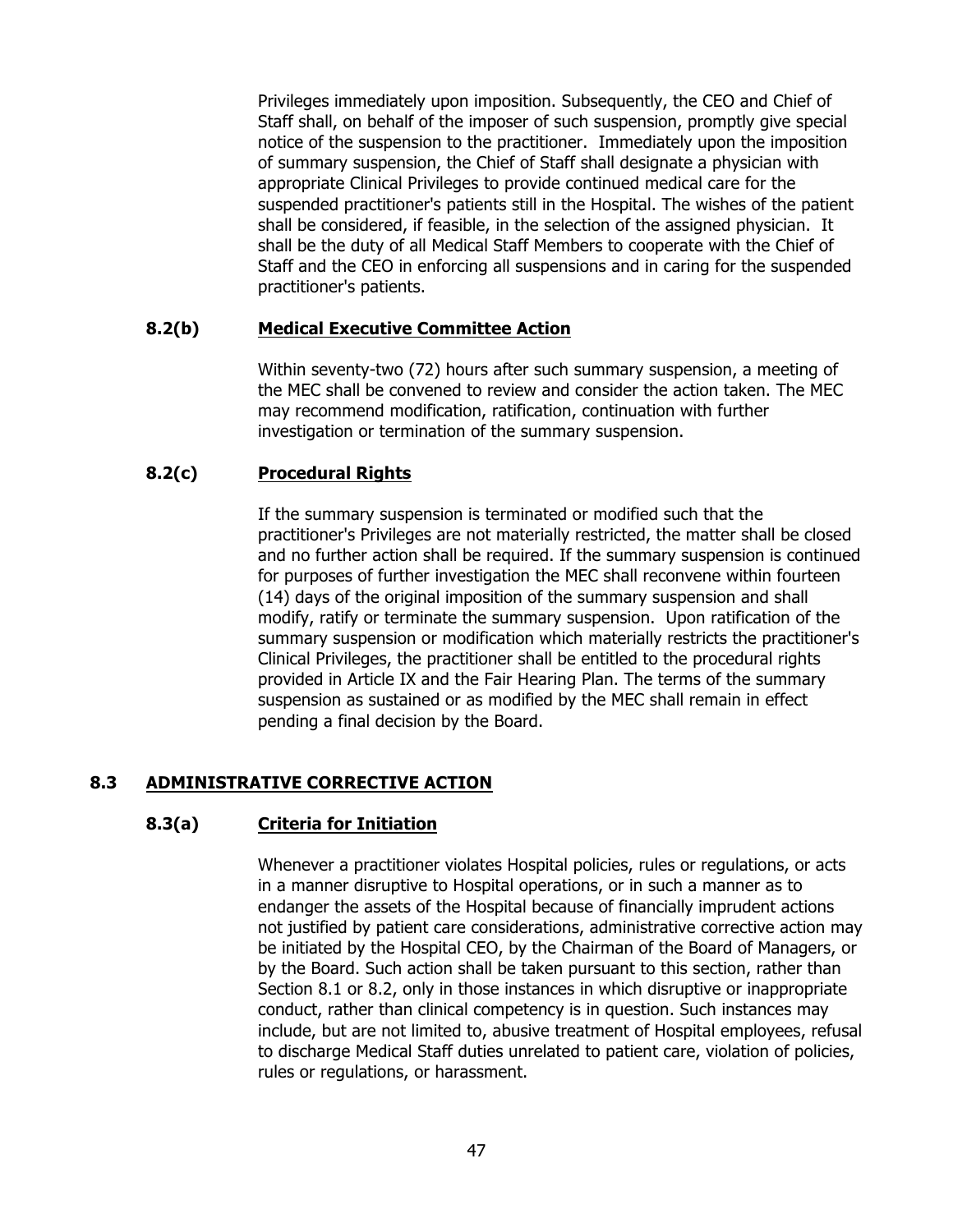## **8.3(b) Documentation of Behavior**

Physicians and Hospital employees who observe disruptive behavior by a physician shall document the behavior, and shall submit such written documentation to the CEO. In performing all functions hereunder, the CEO and all designees acting on his behalf shall be deemed authorized agents of the Board and shall enjoy all immunity and confidentiality protection afforded under state and federal law.

# **8.3(c) Administrative Action**

The CEO and Chief of Staff shall meet with the physician and if the CEO and Chief of Staff determine that the complaint has merit, he/she will emphasize during the meeting that such conduct is inappropriate, and that further such conduct will result in formal action. A follow-up letter shall be sent to the physician memorializing the discussion of the incident. If the physician's disruptive behavior continues, the Board Chairperson, Chief of Staff and CFO shall meet with and advise the physician that such conduct is intolerable and must stop. The physician will be informed that the meeting constitutes the final warning prior to formal action. The meeting will be followed with a letter reiterating the warning, which shall become a part of the physician's permanent file. Nothing herein shall be deemed to require the occurrence of the above two (2) meetings prior to institution of formal corrective action in the event that the action is sufficiently serious to justify.

# **8.3(d) Request & Notices**

Upon occurrence of an additional incident after the above process, the Chief of Staff shall submit a formal request for corrective action to the Board of Managers. The request shall be submitted in writing and supported by reference to the specific activities or conduct which constitutes the grounds for the request.

# **8.3(e) Investigation by the Board**

The Chief of Staff shall be responsible for presenting the history of conduct to the Board. The Board shall be fully apprized of the previous meetings and warnings, if any, so that it may pursue whatever action is necessary to terminate the unacceptable conduct. Should the Board determine that further investigation is necessary; the Board Chairperson shall appoint an individual or an ad hoc committee to investigate and report back to the Board at its next regular meeting. Within thirty (30) days after the investigation begins, a written report of the investigation shall be completed.

# **8.3(f) Board Action**

Within sixty (60) days following receipt of the report, the Board shall take action upon the request. Its action shall be reported in writing and may include, but is not limited to: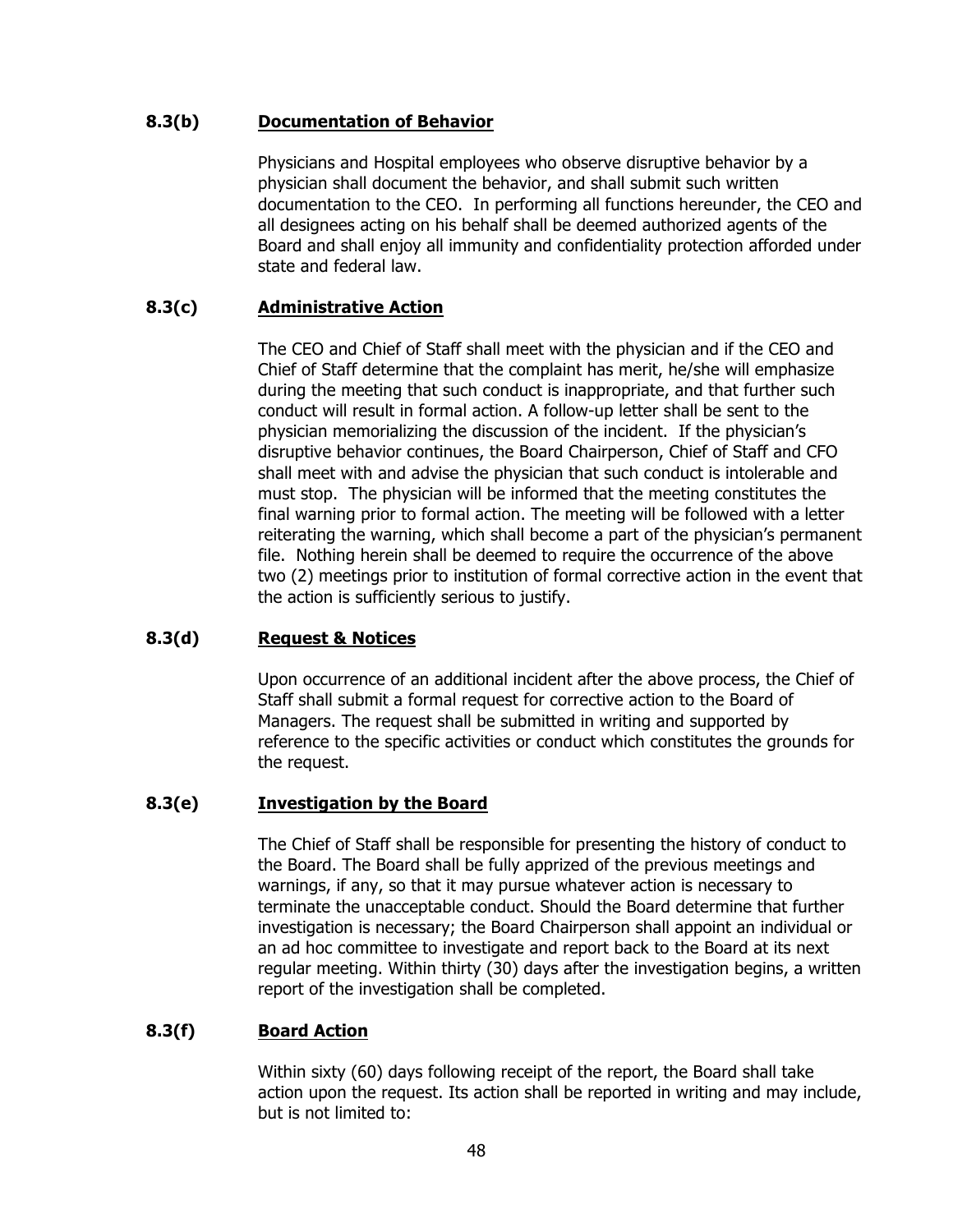- (1) Rejecting the request for corrective action;
- (2) Issuing a warning or a reprimand to which the practitioner may write a rebuttal, if he/she so desires;
- (3) Requiring terms of probation or required consultation;
- (4) Reducing, suspending or revoking Clinical Privileges;
- (5) Reducing staff category or limiting prerogatives; or
- (6) Suspending or revoking staff membership.

### **8.3(g) Procedural Rights**

Any action by the Board pursuant to Section 8.3(f)(4), (5) or (6), or (f)(3) (where such action materially restricts a practitioner's exercise of Privileges) or any combination of such actions, shall entitle the practitioner to the procedural rights as specified in the provisions of Article IX and the Fair Hearing Plan. The action will not become final until the practitioner has either waived his/her right to a hearing or completed the hearing.

# **8.3(h) Other Action**

If the Board's action is as provided in Section 8.3(f) (1) and (2), or (f) (3) (where such action does not materially restrict a practitioner's exercise of Privileges), such action shall become the final action of the Board, and the practitioner shall not be entitled to the rights enumerated in the Fair Hearing Plan.

# **8.4 AUTOMATIC SUSPENSION**

### **8.4(a) License**

A Staff Member or AHP whose license, certificate, or other legal credential authorizing him/her to practice in Texas is revoked or relinquished, suspended or restricted shall immediately and automatically be suspended from the staff and practicing in the Hospital. The Member will not have the right of hearing or appeal as provided under Article IX of these Bylaws. The Chief of Staff shall designate a physician to provide continued medical care for the suspended practitioner's patients.

### **8.4(b) Drug Enforcement Administration (DEA) Registration Number**

Any practitioner (except a pathologist) whose DEA registration number/controlled substance certificate is revoked, or suspended or relinquished shall immediately and automatically be divested of his/her right to prescribe scheduled drugs, suspended from the staff and from practicing in the Hospital until such time as the registration is reinstated.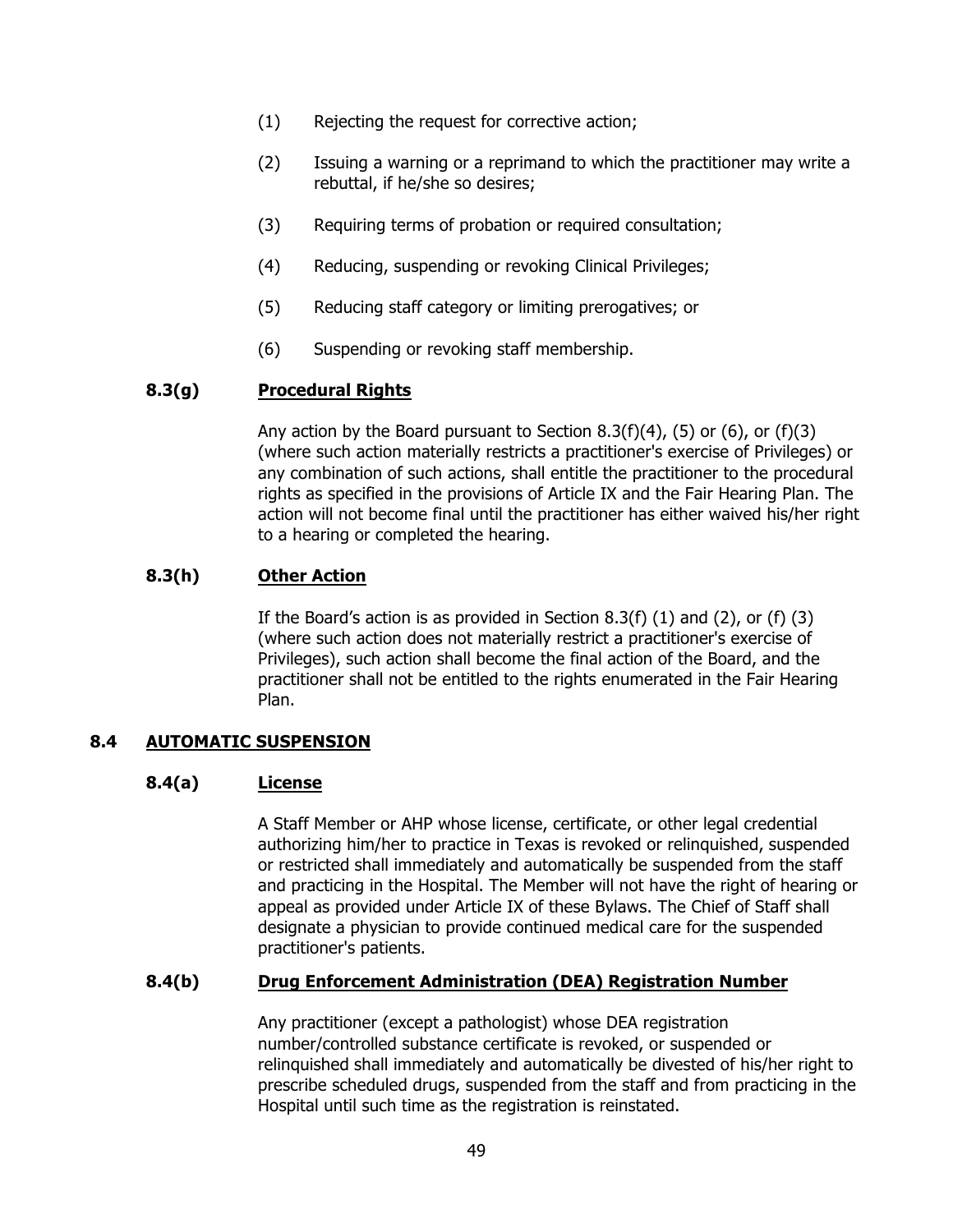# **8.4(c) Medical Records**

- (1) Automatic suspension of a practitioner's Privileges shall be imposed for failure to complete medical records as required by the Medical Staff Bylaws and Rules & Regulations. The suspension shall continue until such records are completed unless the practitioner satisfies the Chief of Staff that he/she has a justifiable excuse for such omissions.
- (2) Medical Records- Expulsion: Notwithstanding the provision of Section 8.4(c)(1), any Staff Member who accumulates forty-five (45) or more CONSECUTIVE days of automatic suspension under said subsection 8.4(c)(1) shall automatically be expelled from the Medical Staff. Such expulsion shall be effective as of the first day after the forty-fifth (45th) consecutive day of such automatic suspension.

### **8.4(d) Malpractice Insurance Coverage**

Any physician unable to provide proof of current medical malpractice coverage in the amounts prescribed in these Bylaws will be automatically suspended until proof of such coverage is provided to the MEC and CEO.

### **8.4(e) Exclusions/Suspension from Medicare**

Any physician who is excluded from the Medicare program or any state government payor program will be automatically suspended.

### **8.4(f) Automatic Suspension - Fair Hearing Plan Not Applicable**

No Staff Member, whose Privileges are automatically suspended under this Section 8.4, shall have the right of hearing or appeal as provided under Article IX of these Bylaws. The Chief of Staff shall designate a physician to provide continued medical care for any suspended practitioner's patients.

# **8.4(g) Chief of Staff**

It shall be the duty of the Chief of Staff to cooperate with the CEO in enforcing all automatic suspensions and expulsions and in making necessary reports of same. The CEO or his/her designee shall periodically keep the Chief of Staff informed of the names of Staff Members who have been suspended or expelled under Section 8.4.

### **8.5 CONFIDENTIALITY**

To maintain confidentiality, participants in the corrective action process shall limit their discussion of the matters involved to the formal avenues provided in these Bylaws for peer review and corrective action.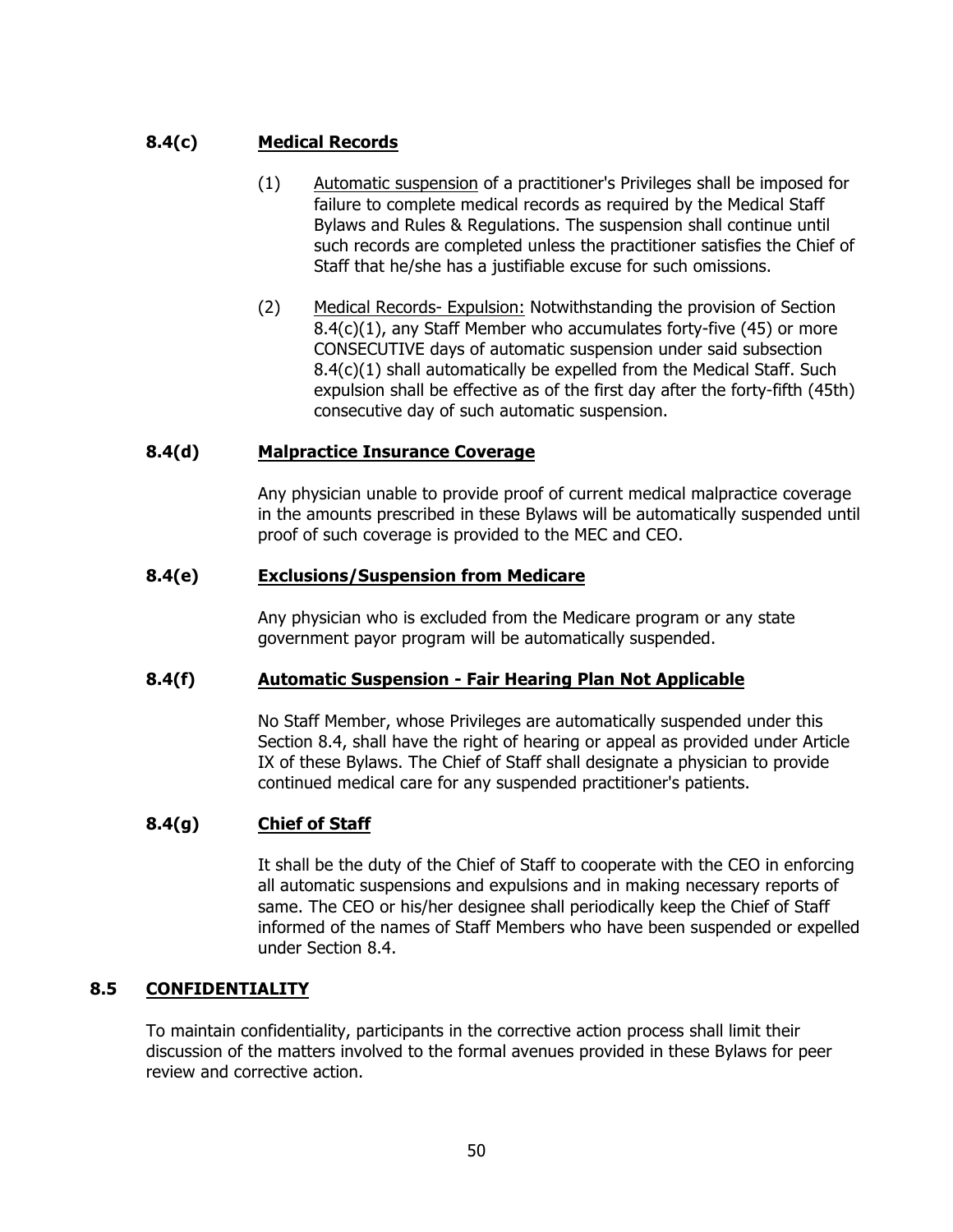# **8.6 SUMMARY SUPERVISION**

Whenever criteria exist for initiating corrective action pursuant to this Article, the practitioner may be summarily placed under supervision concurrently with the initiation of professional review activities until such time as a final determination is made regarding the practitioner's Privileges. Any of the following shall have the right to impose supervision: Chief of Staff, the CEO, or the Board.

## **8.7 PROTECTION FROM LIABILITY**

All members of the Board, the Medical Staff and Hospital personnel assisting in Medical Staff peer review shall have immunity from any civil liability to the fullest extent permitted by state and federal law when participating in any activity described in Section 6.3(c) of these Bylaws.

### **8.8 REAPPLICATION AFTER ADVERSE ACTION**

An applicant who has received a final adverse decision pursuant to Section 8.1, 8.2 or 8.3 shall not be considered for appointment to the Medical Staff for a period of five (5) years after notice of such decision is sent. Any reapplication shall be processed as an initial application and the applicant shall submit such additional information as the staff or the Board may require.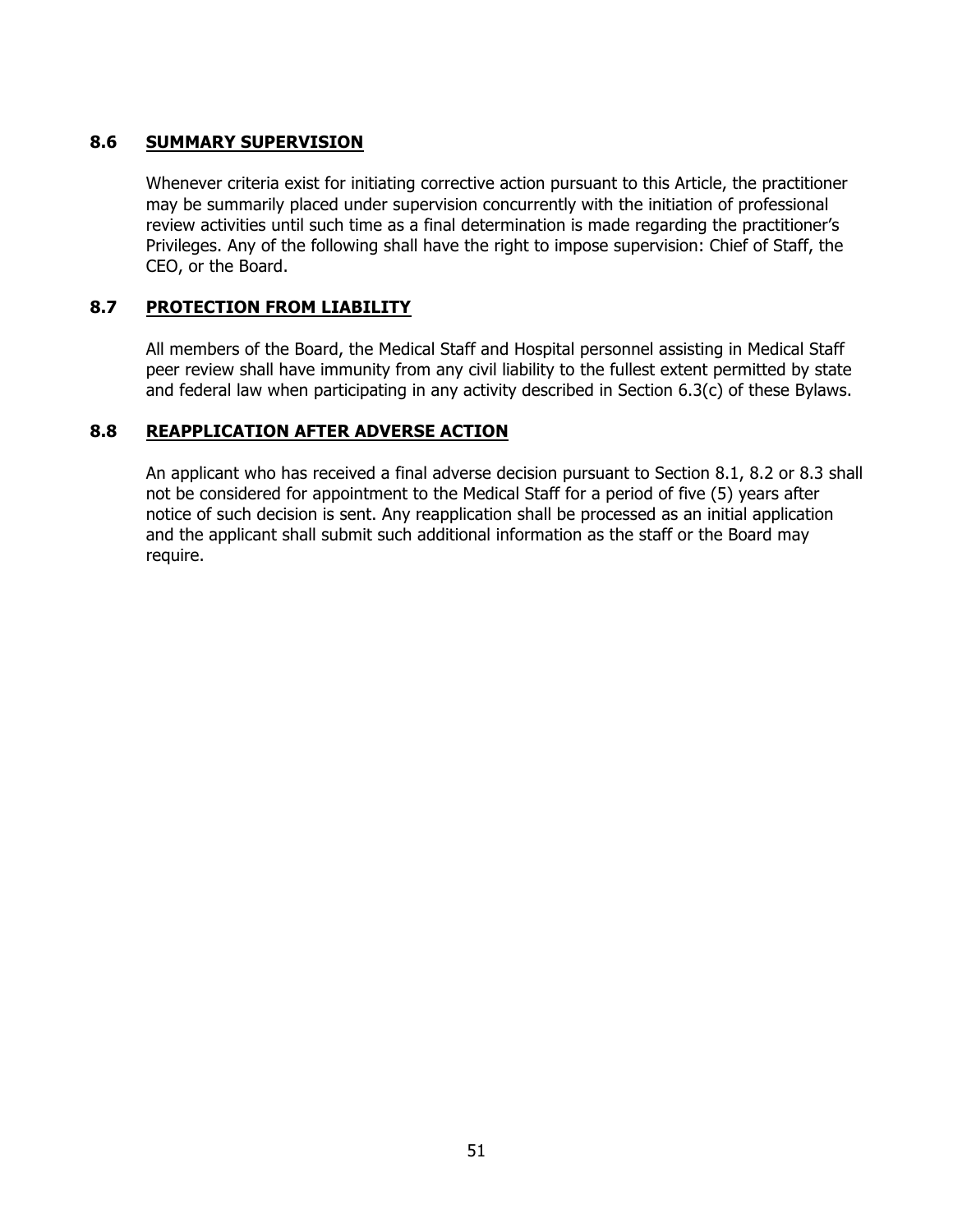### **ARTICLE IX INTERVIEWS & HEARINGS**

# **9.1 INTERVIEWS**

When the MEC or Board is considering initiating an adverse action concerning a practitioner, it may in its discretion give the practitioner an interview. The interview shall not constitute a hearing, shall be preliminary in nature and shall not be conducted according to the procedural rules provided with respect to hearings. The practitioner shall be informed of the general nature of the proposed action and may present information relevant thereto. A summary record of such interview shall be made. No legal or other outside representative shall be permitted to participate for any party.

# **9.2 HEARINGS**

# **9.2(a) Procedure**

Whenever a practitioner requests a hearing based upon or concerning a specific adverse action as defined in Article I of the Fair Hearing Plan, the hearing shall be conducted in accordance with the procedures set forth in the Fair Hearing Plan and the Health Care Quality Improvement Act.

# **9.2(b) Exceptions**

Neither the issuance of a warning, a request to appear before a committee, a letter of admonition, a letter of reprimand, a recommendation for concurrent monitoring, a denial, termination or reduction of Temporary Privileges, terms of probation, nor any other actions which do not materially restrict the practitioner's exercise of Clinical Privileges, shall give rise to any right to a hearing.

# **9.3 ADVERSE ACTION AFFECTING AHPS**

Any adverse actions affecting AHPs shall be accomplished in accordance with Section 5.4 of these Bylaws.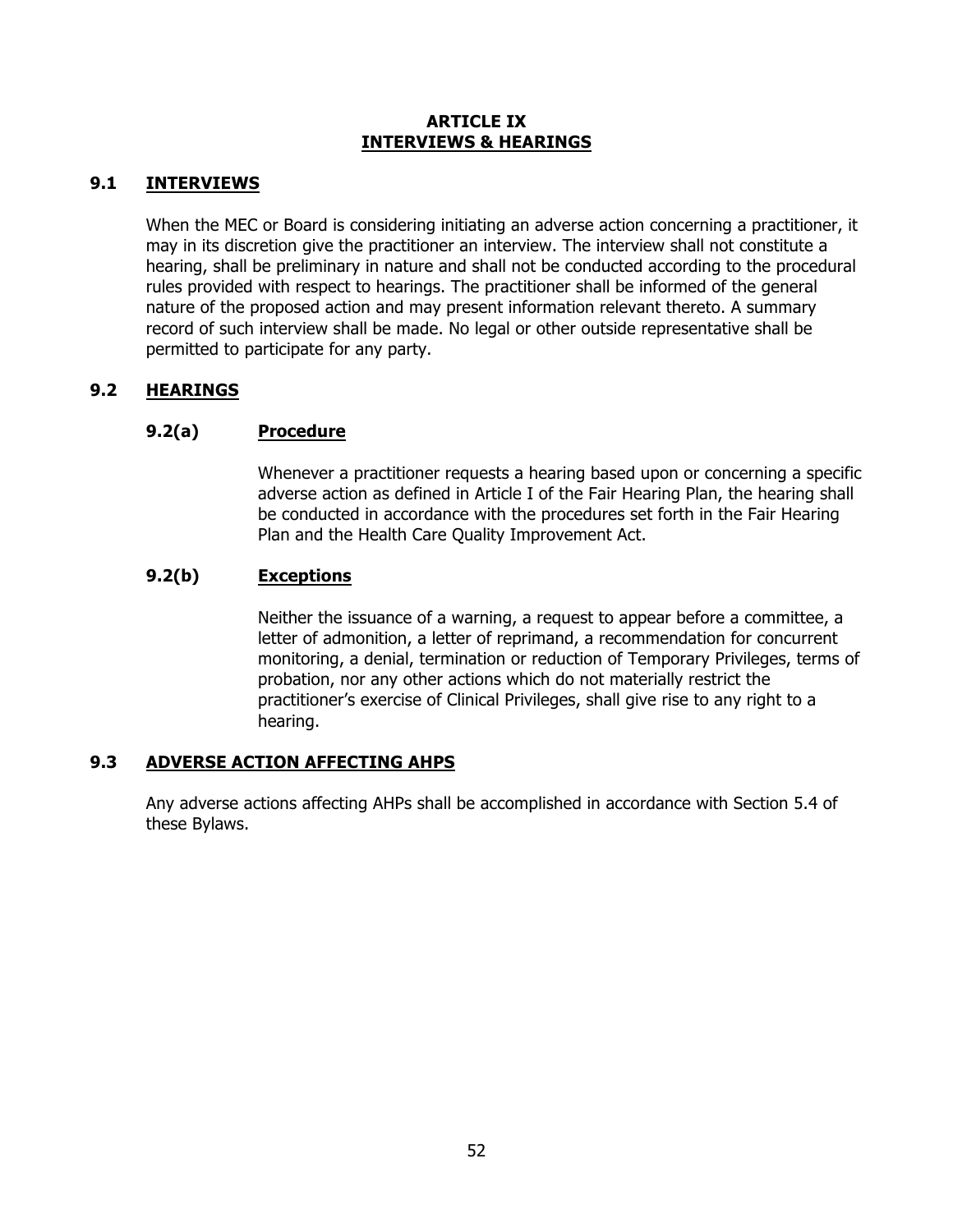# **ARTICLE X OFFICERS**

## **10.1 OFFICERS OF THE STAFF**

# **10.1(a) Identification**

The officers of the staff shall be:

- (1) Chief of Staff;
- (2) Vice-Chief of Staff;
- (3) Immediate Past Chief of Staff.

### **10.1(b) Qualifications**

Officers must be Members of the Active Staff at the time of nomination and election and must remain Members in good standing during their term of office. Failure of an officer to maintain such status shall immediately create a vacancy in the office.

### **10.1(c) Nominations**

- (1) The Nominating Committee shall consist of the Chief of Staff, the Past-Chief of Staff of the Medical Staff and the CEO. This committee shall offer one (1) or more nominees for each office (with the exception of the office of Immediate Past Chief of Staff) to the Medical Staff thirty (30) days before the annual meeting.
- (2) Nominations may also be made from the floor at the time of the annual meeting or by petition filed prior to the annual meeting signed by at least ten percent (10%) of the appointees of the Active Staff, with a signed statement of willingness to serve by the nominee, filed with the Chief of Staff at least thirty (30) days before the annual meeting.

### **10.1(d) Election**

Officers shall be elected at the annual meeting of the staff and when otherwise necessary to fill vacancies. Only Members of the Active Staff who are present at the annual meeting shall be eligible to vote. Voting may be open or by secret written ballot, as determined by the Members present and voting at the meeting. Voting by proxy shall not be permitted. A nominee shall be elected upon receiving a majority of all the valid ballots cast, subject to approval by the Board of Managers, which approval may be withheld only for good cause.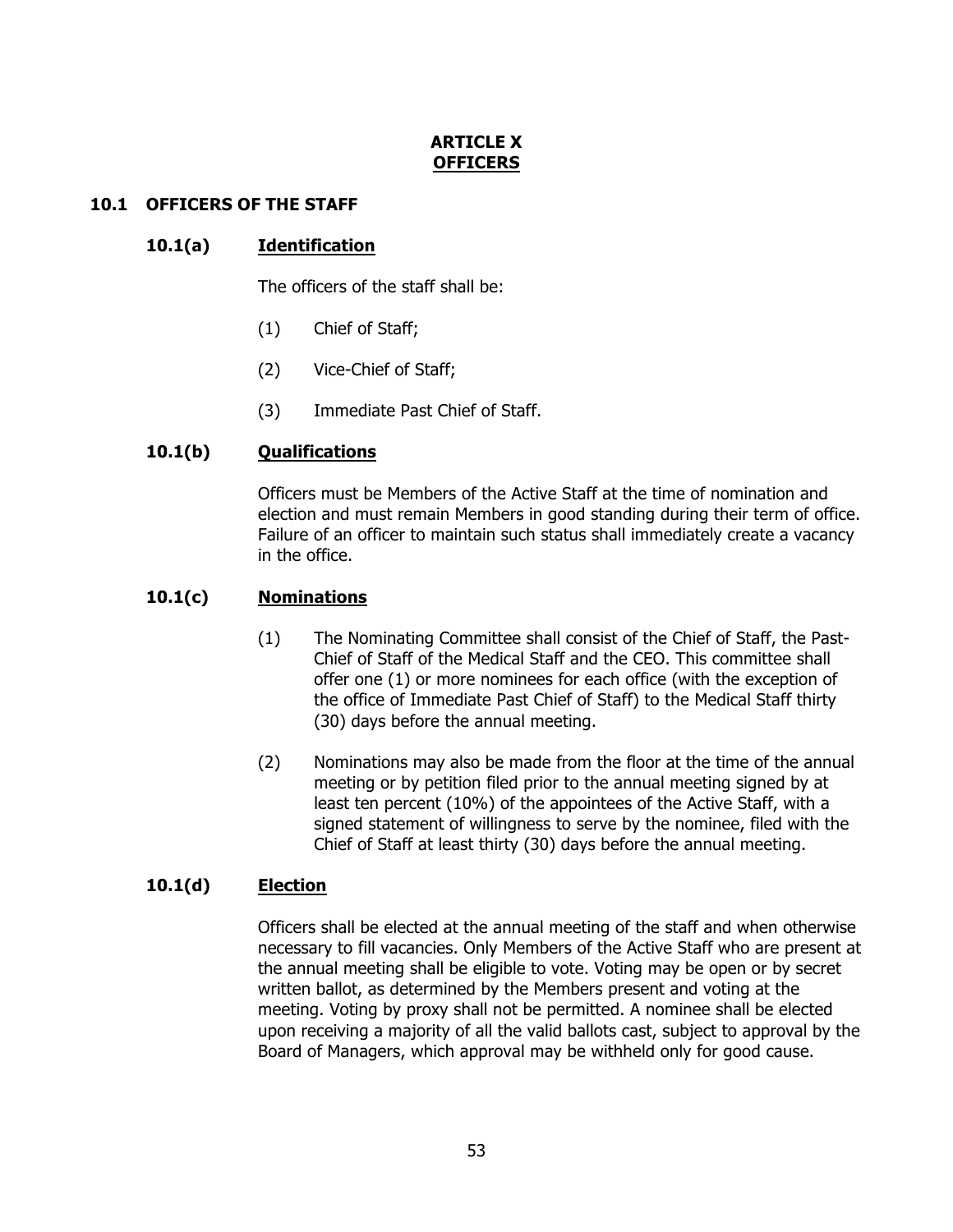# **10.1(e) Removal**

Whenever the activities, professional conduct or leadership abilities of a Medical Staff officer are believed to be below the standards established by the Medical Staff or to be disruptive to the operations of the Hospital, the officer may be removed by a two-thirds (2/3) majority of the Active Medical Staff. Reasons for removal may include, but shall not be limited to violation of these Bylaws, breaches of confidentiality or unethical behavior. Such removal shall not affect the officer's Medical Staff membership or Clinical Privileges and shall not be considered an adverse action.

# **10.1(f) Term of Elected Officers**

Each officer shall serve a two (2) year term, commencing on the first day of the Medical Staff year following his/her election. Each officer shall serve until the end of his/her term and until a successor is elected, unless he/she shall sooner resign or be removed from office.

# **10.1(g) Vacancies in Elected Office**

Vacancies in office, other than Chief of Staff, shall be filled by the MEC until such time as an election can be held. If there is a vacancy in the office of Chief of Staff, the Vice-Chief of Staff shall serve out the remaining term.

### **10.1(h) Duties of Elected Officers**

- (1) Chief of Staff. The Chief of Staff shall serve as the Chief Medical Officer and principal official of the staff. As such he/she will:
	- (i) appoint multi-disciplinary Medical Staff committees;
	- (ii) aid in coordinating the activities of the Hospital administration and of nursing and other non-physician patient care services with those of the Medical Staff;
	- (iii) be responsible to the Board, in conjunction with the MEC, for the quality and efficiency of clinical services and professional performance within the Hospital and for the effectiveness of patient care evaluations and maintenance functions delegated to the staff; work with the Board in implementation of the Board's quality, performance, efficiency and other standards;
	- (iv) in concert with the MEC and Credentials Committee, develop and implement methods for credentials review and for delineation of Privileges; along with the continuing medical education programs, utilization review, monitoring functions and patient care evaluation studies;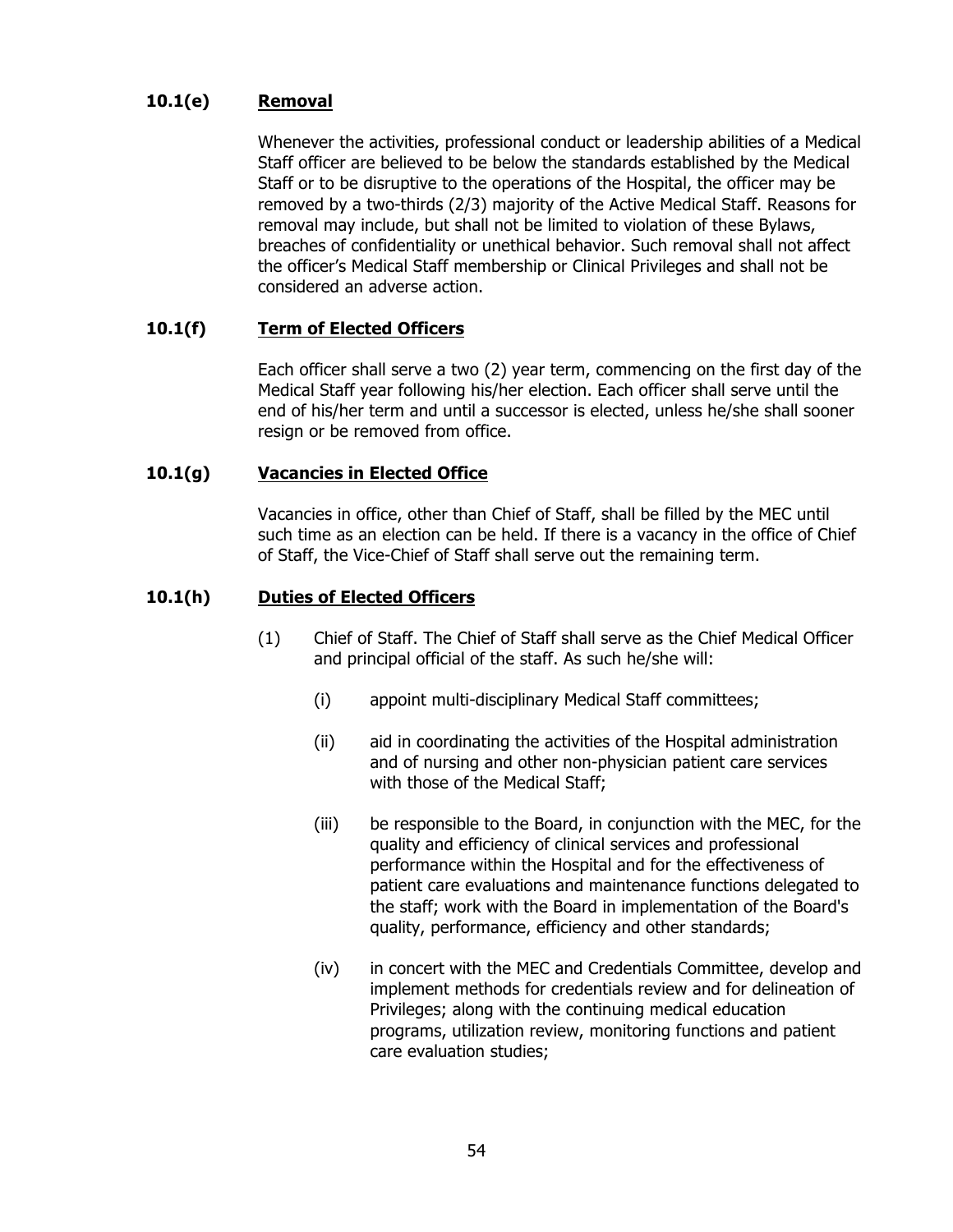- (v) participate in the selection (or appointment) of Medical Staff representatives to Medical Staff and Hospital management committees;
- (vi) report to the Board and the CEO concerning the opinions, policies, needs and grievances of the Medical Staff;
- (vii) be responsible for enforcement and clarification of Medical Staff Bylaws and Rules & Regulations, for the implementation of sanctions where indicated, and for the Medical Staff's compliance with procedural safeguards in all instances where corrective action has been requested against a practitioner;
- (viii) call, preside and be responsible for the agenda of all general meetings of the Medical Staff;
- (ix) serve as a voting member of the MEC and an ex-officio member of all other staff committees or functions;
- (x) assist in coordinating the educational activities of the Medical Staff; and
- (xi) serve as liaison for the Medical Staff in its external professional and public relations.
- (2) Vice-Chief of Staff: The Vice-Chief of Staff shall be a member of the MEC. In the absence of the Chief of Staff, he/she shall assume all the duties and have the authority of the Chief of Staff. He/She shall perform such additional duties as may be assigned to him/her by the Chief of Staff, the MEC or the Board.
- (3) The Immediate Past Chief of Staff shall be a member of the MEC and perform such additional duties as may be assigned to him/her by the Chief of Staff, the MEC or the Board.

### 10.1(i) Conflict of Interest of Medical Staff Leaders

The best interest of the community, Medical Staff and the Hospital are served by Medical Staff leaders (defined as any member of the Medical Executive Committee, Chair or Vice- Chair of any department, officer of the Medical Staff, and/or Members of the Medical Staff who are also members of the Hospital's Board of Managers) who are objective in the pursuit of their duties, and who exhibit that objectivity at all times. The decision making process of the Medical Staff may be altered by interests or relationships which might in any instance, either intentionally or coincidentally bear on that Member's opinions or decision. Therefore, it is considered to be in the best interest of the Hospital and the Medical Staff for relationships of any Medical Staff leader which may influence the decisions related to the Hospital to be disclosed on a regular and contemporaneous basis. No Medical Staff leader shall use his/her position to obtain or accrue any benefit. All Medical Staff leaders shall at all times avoid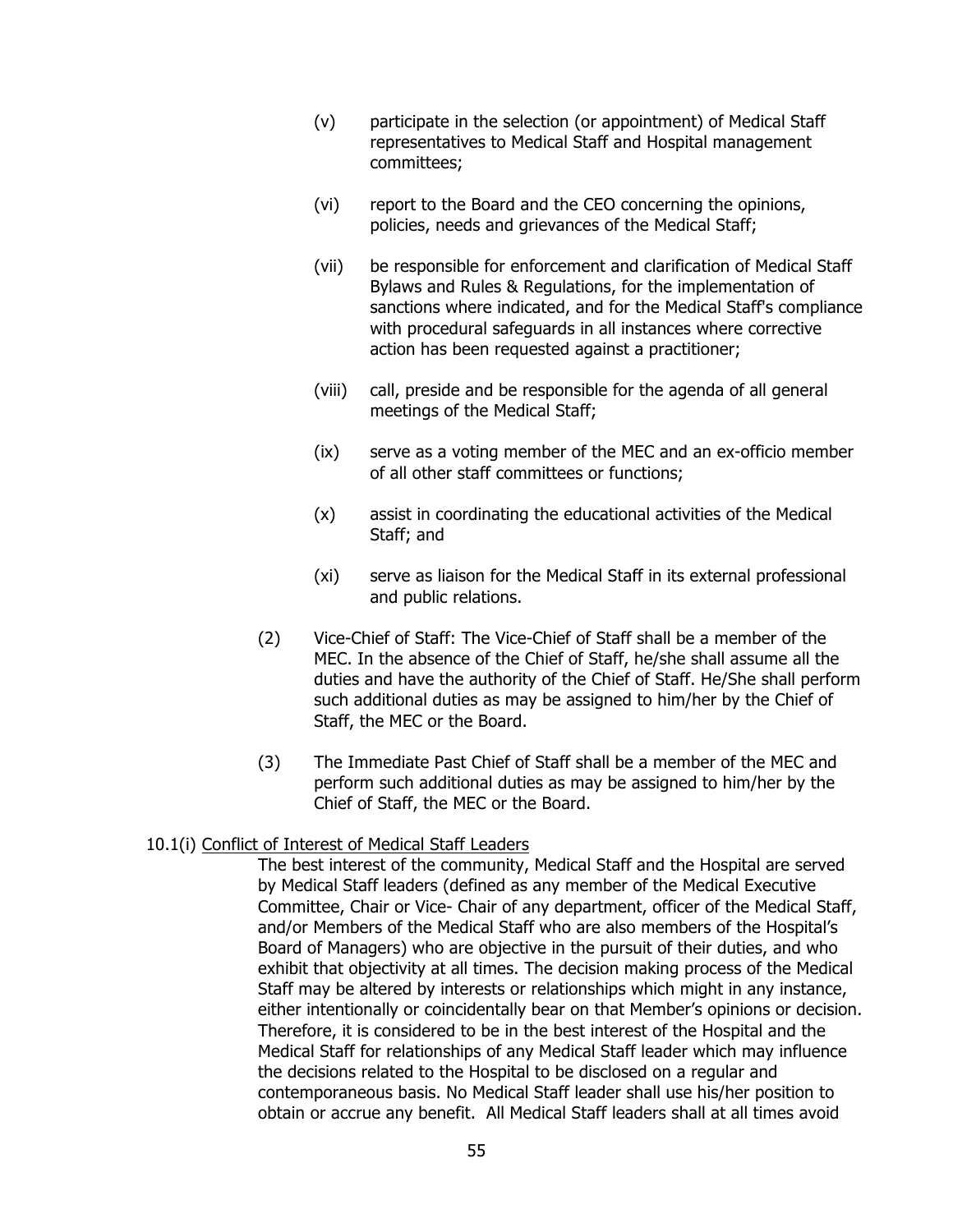even the appearance of influencing the actions of any other Staff Member or employee of the Hospital or Corporation, except through his/her vote, and the acknowledgment of that vote, for or against opinions or actions to be stated or taken by or for the Medical Staff as a whole or as a member of any committee of the Medical Staff. Annually, on or before, each Medical Staff leader shall file with the MEC a written statement describing each actual or proposed relationship of that member, whether economic or otherwise, other than the Member's status as a Medical Staff leader, and/or a member of the community, which in any way and to any degree may impact on the finances or operations of the Hospital or its staff, or the Hospital's relationship to the community, including but not limited to each of the following:

- 1. Any leadership position on another Medical Staff or educational institution that creates a fiduciary obligation on behalf of the practitioner, including, but not limited to member of the governing body, executive committee, or service or department chairmanship with an entity or facility that competes directly or indirectly with the Hospital;
- 2. Direct or indirect financial interest, actual or proposed, in an entity or facility that competes directly or indirectly with the Hospital;
- 3. Direct or indirect financial interest, actual or proposed, in an entity that pursuant to agreement provides services or supplies to the Hospital; or
- 4. Business practices that may adversely affect the Hospital or community.

A new Medical Staff leader shall file the written statement immediately upon being elected or appointed to his/her leadership position. This disclosure requirement is to be construed broadly, and a Medical Staff leader should finally determine the need for all possible disclosures of which he/she is uncertain on the side of disclosure, including ownership and control of any health care delivery organization that is related to or competes with the Hospital. This disclosure procedure will not require any action which would be deemed a breach of any state or federal confidentiality law, but in such circumstances minimum allowable disclosures should be made. Between annual disclosure dates, any new relationship of the type described, whether actual or proposed, shall be disclosed in writing to the MEC by the next regularly scheduled MEC meeting. The MEC Secretary will provide each MEC member with a copy of each member's written disclosure at the next MEC meeting following filing by the member for review and discussion by the MEC. Medical Staff leaders shall abstain from voting on any issue in which the Medical Staff leader has an interest other than as a fiduciary of the Medical Staff. A breach of these provisions is deemed sufficient grounds for removal of a breaching member by the remaining members of the MEC or the Board on majority vote.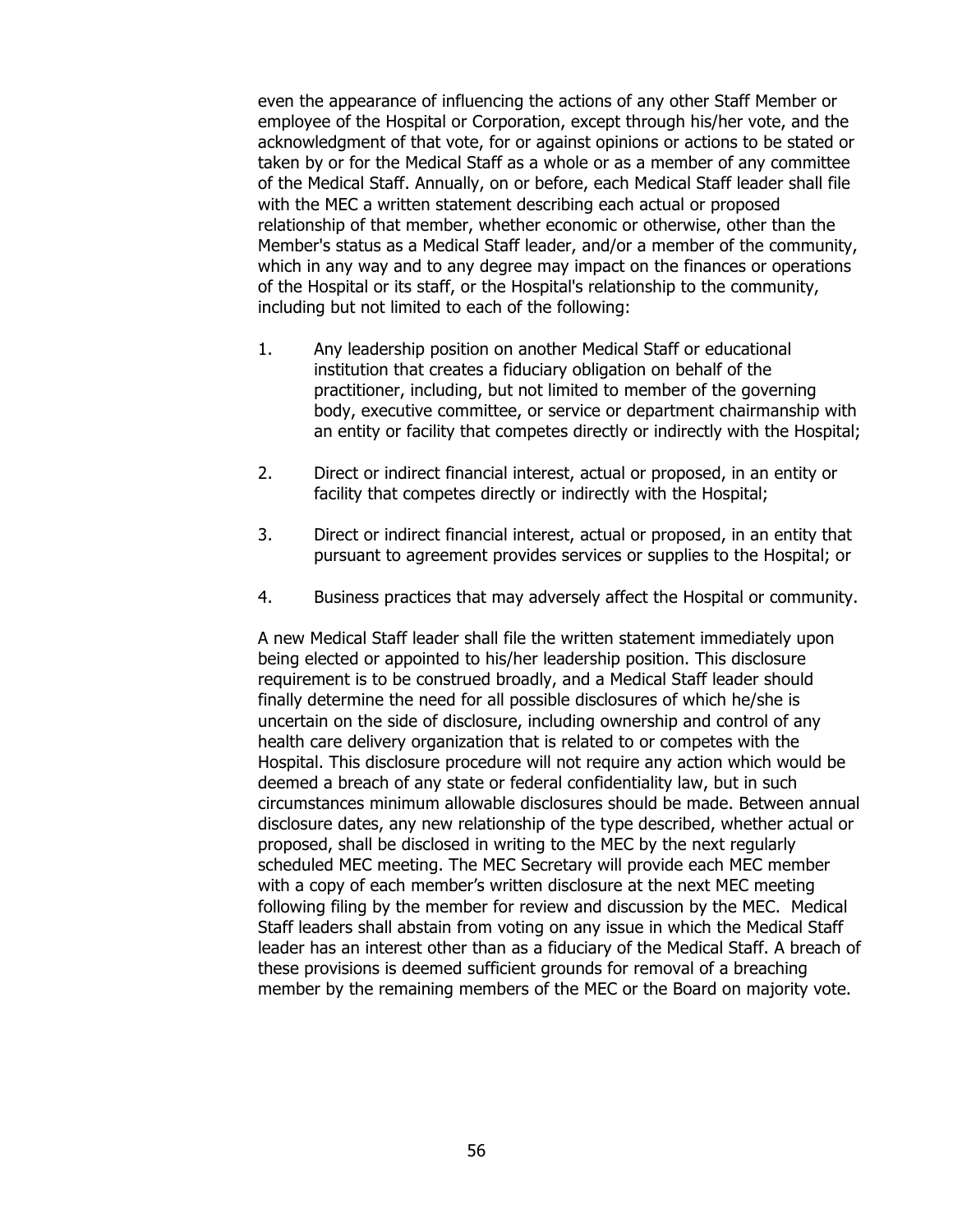### **ARTICLE XI**

### **CLINICAL SERVICES**

# **11.1 CLINICAL SERVICES**

11.1(a) There shall be clinical services of medicine, surgery and such other services as may be established by unanimous vote of the MEC or added by amendment procedures as described in Article XV of these Bylaws.

### **11.2 SERVICE FUNCTIONS**

The primary function of each service is to implement specific review and evaluation activities that contribute to the preservation and improvement of the quality and efficiency of patient care. To carry out this overall function, each service chair shall:

- 11.2(a) Account to the department, Medical Executive Committee and Board for all professional and administrative activities within his/her department and particularly for the quality and safety of patient care rendered by members of the department.
- 11.2(b) Provide for the ongoing professional practice evaluation, and when appropriate focused practice evaluation of the clinical performance of all practitioners exercising clinical privileges within the department, and make recommendations concerning clinical privileges for each member of the department as appropriate.
- 11.2(c) Recommend the criteria for clinical privileges that are relevant to the care provided in the department.
- 11.2(d) Provide for the continuing review and investigation of the qualifications and conduct of all practitioners seeking or holding privileges in the department and make recommendations in a timely manner concerning all applications for Medical Staff Membership or clinical privileges within the department. Recommendations shall be based on criteria which include, but are not limited to, current licensure, relevant training and experience, ability to work in a cooperative and collegial manner with other health care providers, demonstrate current competence, the ability to perform the privileges requested and qualityof-care criteria.
- 11.2(e) Implement and maintain effective peer review, performance improvement and quality and patient safety activities within the department, including process measurement and assessment, investigating clinical performance and conducting and initiating any corrective action required.
- 11,2(f) Appoint, and when appropriate, remove, the members of all committees of the department and designate the chair of each committee.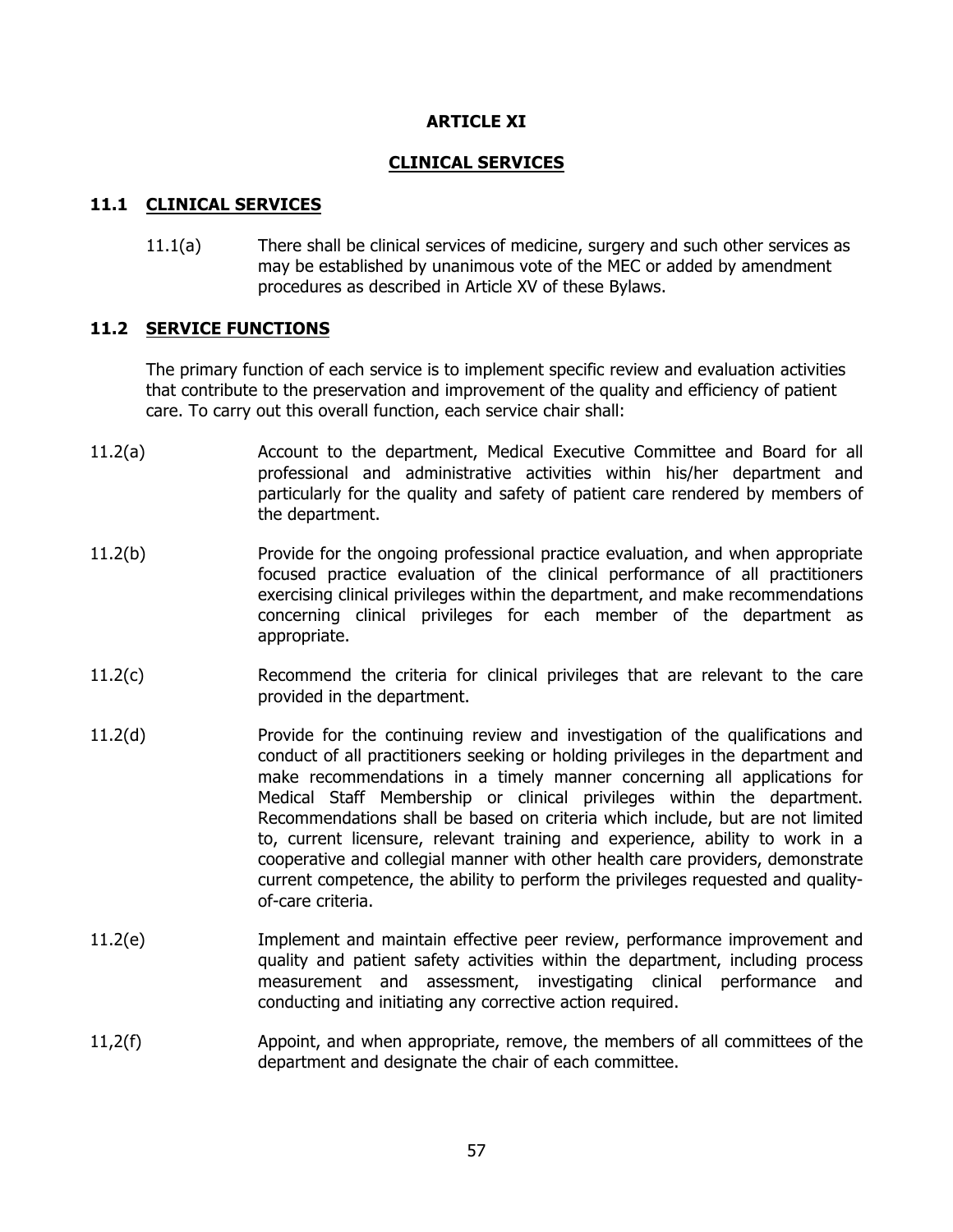- 11.2(g) Develop and enforce the Hospital and Medical Staff Bylaws, rules and regulations, and policies and procedures within the department that guide and support provision of services.
- 11.2(h) Work with Hospital administration with regard to all administrative matters, patient care issues, and nursing care issues related to the department.
- 11.2(i) Delegate duties of the chair to such individuals or committees in the department as the chair determines appropriate.
- 11.2(j) Supply references and recommendations required by other institutions or organizations for credentialing purposes.
- 11.2(k) Provide for the maintenance of complete and accurate minutes of all meetings of the department with the assistance of staff provided by Hospital.
- 11.2(l) Assess and recommend to the Medical Staff Executive Committee and the Hospital President/CEO of the Hospital, off-site sources for needed patient care, treatment and services not provided by the department or the organization.
- 11.2(m) Integrate the department into the primary functions of Hospital.
- 11.2(n) Coordinate and integrate inter-departmental and intra-departmental services.
- 11.2(m) Develop and implement policies and procedures that guide and support the provision of care, treatment, and services.
- 11.2(n) Make recommendations concerning a sufficient number of qualified and competent persons to provide care, treatment, and services.
- 11.2(o) When appropriate, make recommendations concerning the number, qualifications, and competence of department or service personnel who are not licensed independent practitioners, but who provide patient care, treatment, or services.
- 11.2(p) Help provide for the orientation and education for all persons in the department relative to department issues.
- 11.2(q) Recommend space and other resources needed by the department or service.
- 11.2(h) Make recommendations regarding the oversight and maintenance of quality control programs, as appropriate.
- 11.2(i) Make recommendations to the Credentials Committee, Medical Executive Committee and Hospital administration concerning any proposed new procedures and services, including the training, education and experience required for practitioners to exercise clinical privileges for new procedures or services.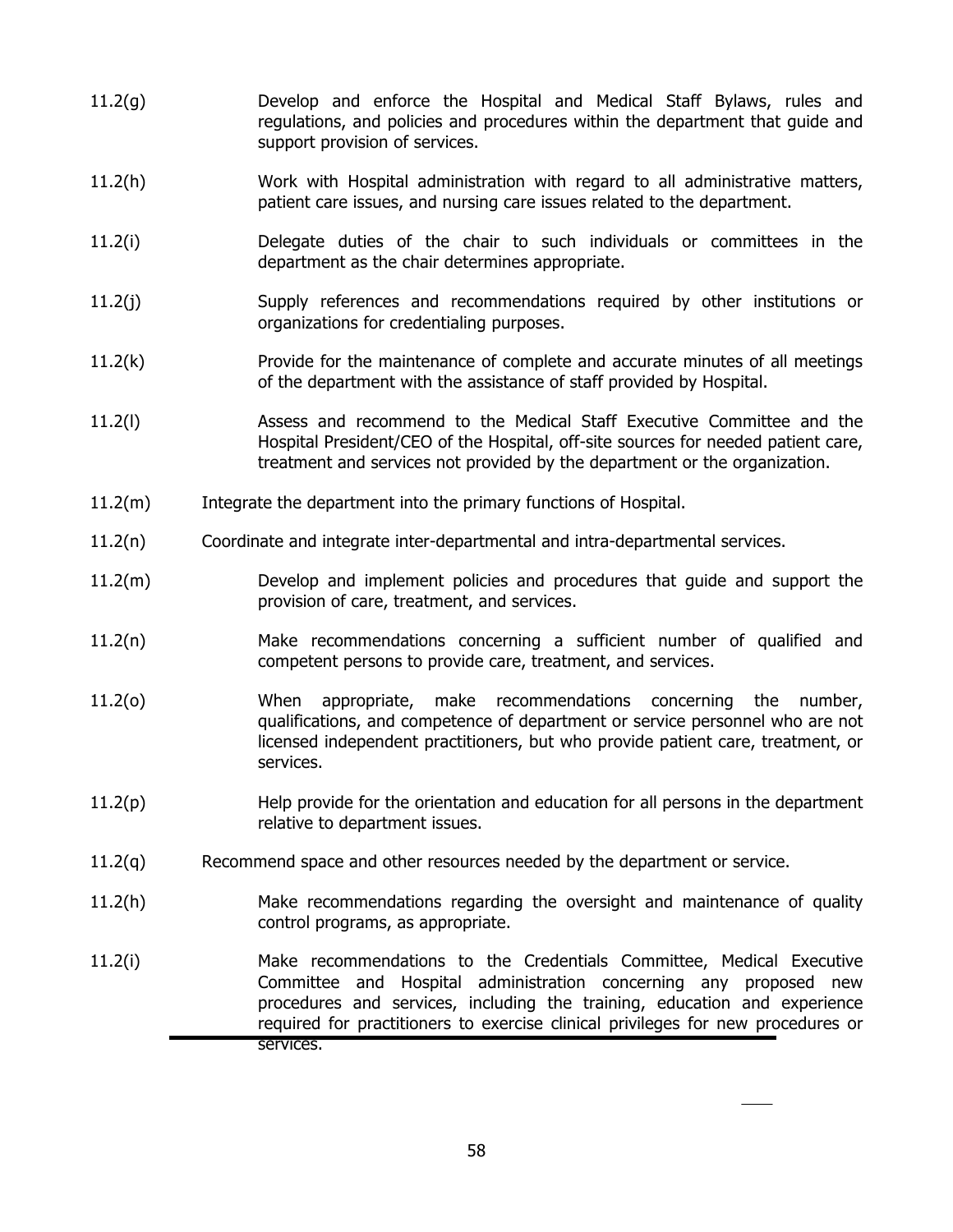## 15.2 **QUALIFICATIONS OF DEPARTMENT OFFICERS**

Each department chair shall be board certified by an appropriate specialty board or have affirmatively established comparable competence through the credentialing process and shall be a member of the Active Staff in good standing.

## **ARTICLE XII COMMITTEES & FUNCTIONS**

### **12.1 GENERAL PROVISIONS**

- 12.1(a) The Standing Committees and the functions of the Medical Staff are set forth below. The MEC shall appoint special or ad hoc committees to perform functions that are not within the stated functions of one (1) of the standing committees.
- 12.1(b) Each committee shall keep a permanent record of its proceedings and actions. All committee actions shall be reported to the MEC.
- 12.1(c) All information pertaining to activities performed by the Medical Staff and its committees shall be privileged and confidential to the full extent provided by law.
- 12.1(d) The CEO or his/her designee shall serve as an ex-officio member, without vote, of each standing and special Medical Staff committee.

### **12.2 MEDICAL EXECUTIVE COMMITTEE**

#### **12.2(a) Composition**

Members of the committee shall include the following:

- (1) The Chief of Staff, who shall act as Chairperson;
- (2) The Chief of Staff Elect;
- (3) The Immediate Past Chief of Staff;
- (4) Chiefs of Service; and
- (5) The CEO, ex-officio, or his/her designee.

### **12.2(b) Functions**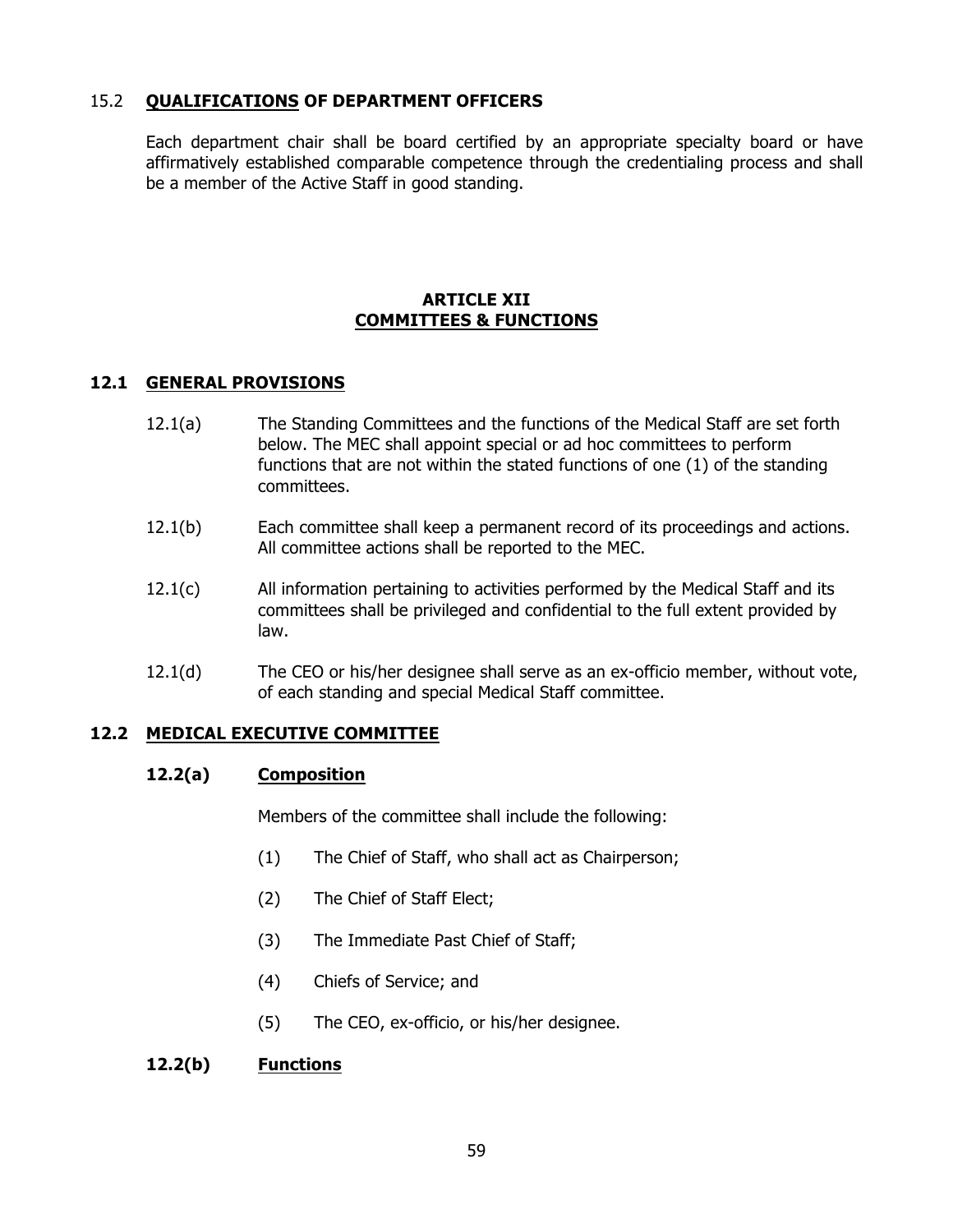The committee shall be responsible for governance of the Medical Staff, shall serve as a liaison mechanism between the Medical Staff, Hospital administration and the Board and shall be empowered to act for the Medical Staff in the intervals between Medical Staff meetings. All Active Medical Staff Members shall be eligible to serve on the MEC. The functions and responsibilities of the MEC shall include, at least the following:

- (1) Receiving and acting upon committee reports;
- (2) Implementing the approved policies of the Medical Staff;
- (3) Recommending to the Board all matters relating to appointments and reappointments, the delineation of Clinical Privileges, staff category and corrective action;
- (4) Fulfilling the Medical Staff's accountability to the Board for the quality of the overall medical care rendered to the patients in the Hospital;
- (5) Initiating and pursuing corrective action when warranted, in accordance with Medical Staff Bylaws provisions;
- (6) Recommending action to the CEO on matters of a medico-administrative nature;
- (7) Developing and implementing programs for continuing medical education for the Medical Staff;
- (8) Developing and implementing programs to inform the staff about physician health and recognition of illness and impairment in physicians, and addressing prevention of physical, emotional and psychological illness;
- (9) Assuring regular reporting of performance improvement and other staff issues to the MEC and to the Board of Managers and making communicating findings, conclusions, recommendations and actions to improve performance to the Board regarding performance improvement processes and activities and appropriate Staff Members;
- (10) Evaluating areas of risk in the clinical aspects of patient care and safety and proposing plans and recommendations for reducing these risks;
- (11) Assuring an annual evaluation of the effectiveness of the Hospital's performance improvement program is conducted;
- (12) Informing the Medical Staff of Joint Commission and other accreditation programs and the accreditation status of the Hospital;
- (13) Requesting evaluation of practitioners in instances where there is doubt about an applicant's ability to perform the Privileges requested. Initiating an investigation of any incident, course of conduct, or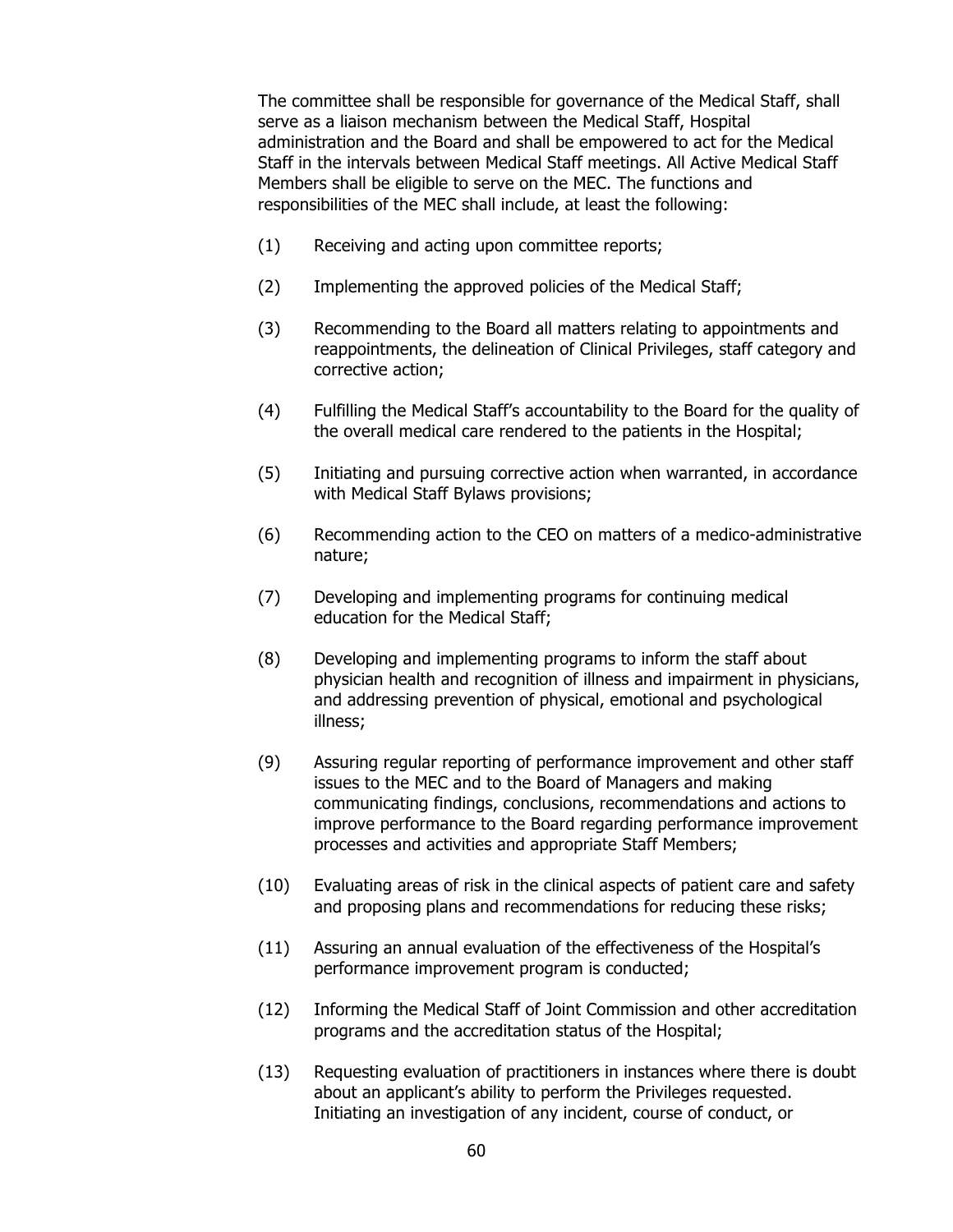allegation indicating that an practitioner to the Medical Staff may not be complying with the Bylaws, may be rendering care below the standards established for practitioners to the Medical Staff, or may otherwise not be qualified for continued enjoyment of Medical Staff appointment or Clinical Privileges without limitation, further training, or other safeguards;

- (14) Participating in identifying community health needs and in setting Hospital goals and implementing programs to meet those needs;
- (15) Developing and monitoring compliance with these Bylaws, the rules and regulations, policies and other Hospital standards; and
- (16) Making recommendations to the Board regarding the Medical Staff structure and the mechanisms for review of credentials and delineation of Privileges, fair hearing procedures and the mechanism by which Medical Staff membership may be terminated.

### **12.2(c) Meetings**

The MEC shall meet as needed, but at least monthly and maintain a permanent record of its proceedings and actions.

### **12.2(d) Special Meeting of the Medical Executive Committee**

A special meeting of the MEC may be called by the Chief of the Medical Staff, when a majority of the MEC can be convened.

### **12.2(e) Conflict Resolution Between the Medical Staff and the Medical Executive Committee**

- (2) A Conflicts Resolution Committee shall be formed consisting of equal numbers of representatives of the Active Staff, designated by the Active Staff members and the MAC, appointed by the President of the Medical Staff. The Hospital President/CEO or designee shall be ex-officio non-voting members of any Conflicts Resolution Committee.
- (3) The members of the Conflicts Resolution Committee shall gather information regarding the conflict, meet to discuss the disputed matter, and work in good faith to resolve the differences between the parties in a manner consistent with protecting safety and quality, and in accordance with the Hospital's Conflict Management Resolution Policy.
- (4) Any recommendation approved by a majority of both the Active Staff members and MAC representatives shall be submitted to the Board for consideration and subject to final Board approval. If agreement cannot be reached by a majority of the Active Staff members and MAC representatives, the members of the Conflicts Resolution Committee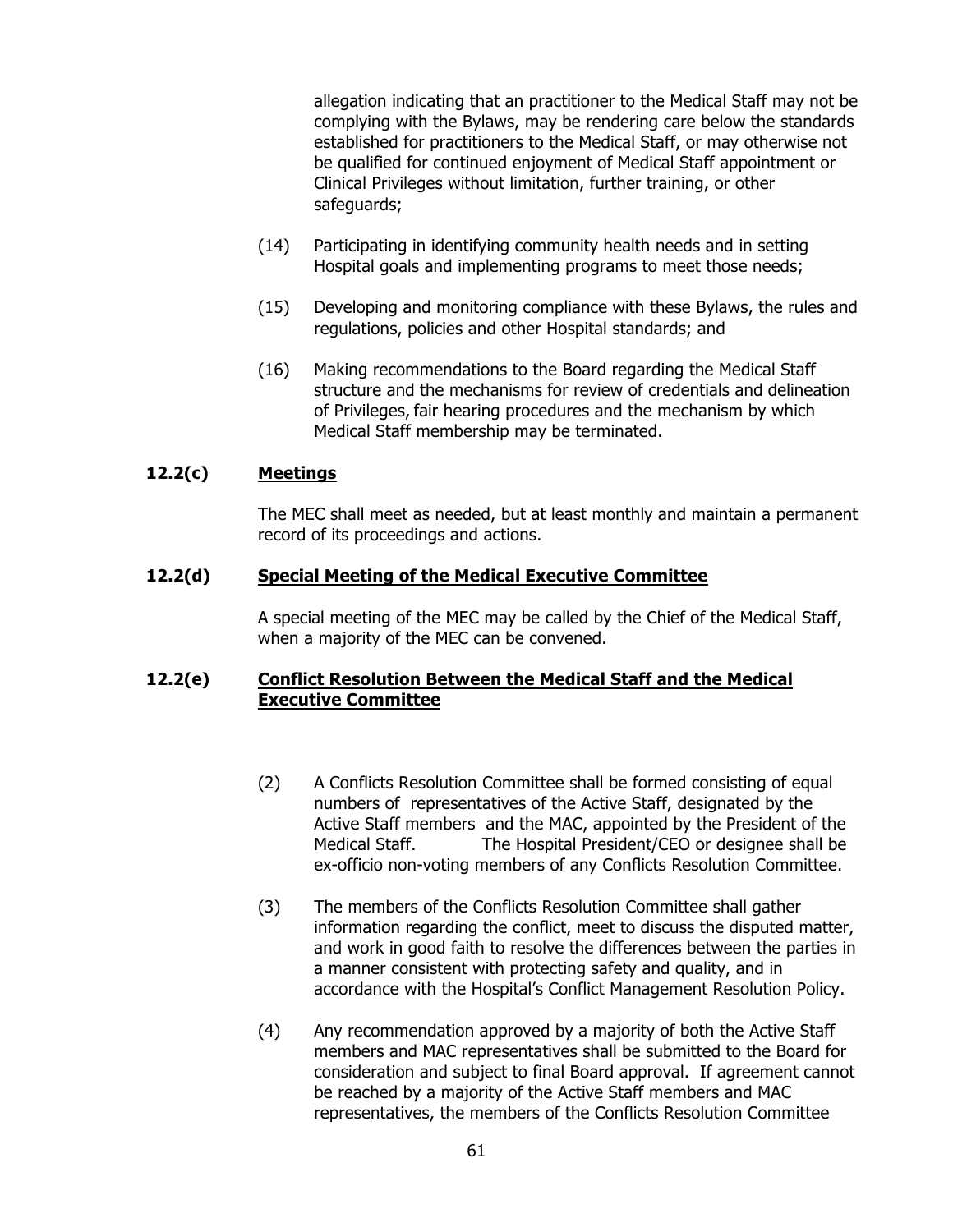shall individually or collectively report to the Board regarding the unresolved differences for consideration by the Board in making its final decisions regarding the matter in dispute.

- (5 In the event of a dispute between leaders or segments of the Organized Medical Staff, the matter in dispute shall be resolved by the Conflicts Resolution Committee composed of an equal number of members representing opposing viewpoints who are appointed by the Medical Staff President or the MEC in accordance with the procedures in Section (4) and (5) of this Section 12.2 (e).
- (6) In the event of a dispute between the Board and the Organized Medical Staff or the MEC, the matter in dispute shall be submitted to a Joint Conference Committee pursuant to Section 15.8 of these Bylaws.
- (7) If deemed appropriate by the President of the Medical Staff and the Hospital President/CEO, an outside mediator or facilitator may be engaged to assist with the resolution of any disputed issue.

# **12.3 CREDENTIALS COMMITTEE**

### **12.3(a) Composition**

Composition shall consist of three (3) Active Staff Members, one who will serve as Chairman, and shall appoint the other two (2) Members.

### **12.3(b) Meetings**

This committee shall meet at least quarterly or as required to perform its functions.

#### **12.3(c) Functions**

The functions of the Credentials Committee shall be to:

### **Moved functions to 12.5(b)**

### **12.4 NOMINATING COMMITTEE**

#### **12.4(a) Composition**

Composition shall consist of the Past Chief of Staff, Vice Chief of Staff and Current Chief of Staff who shall serve as presiding officer, and the CEO who shall serve as ex officio member.

### **12.4(b) Functions**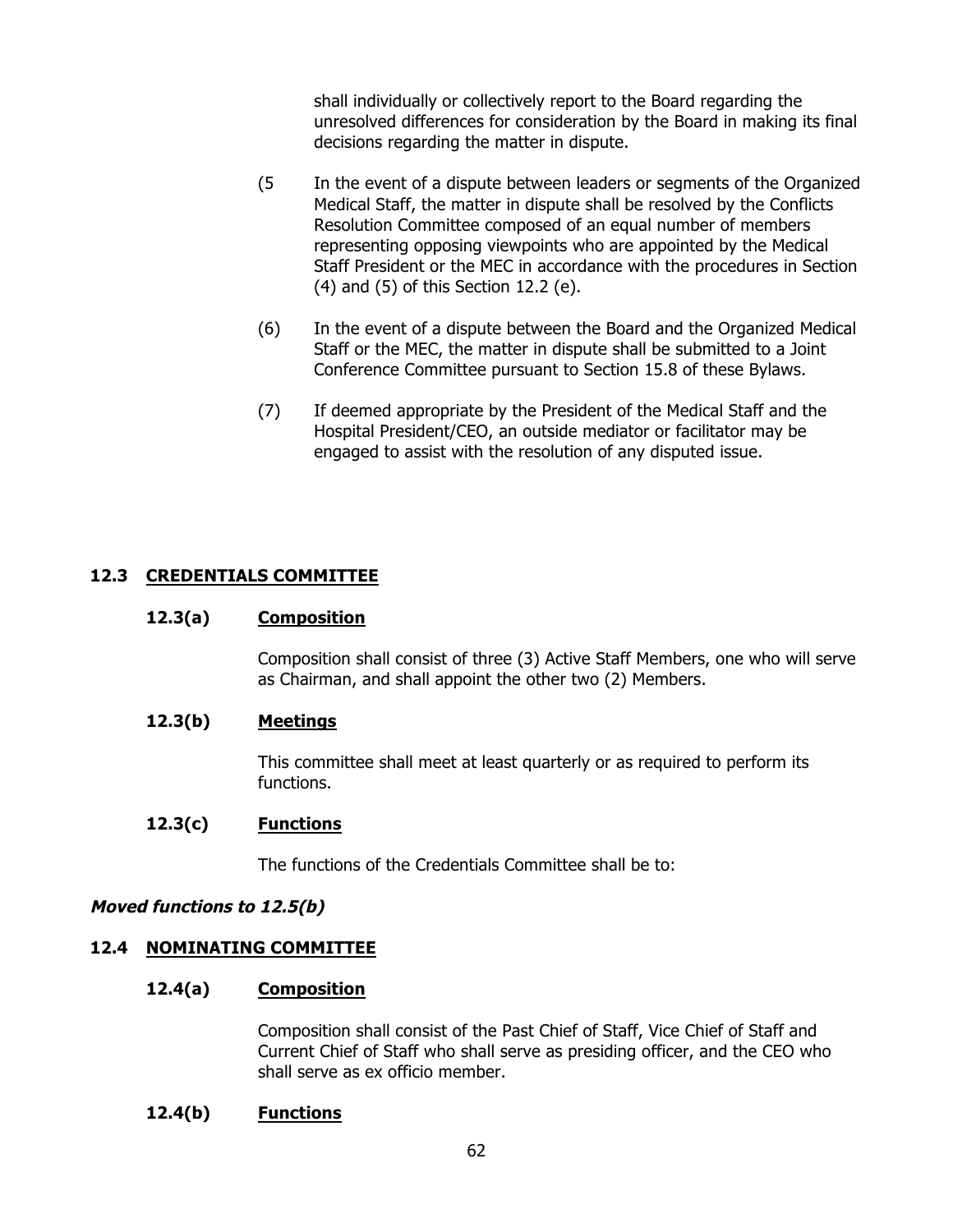### **Moved functions to 12.5(b)**

# **12.4(c) Meetings**

The Nominating Committee shall meet annually at least sixty (60) days prior to the annual meeting, maintain a permanent record of its proceedings and actions and report its recommendations to the Medical Staff at least thirty (30) days prior to the annual meeting.

### **12.5 MEDICAL STAFF FUNCTIONS**

### **12.5(a) Composition of Committees**

The MEC shall designate appropriate Medical Staff committees to perform the functions of the Medical Staff.

### **12.5(b) Functions**

The functions of the staff are to:

- (1) Monitor, evaluate and improve care provided in and develop clinical policy for all areas, including special care areas, such as intensive or coronary care unit; patient care support services, such as respiratory therapy, physical medicine and anesthesia; and emergency, surgical, outpatient, home care and other ambulatory care services;
- (2) Conduct or coordinate appropriate performance improvement reviews, including review of invasive procedures, blood and blood component usage, drug usage, medical record and other appropriate reviews;
- (3) Conduct or coordinate utilization review activities;
- (4) Assist the Hospital in providing continuing education opportunities responsive to performance improvement activities, new state-of-the-art developments, services provided within the Hospital and other perceived needs and supervise Hospital's professional library services;
- (5) Develop and maintain surveillance over drug utilization policies and practices;
- (6) Investigate and control nosocomial infections and monitor the Hospital's infection control program;
- (7) Plan for response to fire and other disasters, for Hospital growth and development, and for the provision of services required to meet the needs of the community;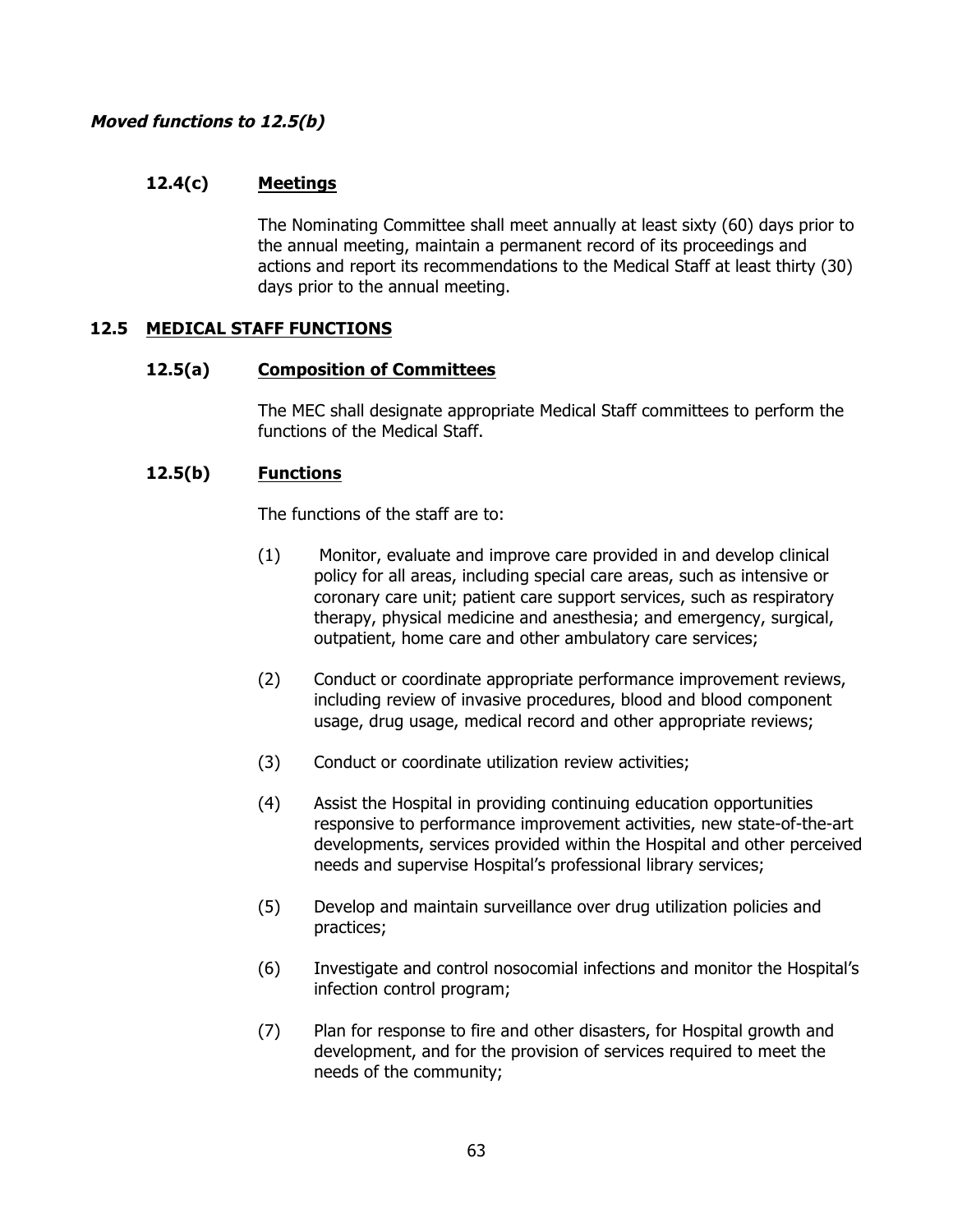- (8) Direct staff organizational activities, including staff Bylaws, review and revision, staff officer and committee nominations, liaison with the Board and Hospital administration, and review and maintenance of Hospital accreditation;
- (9) Provide for appropriate physician involvement in and approval of the multi- disciplinary plan of care, and provide a mechanism to coordinate the care provided by Members of the Medical Staff with the care provided by the nursing service and with the activities of other Hospital patient care and administrative services;
- (10) Provide as part of the Hospital and Medical Staff's obligation to protect patients and others in the organization from harm, the Medical Staff has adopted an Impaired Practitioner Policy (attached hereto as Appendix "B" and incorporated herein by reference). The purpose of this policy is to provide education about practitioner health, address prevention of physical, psychiatric, or emotional illness, and facilitate confidential diagnosis, treatment, and rehabilitation of practitioners who suffer from a potentially impairing condition. The Impaired Practitioner Policy affords resources separate from the corrective action process to address physician health. The policy provides a confidential mechanism for addressing impairment of Medical Staff Members and providing appropriate advice, counseling or referrals;
- (11) Provide leadership in activities related to patient safety;
- (12) Ensure that the Medical Staff provides leadership for process measurement, assessment and improvement for the following processes which are dependent on the activities of individuals with clinical Privileges:
	- (i) medical assessment and treatment of patients;
	- (ii) Use of information about adverse privileging decisions for any practitioner privileged through the Medical Staff process
	- (iii) use of medications, use of blood and blood components;
	- (iv) use of operative and other procedure(s);
	- (v) appropriateness of clinical practice patterns; and
	- (vi) significant departure from established patterns of clinical practice.
	- (vii) the use of developed criteria for autopsies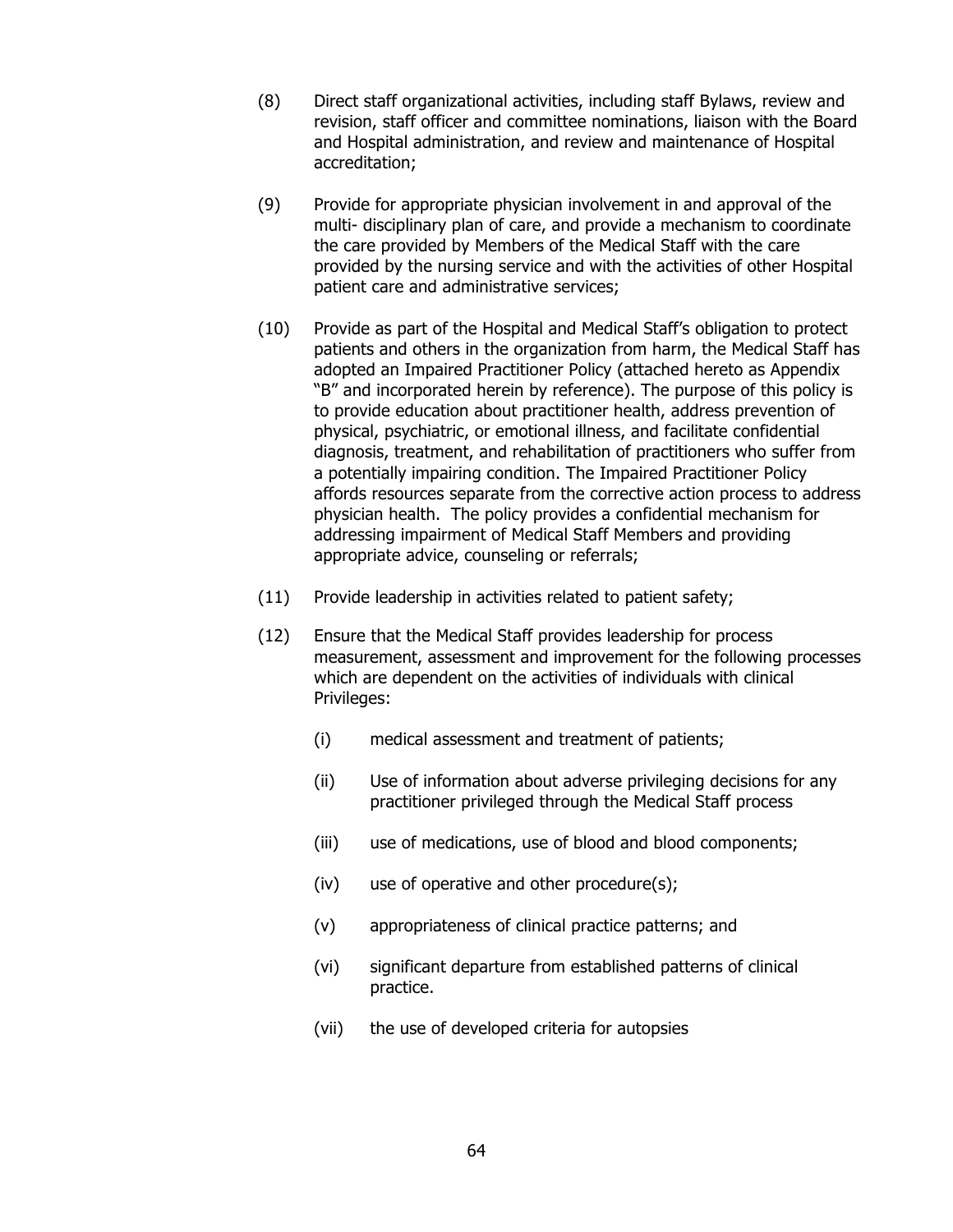- (13) Ensure that the Medical Staff participates in the measurement, assessment and improvement of other patient care processes, including, but not limited to, those related to:
	- (i) education of patients and families;
	- (ii) coordination of care**,** treatment and services with other practitioners and Hospital personnel, as relevant to the care of an individual patient;
	- (iii) accurate, timely and legible completion of patients' medical records including history and physicals;
	- (iv) Patient satisfaction;
	- (v) Sentinel events; and
	- (vi) Patient safety.
- (14) Ensure that when the findings of assessment processes are relevant to an individual's performance, the Medical Staff determines their use in peer review or the ongoing evaluation of a practitioner's competence; and
- (15) Recommend to the Board policies and procedures which define the circumstances requiring a focused review of a practitioner's performance and evaluation of a practitioner's performance by peers;
- (16) Make recommendations to the Board regarding the Medical Staff Bylaws, Rules & Regulations, and review same on a regular basis;
- (17) Engage in other functions reasonably requested by the MEC and Board or those which are outlined in the Medical Staff Rules & Regulations, or other policies of the Medical Staff;
- (18) Review and evaluate the qualifications, competence and performance of each applicant and make recommendations for membership and delineation of Clinical Privileges;
- (19) Review, on a periodic basis, applications for reappointment including information regarding the competence of Staff Members; and as a result of such reviews make recommendations for the granting of Privileges and reappointments;
- (20) Investigate any breach of ethics that is reported to it;
- (21) Review AHP appeals of adverse privilege determinations as provided in Section 5.4(b); and

### **12.5(c) Meetings**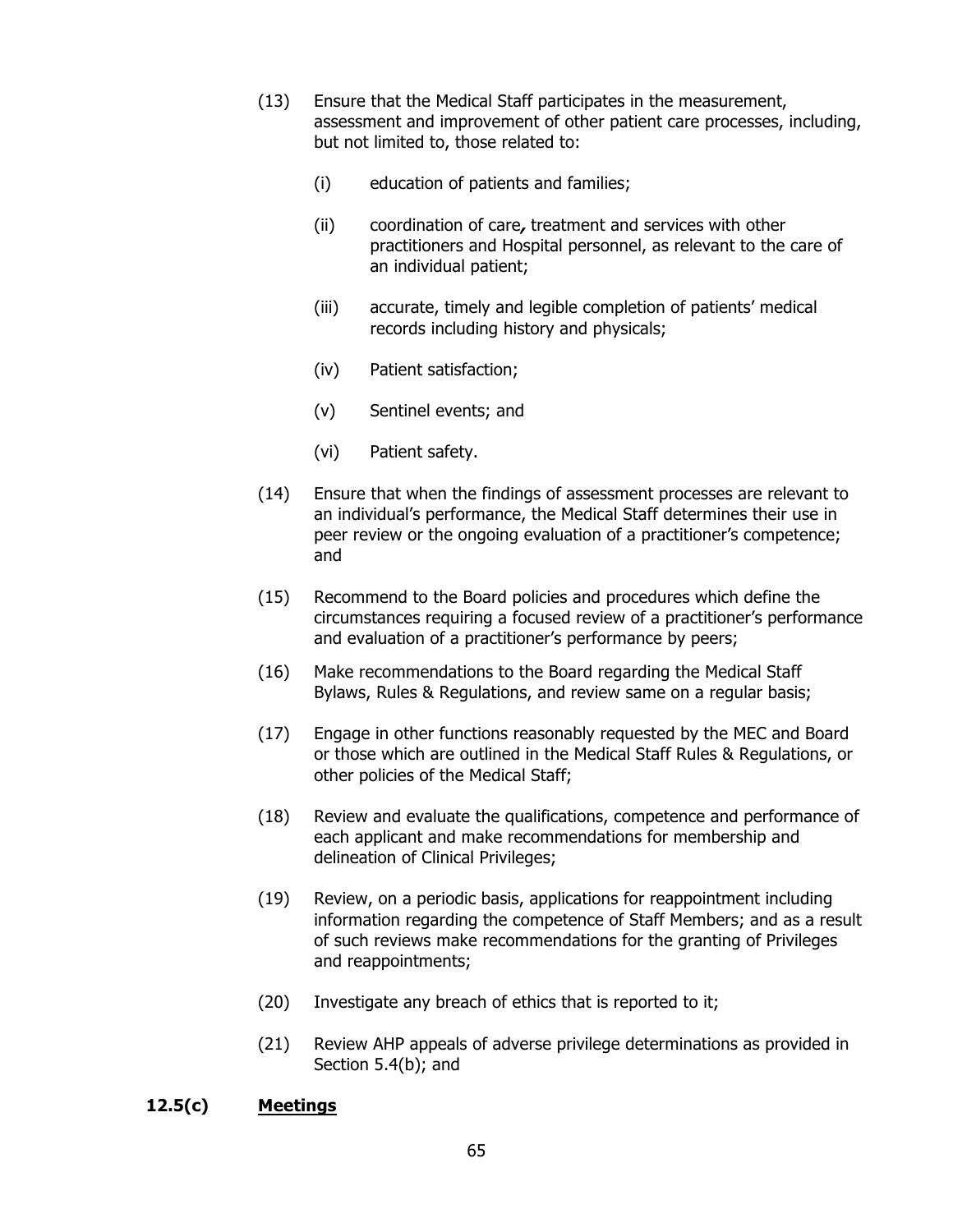These functions shall be performed as required by state and federal regulatory requirements, accrediting agencies and as deemed appropriate by the MEC and the Board.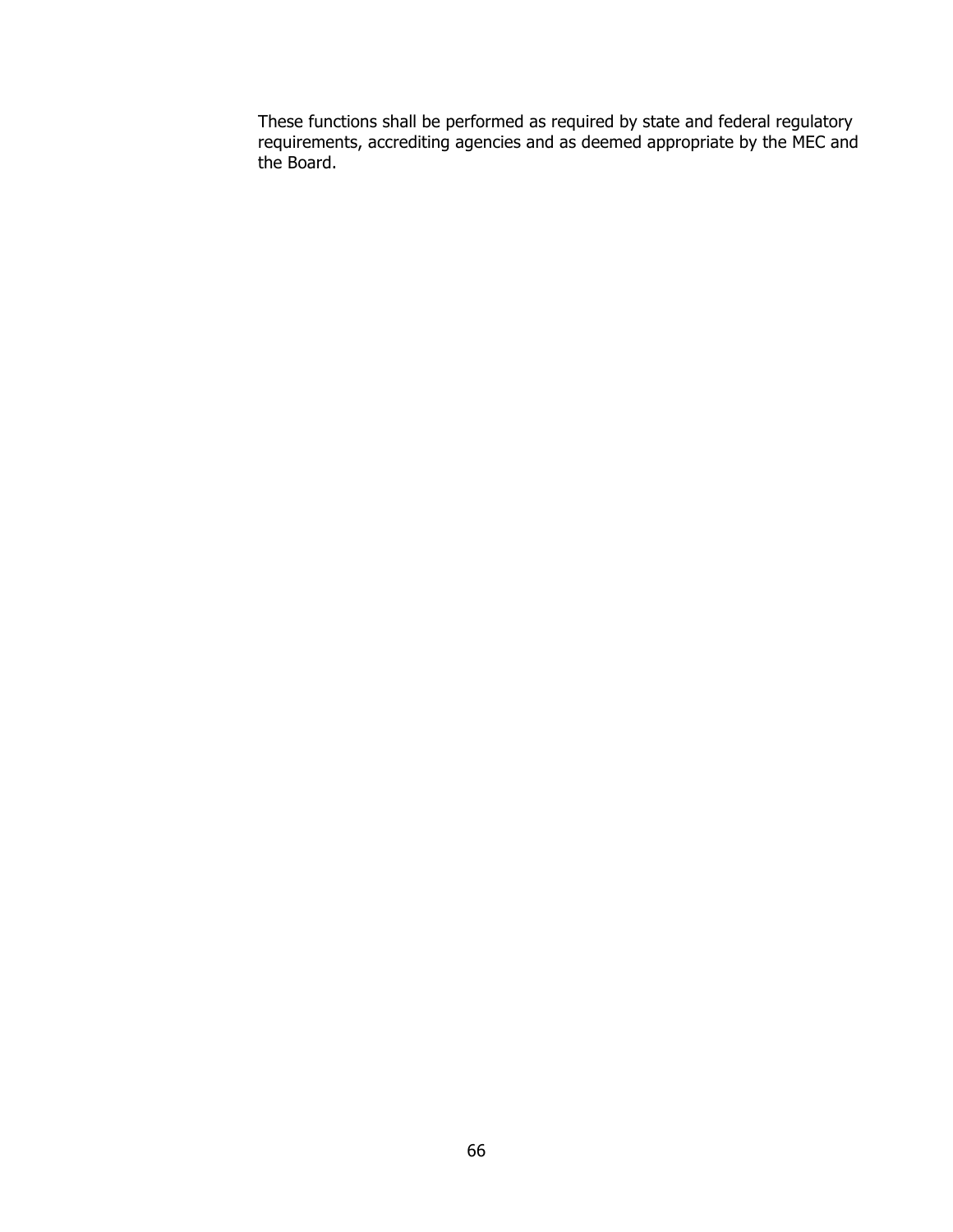# **ARTICLE XIII MEETINGS**

## **13.1 ANNUAL STAFF MEETING**

### **13.1(a) Meeting Time**

The annual Medical Staff meeting shall be held in November, at a date, time and place determined by the MEC.

### **13.1(b) Order of Business & Agenda**

The order of business at an annual meeting shall be determined by the Chief of Staff. The agenda shall include:

- (1) Reading and accepting the minutes of the last regular and of all special meetings held since the last regular meeting;
- (2) Administrative reports from the CEO or his/her designee, the Chief of Staff and appropriate Service Chiefs;
- (3) The election of officers and other officials of the Medical Staff when required by these Bylaws;
- (4) Recommendations for maintenance and improvement of patient care; and

(5) Other old or new business.

### **13.2 REGULAR STAFF MEETINGS**

### **13.2(a) Meeting Frequency & Time**

The Medical Staff shall meet bi-annually, the last meeting each year to be designated as the Annual Staff Meeting. The Medical Staff may, by resolution, designate the time for holding regular meetings and no notice other than such resolution shall then be required. If the date, hour or place of a regular staff meeting must be changed for any reason, the notice procedure in Section 13.3 shall be followed.

### **13.2(b) Order of Business & Agenda**

The order of business at a regular meeting shall be determined by the Chief of Staff.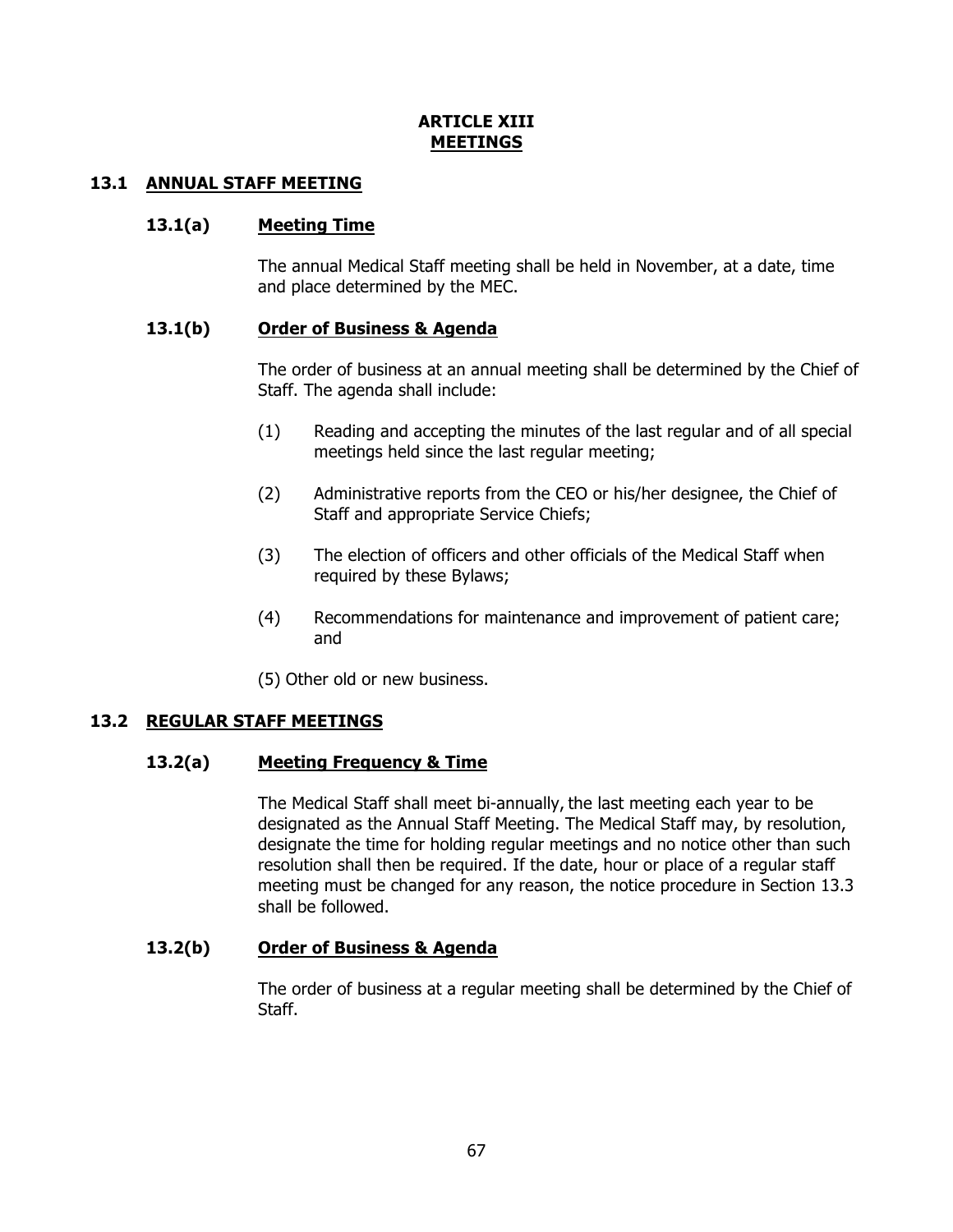## **13.2(c) Special Meetings**

Special meetings of the Medical Staff or any committee may be called at any time by chief of Staff and shall be held at the time and place designated in the meeting notice. No business shall be transacted at any special meeting unless stated in the meeting notice.

### **13.3 NOTICE OF MEETINGS**

The MEC may, by resolution, provide the time for holding regular meetings and no notice other than such resolution shall be required. If a special meeting is called or if the date, hour and place of a regular staff meeting has not otherwise been announced, the Secretary of the MEC shall give written notice stating the place, day and hour of the meeting, delivered either personally or by mail, to each person entitled to be present there at not less than five (5) days nor more than thirty (30) days before the date of such meeting. Personal attendance at a meeting shall constitute a waiver of notice of such meeting.

# **13.4 QUORUM**

# **13.4(a) General Staff Meeting**

The voting Members of the Active Staff who are present at any staff meeting shall constitute a quorum for the transaction of all business before any action may be taken, but once found, the business of the meeting may continue and all actions taken thereafter shall be binding, even though less than a quorum may be present at a later time during the meeting excepting the amending of Bylaws where a quorum is required at the time of the vote at the meeting. Written, signed proxies will not be permitted in any voting at any meeting.

### **13.4(b) Committee Meetings**

The members of a committee who are present, but not less than two (2) members, shall constitute a quorum at any meeting of such committee.

# **13.5 MANNER OF ACTION**

Except as otherwise specified, the action of a majority of the members present and voting at a meeting at which a quorum is present shall be the action of the group. Action may be taken without a meeting of the committee, if an unanimous consent in writing setting forth the action to be taken is signed by each member entitled to vote.

### **13.6 MINUTES**

Minutes of all meetings shall be prepared by the Medical Staff Coordinator, or his/her designee, and shall include a record of attendance and the vote taken on each matter. Copies of such minutes shall be signed by the presiding officer, approved by the attendees and forwarded to the MEC. A permanent file of the minutes of each meeting shall be maintained. Complete and detailed minutes must be recorded and maintained.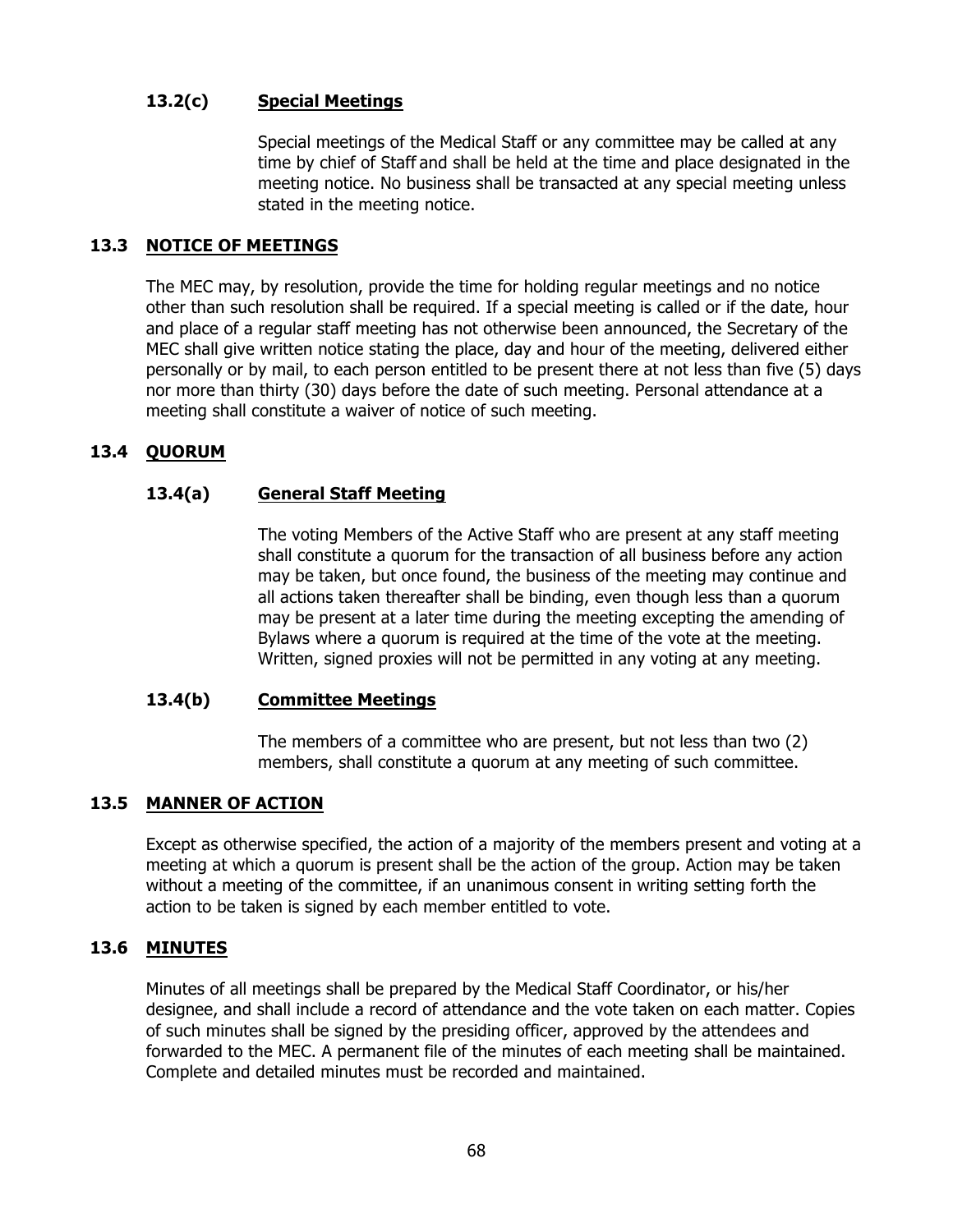### **13.7 ATTENDANCE**

### **13.7(a) Regular Attendance**

Members of the Active Staff shall be required to attend 50 percent meetings of the Medical Staff. Absence for more than 50 percent of the regular meetings for the year without acceptable excuse may be considered as a resignation from the Active Staff. Members must also attend 50 percent of committee and departmental meetings in which they are a Member.

### **13.7(b) Absence from Meetings**

Any Member who is compelled to be absent from any Medical Staff, Departmental or committee meeting shall promptly provide, in writing to the regular presiding officer thereof, the reason for such absence. Unless excused for a good cause, failure to meet the attendance requirements of these Bylaws shall be grounds for corrective action.

Reinstatement of a Staff Member whose membership has been revoked because of absence from meetings shall be made only on application and such application shall be processed in the same manner as an application for initial appointment.

### **13.7(c) Special Appearance**

Any committee of the Medical Staff may request the appearance of a Medical Staff Member at a committee meeting when the committee is questioning the practitioner's clinical course of treatment. Such special appearance requirement shall not be considered an adverse action and shall not constitute a hearing under these Bylaws. Whenever apparent suspected deviation from standard clinical practice is involved, seven (7) days advance notice of the time and place of the meeting shall be given to the practitioner. When such special notice is given, it shall include a statement of the issue involved and that the practitioner's appearance is mandatory. Failure of a practitioner to appear at any meeting with respect to which he/she was given such special notice shall, unless excused by the MEC upon a showing of good cause, result in an automatic suspension of all or such portion of the practitioner's Clinical Privileges as the MEC may direct. Such suspensions shall remain in effect until the matter is resolved by the MEC or the Board, or through corrective action, if necessary.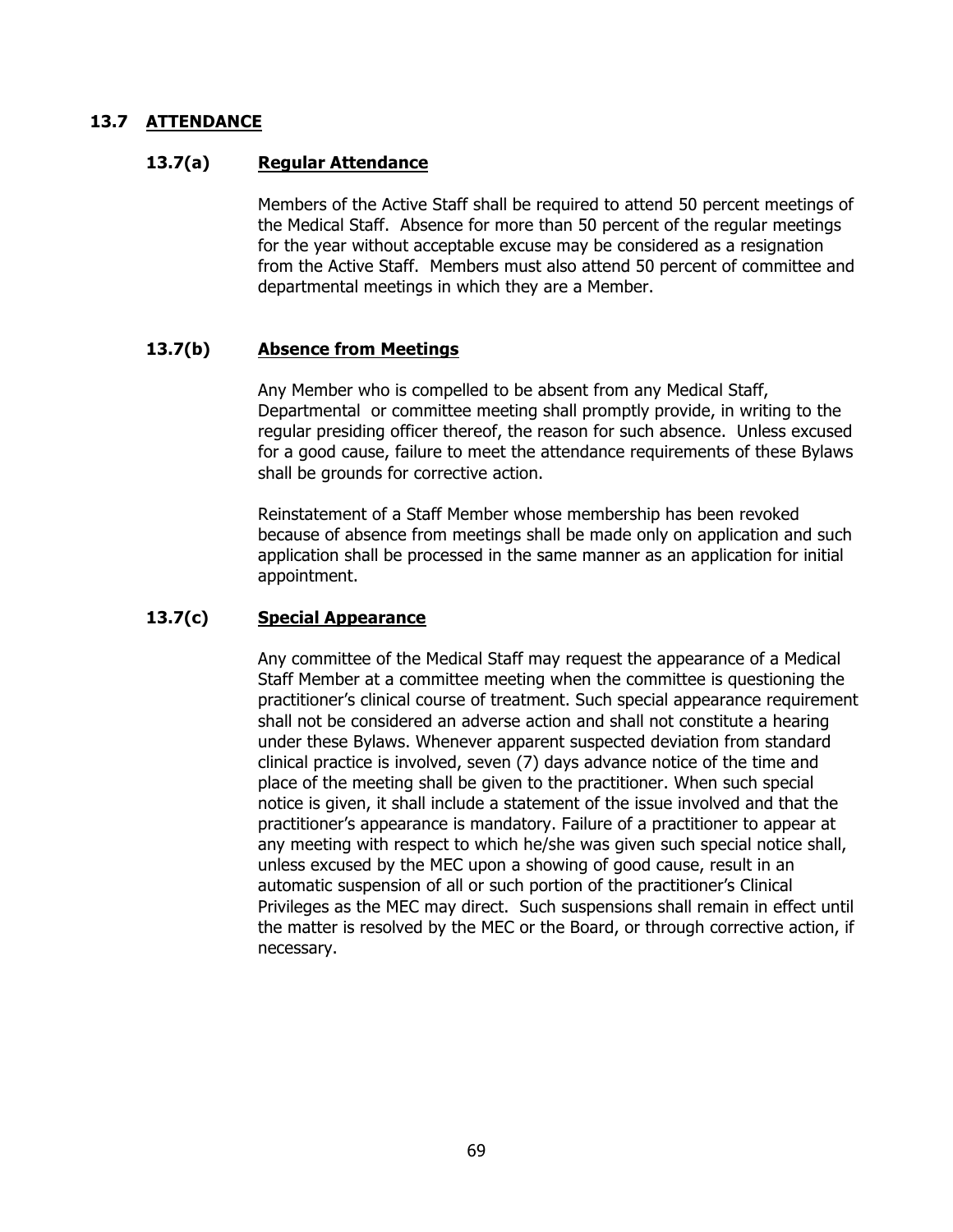### **ARTICLE XIV GENERAL PROVISIONS**

# **14.1 STAFF RULES & REGULATIONS**

Subject to approval by the Board, the Medical Staff shall adopt rules and regulations necessary to implement more specifically the general principles found within these Bylaws. These shall relate to the proper conduct of Medical Staff organizational activities as well as embody the level of practice that is required of each Staff Member or affiliate in the Hospital. Such rules and regulations shall be considered a part of these Bylaws, except that they may be amended or repealed at any regular meeting at which a quorum present and without previous notice, or at any special meeting on notice, by a majority vote of those present and eligible to vote. Such changes shall become effective when approved by the Board. The rules and regulations shall be reviewed at least every two (2) years, and shall be revised as necessary to reflect changes in regulatory requirements, corporate and Hospital policies, and current practices with respect to Medical Staff organization and functions.

# **14.2 PROFESSIONAL LIABILITY INSURANCE**

Each practitioner granted Clinical Privileges in the Hospital shall maintain in force professional liability insurance in an amount not less than \$200,000.00 per occurrence and \$600,000.00 in the aggregate with a carrier reasonably acceptable to the Hospital, such insurance to be on an occurrence basis or, if on a claims made basis the practitioner agrees to obtain tail coverage covering his/her practice at the Hospital. CRNAs and AHPs shall be required to carry malpractice coverage no less than \$100,000/\$300,000. Each practitioner shall also inform the MEC and CEO of the details of such coverage annually. He/She shall also be responsible for advising the MEC and the CEO of any change in such professional liability coverage.

# **14.3 FORMS**

Application forms and any other prescribed forms required by these Bylaws for use in connection with staff appointments, reappointments, delineation of Clinical Privileges, corrective action, notices, recommendations, reports and other matters shall be developed by the CEO or his/her designee, subject to adoption by the Board after considering the advice of the MEC. Such forms shall meet all applicable legal requirements, including non-discrimination requirements.

# **14.4 CONSTRUCTION OF TERMS & HEADINGS**

Words used in these Bylaws shall be read as the masculine or feminine gender and as the singular and plural, as the context requires. The captions or headings in these Bylaws are for convenience and are not intended to limit or define the scope or effect of any provision of these Bylaws.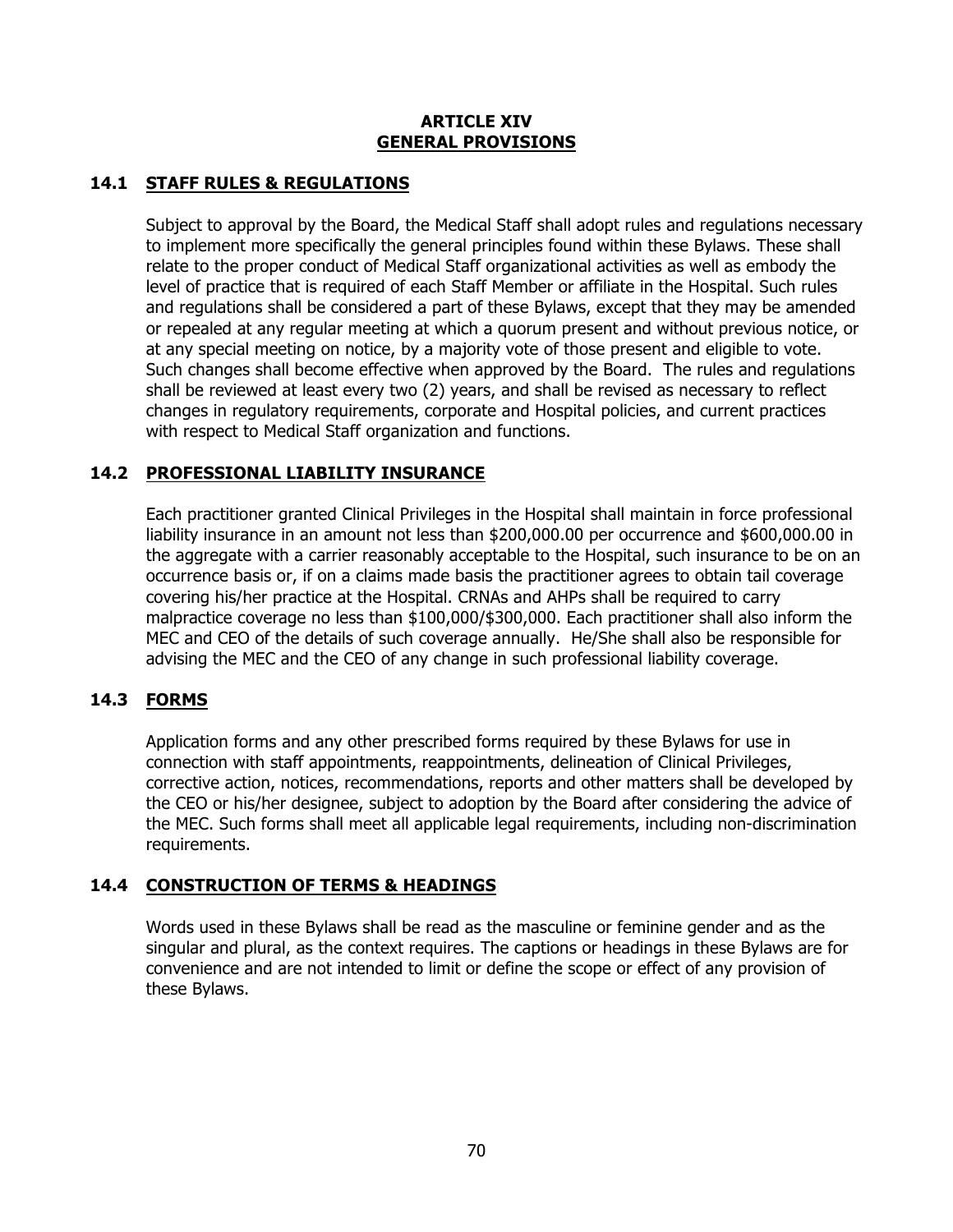## **14.5 TRANSMITTAL OF REPORTS**

Reports and other information which these Bylaws require the Medical Staff to transmit to the Board shall be deemed so transmitted when delivered to the CEO or his/her designee.

# **14.6 CONFIDENTIALITY & IMMUNITY STIPULATIONS & RELEASES**

#### **14.6(a) Reports to be Confidential**

Information with respect to any practitioner, including applicants, Staff Members or AHPs, submitted, collected or prepared by any representative of the Hospital including its Board or Medical Staff, for purposes related to the achievement of quality care or contribution to clinical research shall, to the fullest extent permitted by the law, be confidential and shall not be disseminated beyond those who need to know nor used in any way except as provided herein. Such confidentiality also shall apply to information of like kind provided by third parties.

### **14.6(b) Release from Liability**

No representative of the Hospital, including its Board, CEO, administrative employees, Medical Staff or third party shall be liable to a practitioner for damages or other relief by reason of providing information, including otherwise privileged and confidential information, to a representative of the Hospital including its Board, CEO or his/her designee, or Medical Staff or to any other health care facility or organization, concerning a practitioner who is or has been an applicant to or Member of the Staff, or who has exercised Clinical Privileges or provided specific services for the Hospital, provided such disclosure or representation is in good faith and without malice.

### **14.6(c) Action in Good Faith**

The representatives of the Hospital, including its Board, CEO, administrative employees and Medical Staff shall not be liable to a practitioner for damages or other relief for any action taken or statement of recommendation made within the scope of such representative's duties, if such representative acts in good faith and without malice after a reasonable effort to ascertain the facts and in a reasonable belief that the action, statement or recommendation is warranted by such facts. Truth shall be a defense in all circumstances.

14.6(d) **Histories and Physicals.** A physician, oral maxillofacial surgeon, a physician assistant, or credentialed Independent Licensed Practitioner holding Privileges at the Hospital, must complete a physical examination and medical history for each patient no more than thirty (30) days before or twenty-four (24) hours after admission or registration. A history and physical must be completed prior to any surgery or procedure requiring anesthesia services. A history and physical performed by a physician assistant or nurse practitioner must be signed by that individual and then authenticated and countersigned within twenty-four (24) hours, or prior to the patient undergoing surgery, by the attending physician. A history and physical performed within thirty (30) days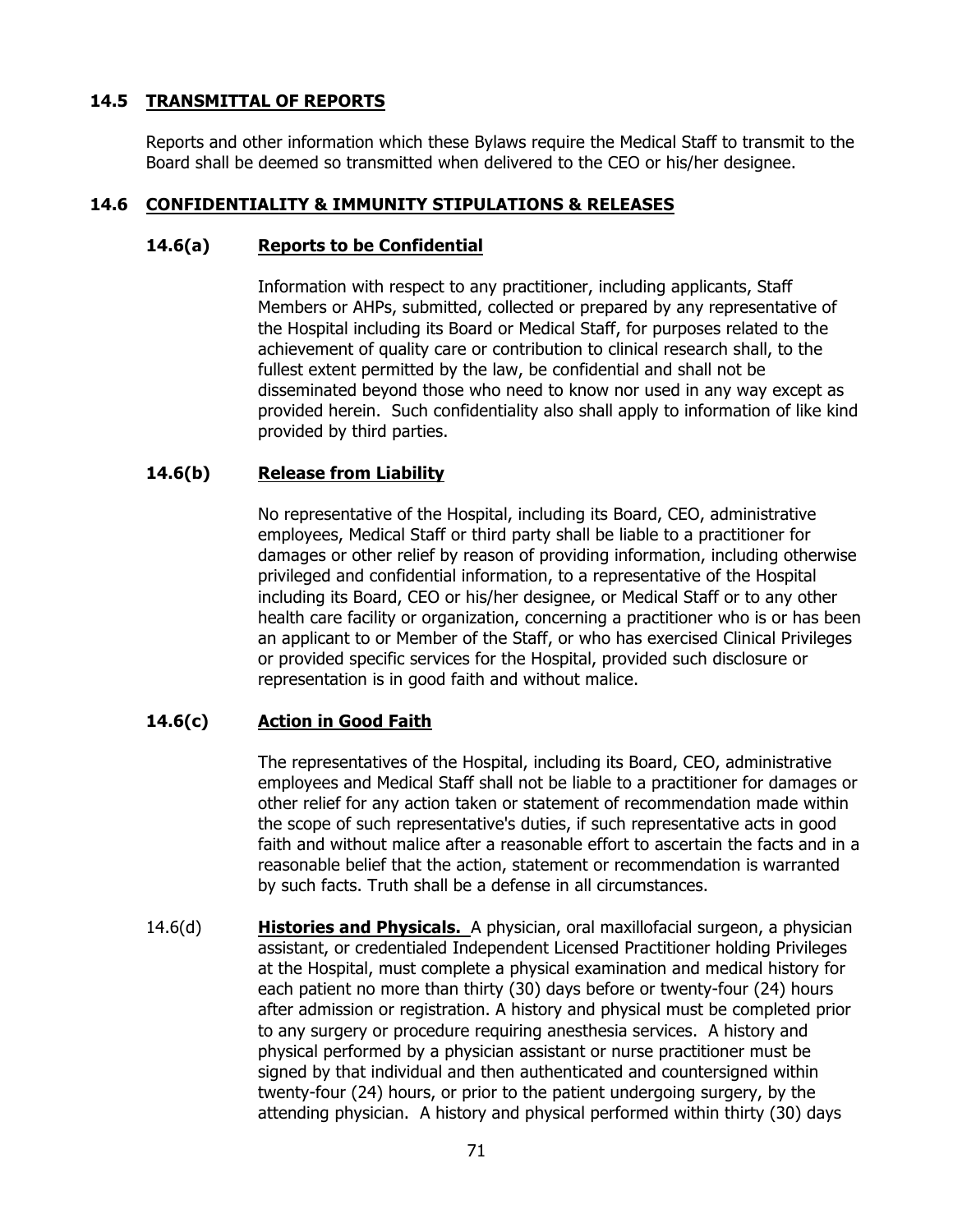prior to hospital admissions may be used, as long as the medical record contains durable, legible practitioner documentation indicating:

The history and physical has been reviewed and is still current;

That an appropriate assessment was completed within 24 hours after inpatient admission or prior to surgery, whichever comes first, confirming that the necessity for the procedure or care is still present; and

That the patient's condition has not changed since the history and physical was originally completed.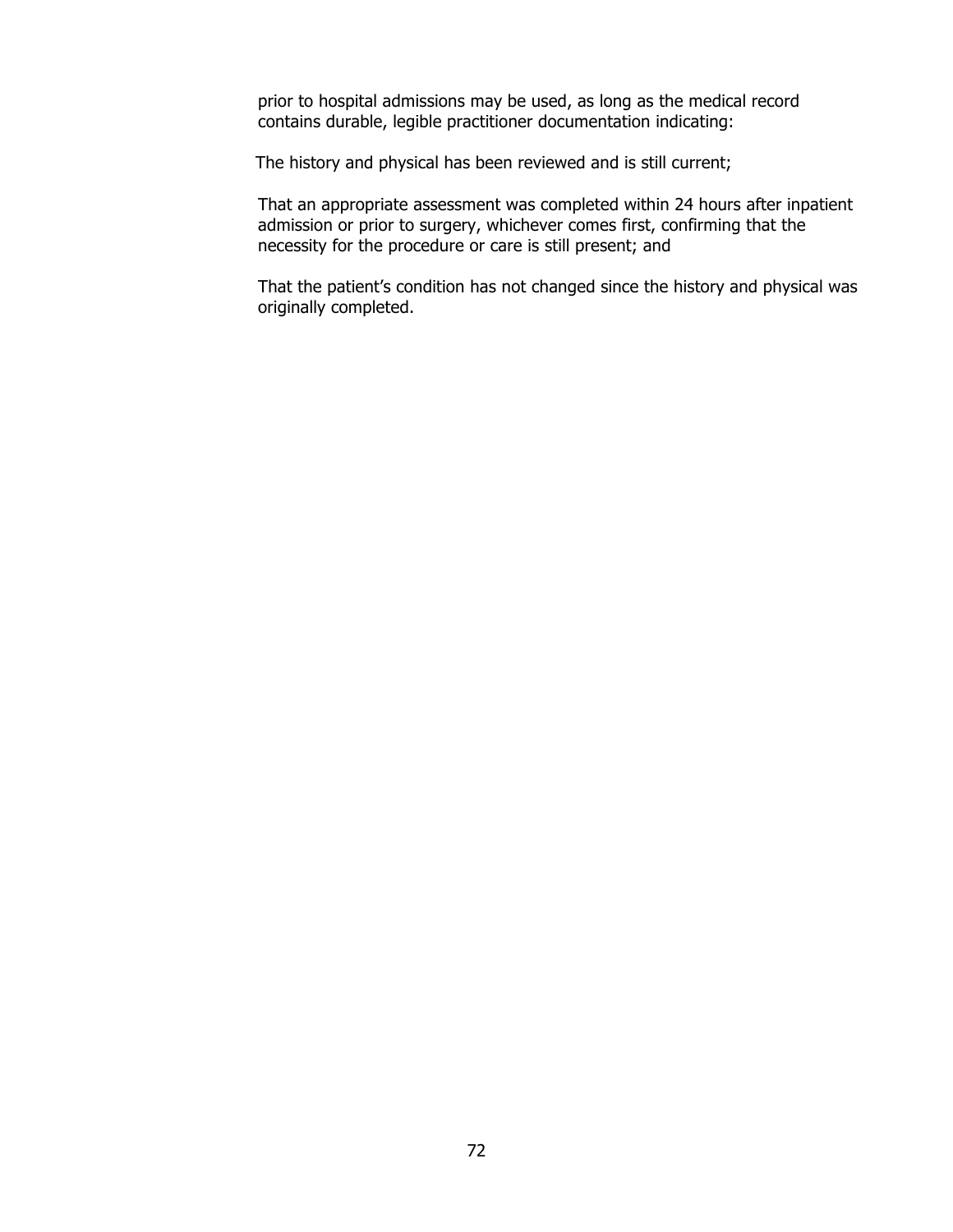#### **ARTICLE XV ADOPTION & AMENDMENT OF BYLAWS**

## **15.1 DEVELOPMENT**

The Organized Medical Staff adopts and amends Medical Staff Bylaws and amendments. Adoption and amendment of Medical Staff Bylaws cannot be delegated. The Organized Medical Staff shall exercise its responsibility in a reasonable, timely and responsible manner, reflecting the interest of providing patient care of recognized quality and efficiency and of maintaining a harmony of purpose and effort with the Hospital, the Board, and the community.

## **15.2 REVIEW, ADOPTION, AMENDMENT OF BYLAWS**

The Bylaws shall be reviewed and revised as needed, but at least every two (2) years. When necessary, the Bylaws will be revised to reflect changes in regulatory requirements, corporate and Hospital policies, and current practices with respect to Medical Staff organization and functions.

## **15.2(a) Medical Staff**

The Medical Staff Bylaws may be adopted, amended or repealed by the affirmative vote of majority of the Active Medical Staff members, who are present and voting at a meeting at which a quorum is present, provided at least five (5) days written notice, accompanied by the proposed Bylaws and/or alternatives, has been given of the intention to take such action. This action requires the approval of the Board.

#### **15.2(b) Medical Executive Committee**

With the vote of the Active Staff members in Section 15.2(a), the Medical Executive Committee may give tentative approval to implement the Medical Staff Bylaws up until the next Medical Staff meeting at which time the revisions to the Bylaws can be ratified, altered or denied. This approval by the Medical Executive Committee is subject to a unanimous vote of the members of the Medical Executive Committee who are present at the time the proposed Bylaws are considered, and provided a quorum is present according to the Medical Staff Bylaws.

## **15.2(c) Board**

- (1) Bylaw amendments approved by the MAC and two- thirds of the Active Staff members pursuant to Section 15.2(a) above, shall be forwarded to the Board, which shall approve, disapprove or approve with modifications.
- (2) If the Board modifies any Bylaw amendment approved by the MAC and the Active Staff members pursuant to Section 15.2 (a) above, such amendment, as modified , shall be returned to the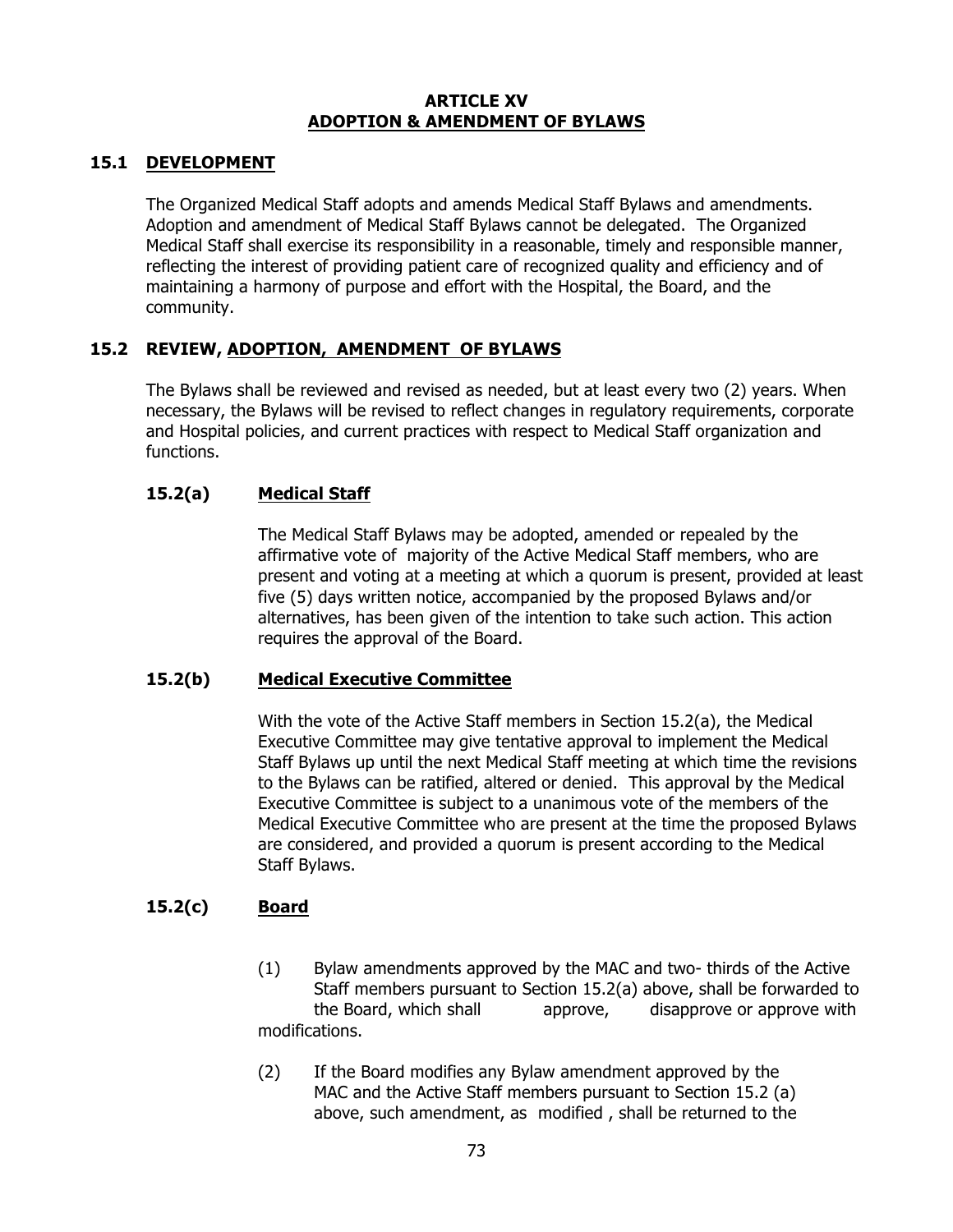MAC, which may accept or reject the modifications adopted by the Board.

- (i) If the MAC accepts the modifications, the amendment shall be submitted to the Organized Medical Staff for approval or disapproval in accordance with Section 15.2 (a) above.
- (ii) If the MAC rejects the modification, the amendment shall again be submitted to the Board, which may either approve or disapprove the amendment as approved and adopted by the MAC and the Organized Medical Staff pursuant to Section 15.2 (a) above.
- (3) Bylaw amendments proposed to the Board by Organized Medical Staff upon majority of the Active Medical Staff members, who are present and voting at a meeting at which a quorum is present shall again be presented to the Board for final action along with any comments from the MAC.
- (4) The MAC or the Board may require that any disputes regarding proposed Bylaws amendments be referred to a Joint Conference Committee for discussion and further recommendations to the MAC and the Board.

## **15.3 PROPOSED AMENDMENT OF BYLAWS , INITIATION AND COMMUNICATION**

- (1) Proposed amendments of the Bylaws may originate from a vote of majority of the Active Medical Staff members, who are present and voting at a meeting at which a quorum is present . When the Active Staff propose amendments and before it votes, it will communicate the proposed amendment to the Organized Medical Staff.
- (2) Bylaw amendments may also be proposed to the Board by the Organized Medical Staff by majority of the Active Medical Staff members, who are present and voting at a meeting at which a quorum is present.
- (3) Proposed Bylaw amendments introduced at the MAC may be sent to the Medical Staff Bylaws Committee for review and comment. All Bylaw amendments proposed by the Bylaws Committee shall be presented to the MAC which may approve, disapprove, or approve with modification, any proposed Bylaw amendment.
- (3) All proposed Bylaw amendments approved by the MAC shall be submitted to the Active Staff for approval in accordance with Section 15.2(a) above.
- (4) Any Bylaw amendment approved by the Active Staff shall again be presented to the Board for final action along with any comments from the MAC.
- (5) The MAC may adopt such amendments to these Bylaws that are, in the committee's judgment, technical modifications or clarifications. Such modifications may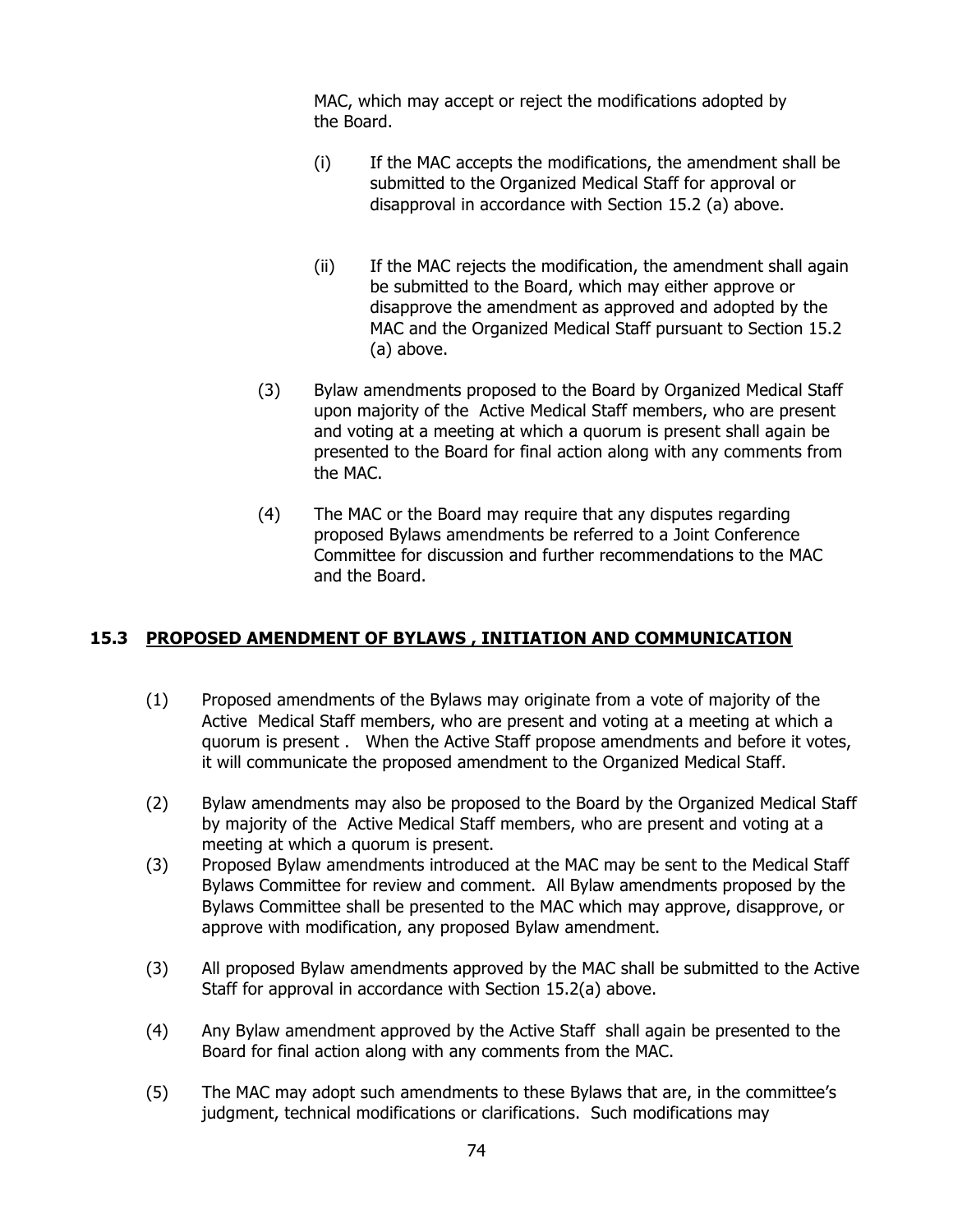include reorganization or renumbering, punctuation, spelling or other errors of grammar or expression. Such amendments need not be approved by the entire Board but must be approved by the Hospital CEO.

- (6) Neither the Organized Medical Staff nor the Board may unilaterally amend the Medical Staff Bylaws or rules and regulations.
- (7) The MAC and the Board may adopt such provisional amendments to these Bylaws that they deem necessary for legal or regulatory compliance. After adoption, the MAC will communicate these provisional amendments to the Bylaws to the Organized Medical Staff for its review.

## **15.4 REVIEW, REVISION, ADOPTION AND AMENDMENT OF BYLAWS**

The Organized Medical Staff shall be responsible for formulating, reviewing (at least biennially), and recommending any Medical Staff Bylaws to the Board as needed. These Bylaws and amendments shall be effective when approved by the Board. The Medical Staff can exercise this responsibility through its elected and appointed leaders or through direct vote of its membership.

## **15.5 METHODS OF ADOPTION AND AMENDMENT TO BYLAWS**

- (1) Proposed Bylaws and amendments thereto may be voted on at any regular or special meeting of the Medical Staff or submitted to the members of the Active Staff for vote by written or electronic ballot according to such procedures as are approved by the MEC and the Organized Medical Staff.
- (2) Amendments so adopted shall be effective when approved by the Board.
- (3) The MEC and the Board may adopt such provisional amendments to these Bylaws and regulations that they deem necessary for legal or regulatory compliance. After adoption, the MEC will communicate these provisional amendments to the rules and regulations to the Organized Medical Staff for its review.
	- (i) If the Organized Medical Staff approves of the provisional amendment, the amendment will stand.
	- (ii) If the Organized Medical Staff does not approve of the provisional amendment, this will be resolved using the conflict resolution mechanism noted in Section 12.2(e) or 15.18, as applicable. If a substitute amendment is then proposed, it

will follow the usual approval process.

#### **15.6 METHODS OF ADOPTION AND AMENDMENT TO ANY MEDICAL STAFF RULES, REGULATIONS AND POLICIES**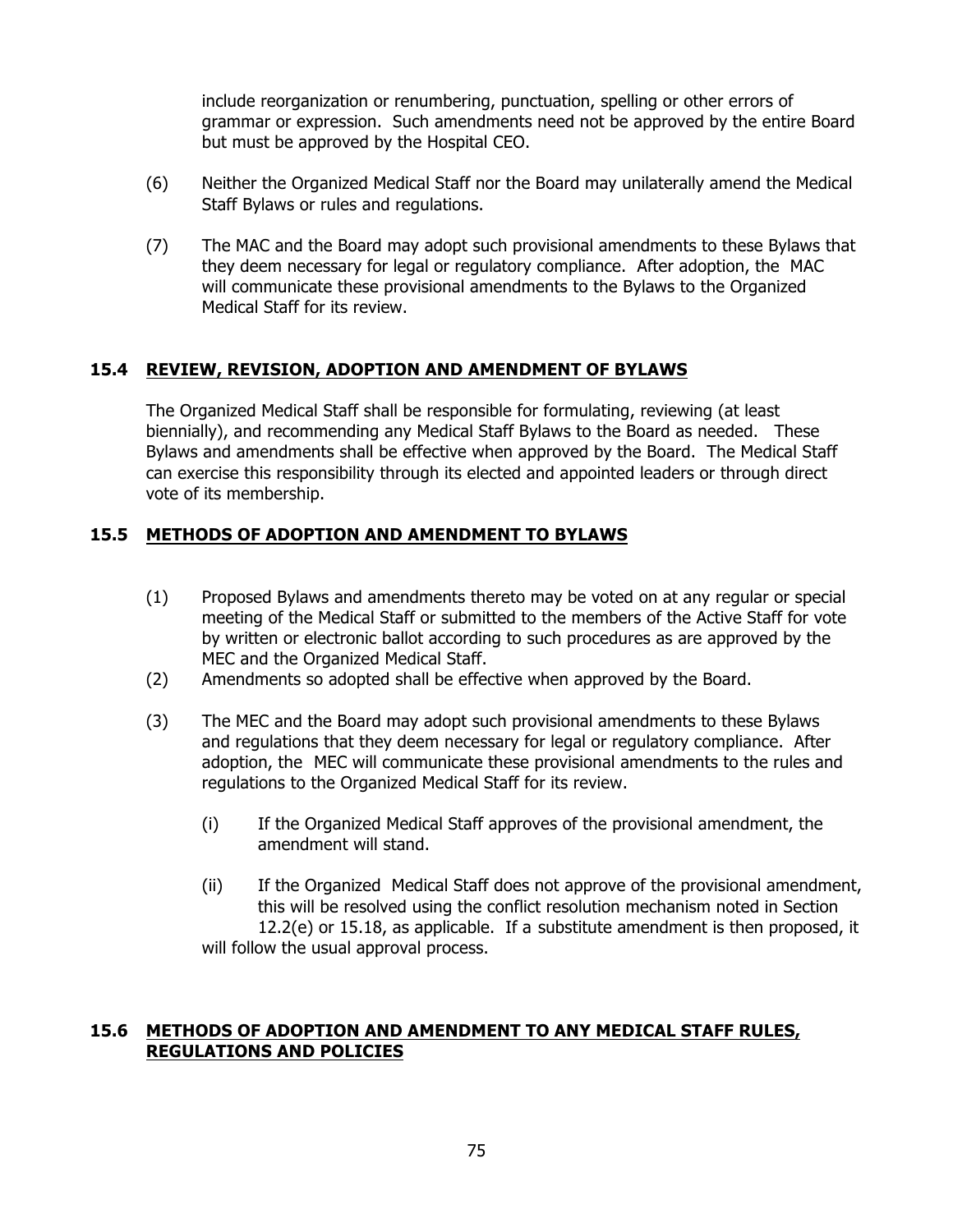- (1) The Organized Medical Staff , with the approval of the Board, delegates to the MEC the ability to adopt and amend Medical Staff rules and regulations, policies and procedures without full Organized Medical Staff approval.
- (2) If the MEC proposes to adopt a rule, regulation, policy or procedure, or an amendment thereto, it first communicates the proposal to the Organized Medical Staff; when it adopts a policy or an amendment thereto, it communicates this to the Organized Medical Staff.
- (3) Any Active Staff member may challenge any rule, regulation, policy, or procedure adopted by the MEC through the following process:
- (4) The Board upholds the Medical Staff rules and regulations and policies that have been approved by the Board.
- (4) The MEC shall vote on the proposed language changes at a regular meeting, or at a special meeting called for such purpose. Following an affirmative vote by the MEC, any of these documents may be adopted, amended, or repealed, in whole or in part, and such changes shall be effective when approved by the Board.(5)The MEC may adopt such amendments to these rules, regulations and policies that are, in the committee's judgment, technical or legal modifications or clarifications. Such modifications may include reorganization or renumbering, punctuation, spelling or other errors of grammar or expression. Such amendments need not be approved by the entire Board but must be approved by the Hospital CEO. Neither the Organized Medical Staff nor the Board may unilaterally amend the Medical Staff Bylaws or rules and regulations.
- (6) he MEC and the Board may adopt such provisional amendments to these rules and regulations that they deem necessary for legal or regulatory compliance. After adoption, the MEC will communicate these provisional amendments to the rules and regulations to the Organized Medical Staff for its review.
	- (i) If the Organized Medical Staff approves of the provisional amendment, the amendment will stand.
	- (ii) If the Organized Medical Staff does not approve of the provisional amendment, this will be resolved using the conflict resolution mechanism noted in Section 12.2(e). If a substitute amendment is then proposed, it will follow the usual approval process.

#### **15.7 DOCUMENTATION & DISTRIBUTION OF AMENDMENTS**

Amendments to these Bylaws approved as set forth herein shall be documented by either:

- 15.3(a) Appending to these Bylaws the approved amendment, which shall be dated and signed by the Chief of Staff, the CEO and the Chairperson of the Board of Managers; or
- 15.3(b) Restating the Bylaws, incorporating the approved amendments and all prior approved amendments which have been appended to these Bylaws since their last restatement, which restated Bylaws shall be dated and signed by the Chief of Staff, the CEO and the Chairperson of the Board of Managers. Each Member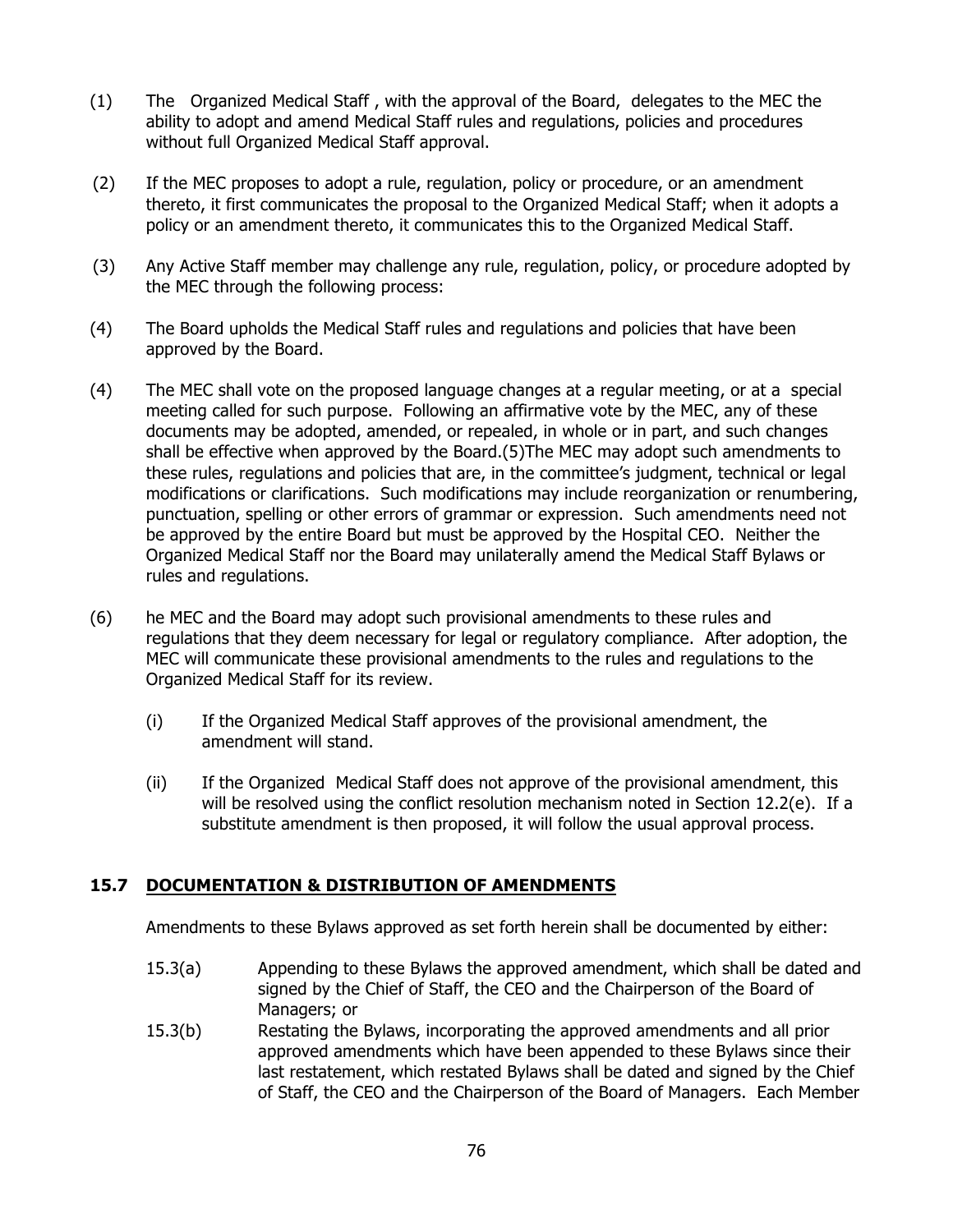of the Medical Staff shall be given a copy of any amendments to these Bylaws in a timely manner.

# **15.8 JOINT CONFERENCE COMMITTEE**

Whenever the Board's proposed decision will be contrary to the MEC's recommendation, the Board shall submit the matter to a joint conference of an equal number of Medical Staff and Board members for review and recommendation before making its final decision and giving notice of final decision. Individuals participating in a joint conference will be appointed by the Chief of Staff and Chair of the Board. The MEC or the Board may also request the convening of a joint conference to discuss any matter of controversy or concern that would benefit from enhanced dialogue between Medical Staff and Board leaders.

## 15.9 **CONFLICT MANAGEMENT**

The conflict management process shall provide for the joint conference committee to:

- (a) Meet as early as possible to identify the conflict,
- (b) Include additional parties if essential to resolving the conflict;
- (c) Gather information about the conflict;
- (d) Work with other representatives of both the Medical Staff and the Board as needed to manage and, when possible, resolve the conflict; and
- (e) Protect the safety and quality of care.

The committee may utilize the services of a facilitator or mediator for meetings with the approval of the Chair. The Committee shall report to the Medical Executive Committee and Board. If the Committee cannot resolve the conflict in a manner agreeable to all parties, the Board shall proceed with a final decision on the issue that gave rise to the conflict.

## **ARTICLE XVI**

# **16.1 RULES AND REGULATIONS** (See Attached)

**16.2 FAIR HEARING PLAN**

(See Attached)

- **16.3 HOSPITAL POLICY REGARDING IMPAIRED PRACTITIONERS** (See Attached)
- **16.4 HOSPITAL POLICY REGARDING DISRUPTIVE PRACTITOIINERS CONDUCT** (See Attached)